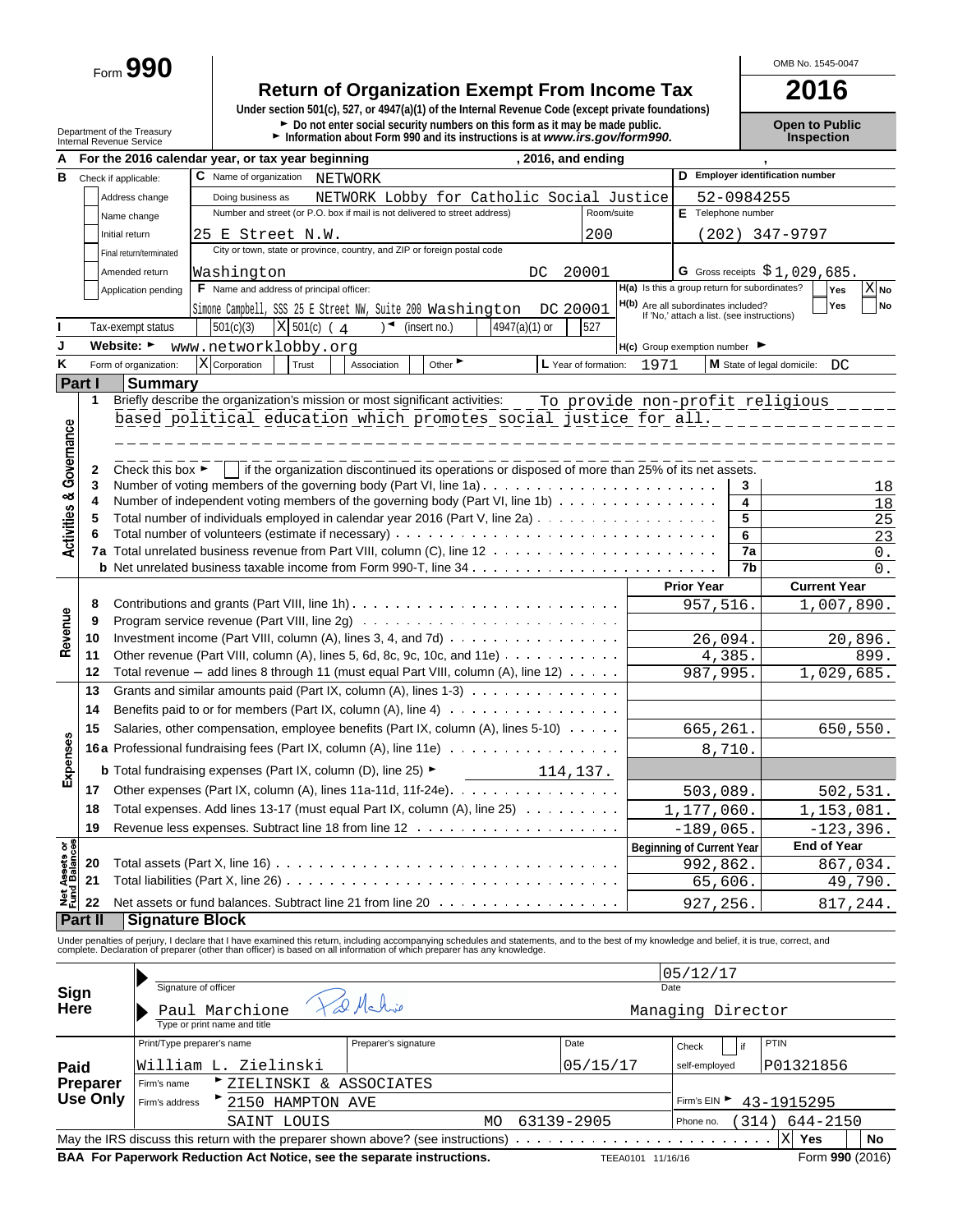|              | Form 990 (2016) | NETWORK                                                 |                                                                                                                                                                                                                                                                                      |                                     | 52-0984255 | Page 2          |
|--------------|-----------------|---------------------------------------------------------|--------------------------------------------------------------------------------------------------------------------------------------------------------------------------------------------------------------------------------------------------------------------------------------|-------------------------------------|------------|-----------------|
| Part III     |                 |                                                         | <b>Statement of Program Service Accomplishments</b>                                                                                                                                                                                                                                  |                                     |            |                 |
|              |                 |                                                         | Check if Schedule O contains a response or note to any line in this Part III                                                                                                                                                                                                         |                                     |            |                 |
| 1            |                 | Briefly describe the organization's mission:            |                                                                                                                                                                                                                                                                                      |                                     |            |                 |
|              |                 | To provide non-profit religious                         |                                                                                                                                                                                                                                                                                      |                                     |            |                 |
|              |                 |                                                         | based political education which promotes social justice for all.                                                                                                                                                                                                                     |                                     |            |                 |
|              |                 |                                                         |                                                                                                                                                                                                                                                                                      |                                     |            |                 |
|              |                 |                                                         |                                                                                                                                                                                                                                                                                      |                                     |            |                 |
| $\mathbf{2}$ |                 |                                                         | Did the organization undertake any significant program services during the year which were not listed on the prior                                                                                                                                                                   |                                     |            |                 |
|              |                 |                                                         |                                                                                                                                                                                                                                                                                      |                                     | Yes        | No              |
|              |                 | If 'Yes,' describe these new services on Schedule O.    | 3 Did the organization cease conducting, or make significant changes in how it conducts, any program services?                                                                                                                                                                       |                                     | Yes        | No              |
|              |                 | If 'Yes,' describe these changes on Schedule O.         |                                                                                                                                                                                                                                                                                      |                                     |            |                 |
| 4            |                 | and revenue, if any, for each program service reported. | Describe the organization's program service accomplishments for each of its three largest program services, as measured by expenses.<br>Section $501(c)(3)$ and $501(c)(4)$ organizations are required to report the amount of grants and allocations to others, the total expenses, |                                     |            |                 |
|              |                 |                                                         |                                                                                                                                                                                                                                                                                      |                                     |            |                 |
|              | 4 a (Code:      | ) (Expenses \$                                          | 984, 314. including grants of \$                                                                                                                                                                                                                                                     | $0.$ ) (Revenue $\frac{1}{2}$       |            | 899.)           |
|              |                 |                                                         | The organization is dedicated to lobbying and organizing for socially                                                                                                                                                                                                                |                                     |            |                 |
|              |                 |                                                         | just legislation, educating about legislative issues, and developing                                                                                                                                                                                                                 |                                     |            |                 |
|              |                 |                                                         | a value-based vision of justice and peace. The organization has                                                                                                                                                                                                                      |                                     |            |                 |
|              |                 |                                                         | advocated for socially just legislation on a range of issues, with                                                                                                                                                                                                                   |                                     |            |                 |
|              |                 |                                                         | a primary focus on U.S. policies that affect those who are poor.                                                                                                                                                                                                                     |                                     |            |                 |
|              |                 |                                                         |                                                                                                                                                                                                                                                                                      | _____________________________       |            |                 |
|              |                 |                                                         |                                                                                                                                                                                                                                                                                      | ___________________________________ |            |                 |
|              |                 |                                                         |                                                                                                                                                                                                                                                                                      |                                     |            |                 |
|              |                 |                                                         |                                                                                                                                                                                                                                                                                      |                                     |            |                 |
|              |                 |                                                         |                                                                                                                                                                                                                                                                                      | _______________________________     |            |                 |
|              |                 |                                                         |                                                                                                                                                                                                                                                                                      |                                     |            |                 |
|              |                 |                                                         |                                                                                                                                                                                                                                                                                      |                                     |            |                 |
|              | 4 b (Code:      | ) (Expenses                                             | including grants of                                                                                                                                                                                                                                                                  | ) (Revenue<br>\$                    |            |                 |
|              |                 |                                                         |                                                                                                                                                                                                                                                                                      |                                     |            |                 |
|              |                 |                                                         |                                                                                                                                                                                                                                                                                      | ________________________________    |            |                 |
|              |                 |                                                         |                                                                                                                                                                                                                                                                                      |                                     |            |                 |
|              |                 |                                                         |                                                                                                                                                                                                                                                                                      |                                     |            |                 |
|              |                 |                                                         |                                                                                                                                                                                                                                                                                      |                                     |            |                 |
|              |                 |                                                         |                                                                                                                                                                                                                                                                                      |                                     |            |                 |
|              |                 |                                                         |                                                                                                                                                                                                                                                                                      |                                     |            |                 |
|              |                 |                                                         |                                                                                                                                                                                                                                                                                      |                                     |            |                 |
|              |                 |                                                         |                                                                                                                                                                                                                                                                                      |                                     |            |                 |
|              |                 |                                                         |                                                                                                                                                                                                                                                                                      |                                     |            |                 |
|              |                 |                                                         |                                                                                                                                                                                                                                                                                      |                                     |            |                 |
|              |                 |                                                         |                                                                                                                                                                                                                                                                                      |                                     |            |                 |
|              | 4 c (Code:      |                                                         | ) (Expenses \$ including grants of \$ ) (Revenue \$                                                                                                                                                                                                                                  |                                     |            |                 |
|              |                 |                                                         |                                                                                                                                                                                                                                                                                      |                                     |            |                 |
|              |                 |                                                         |                                                                                                                                                                                                                                                                                      |                                     |            |                 |
|              |                 |                                                         |                                                                                                                                                                                                                                                                                      |                                     |            |                 |
|              |                 |                                                         |                                                                                                                                                                                                                                                                                      |                                     |            |                 |
|              |                 |                                                         |                                                                                                                                                                                                                                                                                      |                                     |            |                 |
|              |                 |                                                         |                                                                                                                                                                                                                                                                                      |                                     |            |                 |
|              |                 |                                                         |                                                                                                                                                                                                                                                                                      |                                     |            |                 |
|              |                 |                                                         |                                                                                                                                                                                                                                                                                      |                                     |            |                 |
|              |                 |                                                         |                                                                                                                                                                                                                                                                                      |                                     |            |                 |
|              |                 |                                                         |                                                                                                                                                                                                                                                                                      |                                     |            |                 |
|              |                 |                                                         |                                                                                                                                                                                                                                                                                      |                                     |            |                 |
|              |                 |                                                         |                                                                                                                                                                                                                                                                                      |                                     |            |                 |
|              |                 | 4 d Other program services (Describe in Schedule O.)    |                                                                                                                                                                                                                                                                                      |                                     |            |                 |
|              | (Expenses       | \$                                                      | including grants of<br>\$                                                                                                                                                                                                                                                            | ) (Revenue \$                       |            |                 |
|              |                 | 4 e Total program service expenses                      | 984, 314.                                                                                                                                                                                                                                                                            |                                     |            |                 |
| <b>BAA</b>   |                 |                                                         | TEEA0102 11/16/16                                                                                                                                                                                                                                                                    |                                     |            | Form 990 (2016) |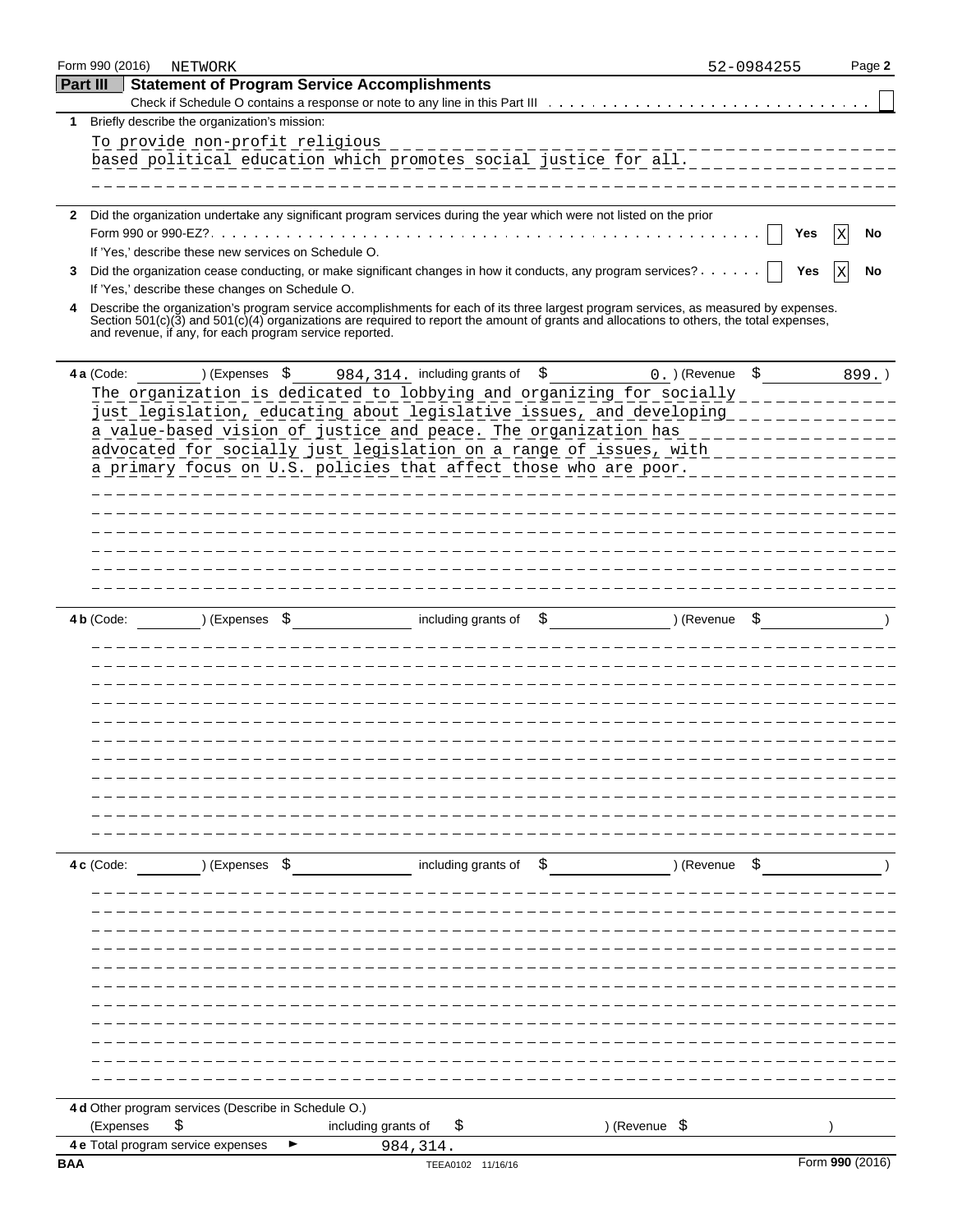Form 990 (2016) Page **3**

**Part IV** 

|    | <b>Checklist of Required Schedules</b>                                                                                                                                                                                                                                    |                 | Yes | No |
|----|---------------------------------------------------------------------------------------------------------------------------------------------------------------------------------------------------------------------------------------------------------------------------|-----------------|-----|----|
|    | Is the organization described in section $501(c)(3)$ or $4947(a)(1)$ (other than a private foundation)? If 'Yes,' complete                                                                                                                                                | $\mathbf{1}$    |     | Χ  |
| 2  | Is the organization required to complete Schedule B. Schedule of Contributors (see instructions)?                                                                                                                                                                         | $\mathbf{2}$    | Χ   |    |
| 3  | Did the organization engage in direct or indirect political campaign activities on behalf of or in opposition to candidates                                                                                                                                               | 3               |     | Χ  |
| 4  | Section 501(c)(3) organizations. Did the organization engage in lobbying activities, or have a section 501(h) election in effect during the tax year? If 'Yes,' complete Schedule C, Part II                                                                              | 4               |     |    |
| 5  | Is the organization a section $501(c)(4)$ , $501(c)(5)$ , or $501(c)(6)$ organization that receives membership dues,<br>assessments, or similar amounts as defined in Revenue Procedure 98-19? If 'Yes,' complete Schedule C, Part III                                    | 5               | Χ   |    |
| 6  | Did the organization maintain any donor advised funds or any similar funds or accounts for which donors have the right<br>to provide advice on the distribution or investment of amounts in such funds or accounts? If 'Yes,' complete Schedule D,                        | 6               |     | Χ  |
| 7  | Did the organization receive or hold a conservation easement, including easements to preserve open space, the                                                                                                                                                             | $\overline{7}$  |     | Χ  |
| 8  | Did the organization maintain collections of works of art, historical treasures, or other similar assets? If 'Yes,'                                                                                                                                                       | 8               |     | Χ  |
| 9  | Did the organization report an amount in Part X, line 21, for escrow or custodial account liability, serve as a custodian<br>for amounts not listed in Part X; or provide credit counseling, debt management, credit repair, or debt negotiation                          | 9               |     | Χ  |
| 10 | Did the organization, directly or through a related organization, hold assets in temporarily restricted endowments,                                                                                                                                                       | 10              | X   |    |
| 11 | If the organization's answer to any of the following questions is 'Yes', then complete Schedule D, Parts VI, VII, VIII, IX,<br>or X as applicable.                                                                                                                        |                 |     |    |
|    | a Did the organization report an amount for land, buildings, and equipment in Part X, line 10? If 'Yes,' complete Schedule                                                                                                                                                | 11 a            | Χ   |    |
|    | <b>b</b> Did the organization report an amount for investments – other securities in Part X, line 12 that is 5% or more of its total                                                                                                                                      | 11 <sub>b</sub> |     | Χ  |
|    | c Did the organization report an amount for investments $-$ program related in Part X, line 13 that is 5% or more of its total                                                                                                                                            | 11 <sub>c</sub> |     | Χ  |
|    | d Did the organization report an amount for other assets in Part X, line 15 that is 5% or more of its total assets reported                                                                                                                                               | 11d             |     | Χ  |
|    | e Did the organization report an amount for other liabilities in Part X, line 25? If 'Yes,' complete Schedule D, Part X                                                                                                                                                   | 11e             |     | Χ  |
|    | f Did the organization's separate or consolidated financial statements for the tax year include a footnote that addresses<br>the organization's liability for uncertain tax positions under FIN 48 (ASC 740)? If 'Yes,' complete Schedule D, Part $X \cdot \cdot \cdot$ . | 11f             |     | Χ  |
|    | 12a Did the organization obtain separate, independent audited financial statements for the tax year? If 'Yes,' complete                                                                                                                                                   | 12a             | Χ   |    |
|    | <b>b</b> Was the organization included in consolidated, independent audited financial statements for the tax year? If 'Yes,' and<br>if the organization answered 'No' to line 12a, then completing Schedule D, Parts XI and XII is optional with the with the with        | 12 b            |     | Χ  |
| 13 |                                                                                                                                                                                                                                                                           | 13              |     | Χ  |
|    | 14a Did the organization maintain an office, employees, or agents outside of the United States?                                                                                                                                                                           | 14a             |     | Χ  |
|    | <b>b</b> Did the organization have aggregate revenues or expenses of more than \$10,000 from grantmaking, fundraising,<br>business, investment, and program service activities outside the United States, or aggregate foreign investments valued                         | 14b             |     | Х. |
| 15 | Did the organization report on Part IX, column (A), line 3, more than \$5,000 of grants or other assistance to or for any                                                                                                                                                 | 15              |     | Χ  |
| 16 | Did the organization report on Part IX, column (A), line 3, more than \$5,000 of aggregate grants or other assistance to                                                                                                                                                  | 16              |     | Х  |

**17** Did the organization report a total of more than \$15,000 of expenses for professional fundraising services on Part IX, column (A), lines 6 and 11e? *If 'Yes,' complete Schedule G, Part I* (see instructions) **17 18** Did the organization report more than \$15,000 total of fundraising event gross income and contributions on Part VIII,

or for foreign individuals? *If 'Yes,' complete Schedule F, Parts III and IV* **16**

lines 1c and 8a? *If 'Yes,' complete Schedule G, Part II* **18 19** Did the organization report more than \$15,000 of gross income from gaming activities on Part VIII, line 9a? *If 'Yes,' complete Schedule G, Part III* **19**

**BAA** TEEA0103 11/16/16 Form **990** (2016)

X

X

X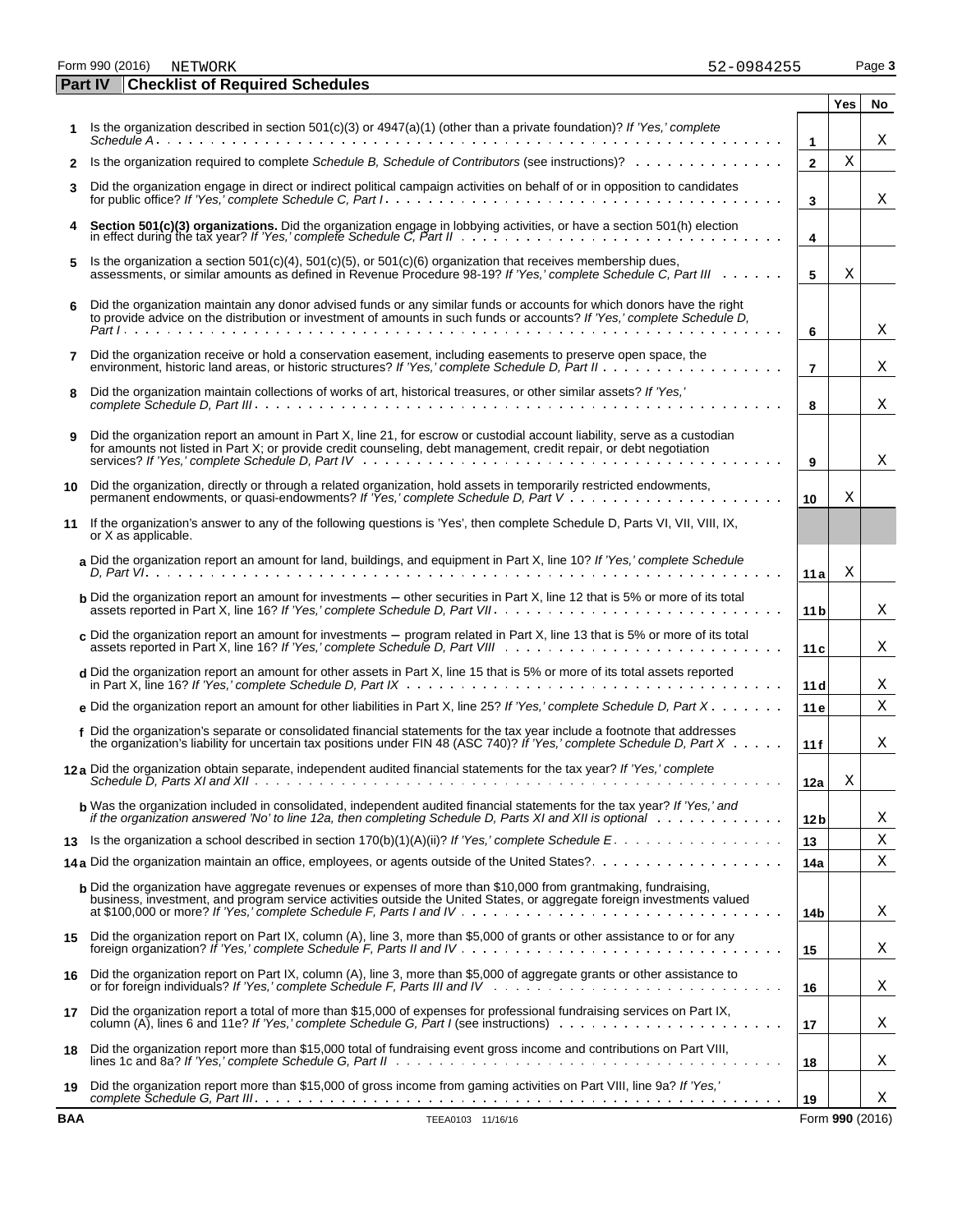|            |                                                                                                                                                                                                                                                                                                                                                               | 20a             |                         | Х                       |
|------------|---------------------------------------------------------------------------------------------------------------------------------------------------------------------------------------------------------------------------------------------------------------------------------------------------------------------------------------------------------------|-----------------|-------------------------|-------------------------|
|            | <b>b</b> If 'Yes' to line 20a, did the organization attach a copy of its audited financial statements to this return?                                                                                                                                                                                                                                         | 20 <sub>b</sub> |                         |                         |
| 21         | Did the organization report more than \$5,000 of grants or other assistance to any domestic organization or<br>domestic government on Part IX, column (A), line 1? If 'Yes,' complete Schedule I, Parts I and II                                                                                                                                              | 21              |                         | Χ                       |
| 22         | Did the organization report more than \$5,000 of grants or other assistance to or for domestic individuals on Part IX,                                                                                                                                                                                                                                        | 22              |                         | Χ                       |
| 23         | Did the organization answer 'Yes' to Part VII, Section A, line 3, 4, or 5 about compensation of the organization's current<br>and former officers, directors, trustees, key employees, and highest compensated employees? If 'Yes,' complete                                                                                                                  | 23              |                         | Χ                       |
|            | 24 a Did the organization have a tax-exempt bond issue with an outstanding principal amount of more than \$100,000 as of<br>the last day of the year, that was issued after December 31, 2002? If 'Yes,' answer lines 24b through 24d and                                                                                                                     | 24a             |                         | Χ                       |
|            | <b>b</b> Did the organization invest any proceeds of tax-exempt bonds beyond a temporary period exception? $\ldots \ldots \ldots$                                                                                                                                                                                                                             | 24 <sub>b</sub> |                         |                         |
|            | c Did the organization maintain an escrow account other than a refunding escrow at any time during the year to defease                                                                                                                                                                                                                                        | 24c             |                         |                         |
|            | <b>d</b> Did the organization act as an 'on behalf of' issuer for bonds outstanding at any time during the year? $\ldots \ldots \ldots$                                                                                                                                                                                                                       | 24d             |                         |                         |
|            | 25 a Section 501(c)(3), 501(c)(4), and 501(c)(29) organizations. Did the organization engage in an excess benefit<br>transaction with a disqualified person during the year? If 'Yes,' complete Schedule L, Part I.                                                                                                                                           | 25a             |                         | Χ                       |
|            | b Is the organization aware that it engaged in an excess benefit transaction with a disqualified person in a prior year, and<br>that the transaction has not been reported on any of the organization's prior Forms 990 or 990-EZ? If 'Yes,' complete<br>Schedule L. Part Independent Letter Letter Letter Letter Letter Letter Letter Letter Letter Letter L | 25 <sub>b</sub> |                         | Χ                       |
|            |                                                                                                                                                                                                                                                                                                                                                               |                 |                         |                         |
| 26         | Did the organization report any amount on Part X, line 5, 6, or 22 for receivables from or payables to any current or<br>former officers, directors, trustees, key employees, highest compensated employees, or disqualified persons?                                                                                                                         | 26              |                         | Χ                       |
| 27         | Did the organization provide a grant or other assistance to an officer, director, trustee, key employee, substantial<br>contributor or employee thereof, a grant selection committee member, or to a 35% controlled entity or family member                                                                                                                   | 27              |                         | Χ                       |
| 28         | Was the organization a party to a business transaction with one of the following parties (see Schedule L, Part IV<br>instructions for applicable filing thresholds, conditions, and exceptions):                                                                                                                                                              |                 |                         |                         |
|            | a A current or former officer, director, trustee, or key employee? If 'Yes,' complete Schedule L, Part IV                                                                                                                                                                                                                                                     | 28a             |                         | Χ                       |
|            | <b>b</b> A family member of a current or former officer, director, trustee, or key employee? If 'Yes,' complete                                                                                                                                                                                                                                               | 28b             |                         | Χ                       |
|            | c An entity of which a current or former officer, director, trustee, or key employee (or a family member thereof) was an                                                                                                                                                                                                                                      | 28c             |                         | Χ                       |
| 29         | Did the organization receive more than \$25,000 in non-cash contributions? If 'Yes,' complete Schedule M                                                                                                                                                                                                                                                      | 29              |                         | X                       |
| 30         | Did the organization receive contributions of art, historical treasures, or other similar assets, or qualified conservation                                                                                                                                                                                                                                   | 30              |                         | Χ                       |
| 31         | Did the organization liquidate, terminate, or dissolve and cease operations? If 'Yes,' complete Schedule N, Part I.                                                                                                                                                                                                                                           | 31              |                         | $\overline{\mathbf{X}}$ |
|            | 32 Did the organization sell, exchange, dispose of, or transfer more than 25% of its net assets? If 'Yes,' complete                                                                                                                                                                                                                                           | 32              |                         | Χ                       |
| 33         | Did the organization own 100% of an entity disregarded as separate from the organization under Regulations sections                                                                                                                                                                                                                                           | 33              |                         | Χ                       |
| 34         | Was the organization related to any tax-exempt or taxable entity? If 'Yes,' complete Schedule R, Part II, III, or IV,                                                                                                                                                                                                                                         | 34              | Χ                       |                         |
|            | <b>35 a</b> Did the organization have a controlled entity within the meaning of section $512(b)(13)? \ldots \ldots \ldots \ldots \ldots \ldots \ldots$                                                                                                                                                                                                        | 35a             | $\overline{\mathbf{X}}$ |                         |
|            | b If 'Yes' to line 35a, did the organization receive any payment from or engage in any transaction with a controlled                                                                                                                                                                                                                                          | 35 <sub>b</sub> | Χ                       |                         |
| 36         | Section 501(c)(3) organizations. Did the organization make any transfers to an exempt non-charitable related                                                                                                                                                                                                                                                  | 36              |                         |                         |
| 37         | Did the organization conduct more than 5% of its activities through an entity that is not a related organization and that is<br>treated as a partnership for federal income tax purposes? If 'Yes,' complete Schedule R, Part VI                                                                                                                              | 37              |                         | Χ                       |
| 38         | Did the organization complete Schedule O and provide explanations in Schedule O for Part VI, lines 11b and 19?                                                                                                                                                                                                                                                | 38              | Χ                       |                         |
| <b>BAA</b> |                                                                                                                                                                                                                                                                                                                                                               |                 | Form 990 (2016)         |                         |

|  |  | 52-0984255 |
|--|--|------------|
|  |  |            |

**Yes No**

Form 990 (2016) Page **4** NETWORK 52-0984255 **Part IV Checklist of Required Schedules** *(continued)*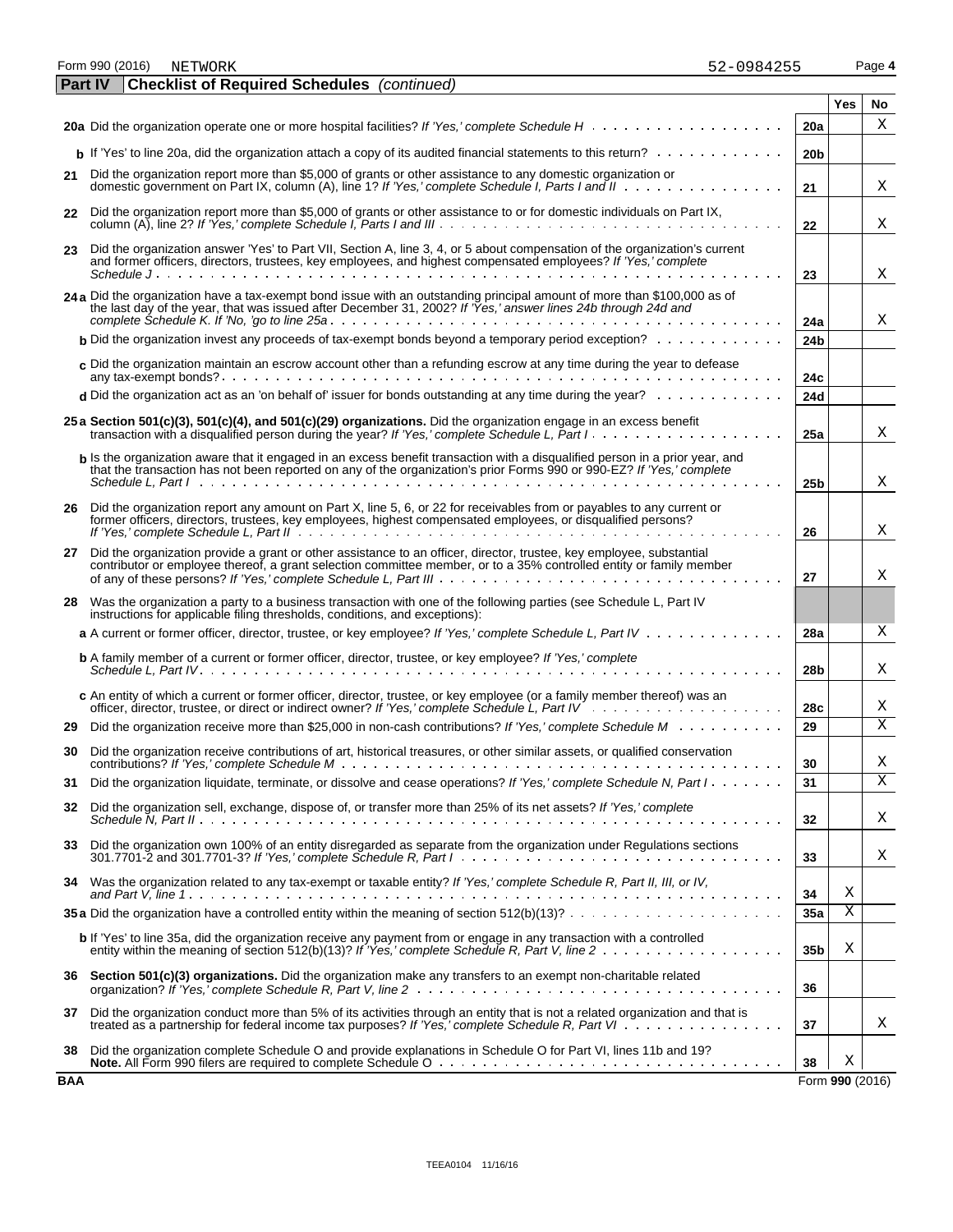|            | Form 990 (2016)<br>NETWORK                                                                                                                                                                                                                            |                 | 52-0984255          |                 |            | Page 5                  |
|------------|-------------------------------------------------------------------------------------------------------------------------------------------------------------------------------------------------------------------------------------------------------|-----------------|---------------------|-----------------|------------|-------------------------|
|            | Part V<br><b>Statements Regarding Other IRS Filings and Tax Compliance</b>                                                                                                                                                                            |                 |                     |                 |            |                         |
|            | Check if Schedule O contains a response or note to any line in this Part $V_1, \ldots, V_k, \ldots, V_k$                                                                                                                                              |                 |                     |                 |            |                         |
|            |                                                                                                                                                                                                                                                       |                 |                     |                 | <b>Yes</b> | No                      |
|            | <b>1a</b> Enter the number reported in Box 3 of Form 1096. Enter -0- if not applicable                                                                                                                                                                |                 | 1 a<br>9            |                 |            |                         |
|            | <b>b</b> Enter the number of Forms W-2G included in line 1a. Enter -0- if not applicable                                                                                                                                                              |                 | 1 <sub>b</sub><br>0 |                 |            |                         |
|            | c Did the organization comply with backup withholding rules for reportable payments to vendors and reportable gaming                                                                                                                                  |                 |                     |                 |            |                         |
|            |                                                                                                                                                                                                                                                       |                 |                     | 1 c             | Χ          |                         |
|            | 2 a Enter the number of employees reported on Form W-3, Transmittal of Wage and Tax State-                                                                                                                                                            |                 |                     |                 |            |                         |
|            | ments, filed for the calendar year ending with or within the year covered by this return                                                                                                                                                              |                 | 2 a<br>25           |                 |            |                         |
|            | <b>b</b> If at least one is reported on line 2a, did the organization file all required federal employment tax returns?                                                                                                                               |                 |                     | 2 <sub>b</sub>  | Χ          |                         |
|            | Note. If the sum of lines 1a and 2a is greater than 250, you may be required to e-file (see instructions)                                                                                                                                             |                 |                     |                 |            |                         |
|            |                                                                                                                                                                                                                                                       |                 |                     | 3 а             |            | х                       |
|            |                                                                                                                                                                                                                                                       |                 |                     | 3 <sub>b</sub>  |            |                         |
|            | 4 a At any time during the calendar year, did the organization have an interest in, or a signature or other authority over, a                                                                                                                         |                 |                     |                 |            |                         |
|            | financial account in a foreign country (such as a bank account, securities account, or other financial account)?                                                                                                                                      |                 |                     | 4а              |            | Χ                       |
|            | <b>b</b> If 'Yes,' enter the name of the foreign country: ►                                                                                                                                                                                           |                 |                     |                 |            |                         |
|            | See instructions for filing requirements for FinCEN Form 114, Report of Foreign Bank and Financial Accounts (FBAR).                                                                                                                                   |                 |                     |                 |            |                         |
|            |                                                                                                                                                                                                                                                       |                 |                     | 5а              |            | Χ                       |
|            | <b>b</b> Did any taxable party notify the organization that it was or is a party to a prohibited tax shelter transaction?                                                                                                                             |                 |                     | 5 b             |            | $\overline{\mathrm{X}}$ |
|            |                                                                                                                                                                                                                                                       |                 |                     | 5 c             |            |                         |
|            | 6 a Does the organization have annual gross receipts that are normally greater than \$100,000, and did the organization                                                                                                                               |                 |                     |                 |            |                         |
|            |                                                                                                                                                                                                                                                       |                 |                     | 6а              | Χ          |                         |
|            | b If 'Yes,' did the organization include with every solicitation an express statement that such contributions or gifts were<br>not tax deductible? $\cdots$ $\cdots$ $\cdots$ $\cdots$ $\cdots$ $\cdots$ $\cdots$ $\cdots$ $\cdots$ $\cdots$ $\cdots$ |                 |                     | 6 b             | Χ          |                         |
| 7          | Organizations that may receive deductible contributions under section 170(c).                                                                                                                                                                         |                 |                     |                 |            |                         |
|            | a Did the organization receive a payment in excess of \$75 made partly as a contribution and partly for goods and                                                                                                                                     |                 |                     | 7а              |            |                         |
|            | b If 'Yes,' did the organization notify the donor of the value of the goods or services provided?                                                                                                                                                     |                 |                     | 7b              |            |                         |
|            | c Did the organization sell, exchange, or otherwise dispose of tangible personal property for which it was required to file                                                                                                                           |                 |                     | 7 с             |            |                         |
|            | d If 'Yes,' indicate the number of Forms 8282 filed during the year entertainment of the number of Forms 8282 filed during the year                                                                                                                   |                 | 7 d                 |                 |            |                         |
|            | e Did the organization receive any funds, directly or indirectly, to pay premiums on a personal benefit contract?                                                                                                                                     |                 |                     | 7 e             |            |                         |
|            | f Did the organization, during the year, pay premiums, directly or indirectly, on a personal benefit contract?                                                                                                                                        |                 |                     | 7 f             |            |                         |
|            | g If the organization received a contribution of qualified intellectual property, did the organization file Form 8899                                                                                                                                 |                 |                     |                 |            |                         |
|            |                                                                                                                                                                                                                                                       |                 |                     | 7 g             |            |                         |
|            | h If the organization received a contribution of cars, boats, airplanes, or other vehicles, did the organization file a                                                                                                                               |                 |                     | 7 h             |            |                         |
|            | Sponsoring organizations maintaining donor advised funds. Did a donor advised fund maintained by the sponsoring                                                                                                                                       |                 |                     |                 |            |                         |
|            |                                                                                                                                                                                                                                                       |                 |                     | 8               |            |                         |
| 9          | Sponsoring organizations maintaining donor advised funds.                                                                                                                                                                                             |                 |                     |                 |            |                         |
|            |                                                                                                                                                                                                                                                       |                 |                     | 9 a             |            |                         |
|            | <b>b</b> Did the sponsoring organization make a distribution to a donor, donor advisor, or related person?                                                                                                                                            |                 |                     | 9 b             |            |                         |
| 10 -       | Section 501(c)(7) organizations. Enter:                                                                                                                                                                                                               |                 |                     |                 |            |                         |
|            | a Initiation fees and capital contributions included on Part VIII, line 12.                                                                                                                                                                           | 10 a            |                     |                 |            |                         |
|            | <b>b</b> Gross receipts, included on Form 990, Part VIII, line 12, for public use of club facilities $\cdots$ .                                                                                                                                       | 10 <sub>b</sub> |                     |                 |            |                         |
| 11         | Section 501(c)(12) organizations. Enter:                                                                                                                                                                                                              |                 |                     |                 |            |                         |
|            | <b>a</b> Gross income from members or shareholders                                                                                                                                                                                                    | 11a             |                     |                 |            |                         |
|            | <b>b</b> Gross income from other sources (Do not net amounts due or paid to other sources                                                                                                                                                             | 11 <sub>b</sub> |                     |                 |            |                         |
|            | 12a Section 4947(a)(1) non-exempt charitable trusts. Is the organization filing Form 990 in lieu of Form 1041?                                                                                                                                        |                 |                     | 12 a            |            |                         |
|            | <b>b</b> If 'Yes,' enter the amount of tax-exempt interest received or accrued during the year $\dots \dots$                                                                                                                                          | 12 <sub>b</sub> |                     |                 |            |                         |
| 13         | Section 501(c)(29) qualified nonprofit health insurance issuers.                                                                                                                                                                                      |                 |                     |                 |            |                         |
|            |                                                                                                                                                                                                                                                       |                 |                     | 13 a            |            |                         |
|            | Note. See the instructions for additional information the organization must report on Schedule O.                                                                                                                                                     |                 |                     |                 |            |                         |
|            | <b>b</b> Enter the amount of reserves the organization is required to maintain by the states in<br>which the organization is licensed to issue qualified health plans                                                                                 | 13 bl           |                     |                 |            |                         |
|            |                                                                                                                                                                                                                                                       | 13c             |                     |                 |            |                         |
|            |                                                                                                                                                                                                                                                       |                 |                     | 14 a            |            | Χ                       |
|            | <b>b</b> If 'Yes,' has it filed a Form 720 to report these payments? If 'No,' provide an explanation in Schedule O                                                                                                                                    |                 |                     | 14 <sub>b</sub> |            |                         |
| <b>BAA</b> | TEEA0105 11/16/16                                                                                                                                                                                                                                     |                 |                     | Form 990 (2016) |            |                         |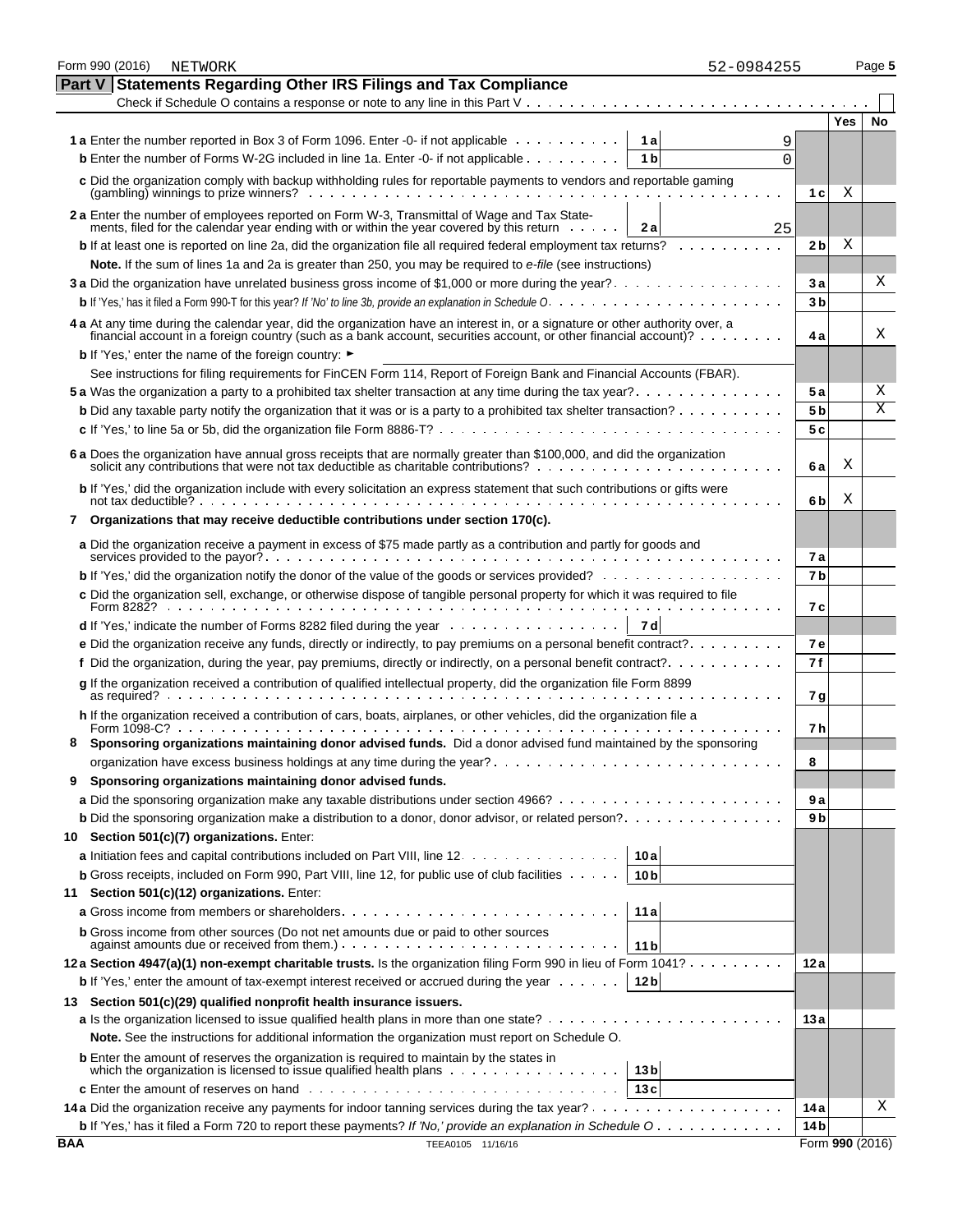| <b>Part VI</b> | Governance, Management, and Disclosure For each 'Yes' response to lines 2 through 7b below, and for                                                                                                                               |                 |                |                 |  |  |  |  |  |  |
|----------------|-----------------------------------------------------------------------------------------------------------------------------------------------------------------------------------------------------------------------------------|-----------------|----------------|-----------------|--|--|--|--|--|--|
|                | a 'No' response to line 8a, 8b, or 10b below, describe the circumstances, processes, or changes in                                                                                                                                |                 |                |                 |  |  |  |  |  |  |
|                | Schedule O. See instructions.                                                                                                                                                                                                     |                 |                |                 |  |  |  |  |  |  |
|                |                                                                                                                                                                                                                                   |                 |                | $\vert X \vert$ |  |  |  |  |  |  |
|                | <b>Section A. Governing Body and Management</b>                                                                                                                                                                                   |                 |                |                 |  |  |  |  |  |  |
|                |                                                                                                                                                                                                                                   |                 | <b>Yes</b>     | No              |  |  |  |  |  |  |
|                | <b>1 a</b> Enter the number of voting members of the governing body at the end of the tax year<br>1 al<br>18<br>If there are material differences in voting rights among members                                                  |                 |                |                 |  |  |  |  |  |  |
|                | of the governing body, or if the governing body delegated broad<br>authority to an executive committee or similar committee, explain in Schedule O.                                                                               |                 |                |                 |  |  |  |  |  |  |
|                |                                                                                                                                                                                                                                   |                 |                |                 |  |  |  |  |  |  |
|                | <b>b</b> Enter the number of voting members included in line 1a, above, who are independent $\dots$ , $\begin{bmatrix} 1 & b \end{bmatrix}$<br>18                                                                                 |                 |                |                 |  |  |  |  |  |  |
| $\mathbf{2}$   | Did any officer, director, trustee, or key employee have a family relationship or a business relationship with any other                                                                                                          | $\mathbf{2}$    |                | Χ               |  |  |  |  |  |  |
|                |                                                                                                                                                                                                                                   |                 |                |                 |  |  |  |  |  |  |
| 3              | Did the organization delegate control over management duties customarily performed by or under the direct supervision<br>of officers, directors, or trustees, or key employees to a management company or other person?           | 3               |                | X               |  |  |  |  |  |  |
| 4              | Did the organization make any significant changes to its governing documents                                                                                                                                                      |                 |                |                 |  |  |  |  |  |  |
|                |                                                                                                                                                                                                                                   | 4               |                | X               |  |  |  |  |  |  |
| 5              | Did the organization become aware during the year of a significant diversion of the organization's assets?                                                                                                                        | 5               |                | X               |  |  |  |  |  |  |
| 6              |                                                                                                                                                                                                                                   | 6               | Χ              |                 |  |  |  |  |  |  |
|                | 7 a Did the organization have members, stockholders, or other persons who had the power to elect or appoint one or more                                                                                                           |                 |                |                 |  |  |  |  |  |  |
|                |                                                                                                                                                                                                                                   | 7 a             | Χ              |                 |  |  |  |  |  |  |
|                | <b>b</b> Are any governance decisions of the organization reserved to (or subject to approval by) members,                                                                                                                        |                 |                |                 |  |  |  |  |  |  |
|                |                                                                                                                                                                                                                                   | 7b              |                | Χ               |  |  |  |  |  |  |
| 8              | Did the organization contemporaneously document the meetings held or written actions undertaken during the year by<br>the following:                                                                                              |                 |                |                 |  |  |  |  |  |  |
|                |                                                                                                                                                                                                                                   | 8а              | Χ              |                 |  |  |  |  |  |  |
|                |                                                                                                                                                                                                                                   | 8b              | $\mathbf X$    |                 |  |  |  |  |  |  |
| 9              | Is there any officer, director, trustee, or key employee listed in Part VII, Section A, who cannot be reached at the                                                                                                              | 9               |                | Χ               |  |  |  |  |  |  |
|                | Section B. Policies (This Section B requests information about policies not required by the Internal Revenue Code.)                                                                                                               |                 |                |                 |  |  |  |  |  |  |
|                |                                                                                                                                                                                                                                   |                 | <b>Yes</b>     | No              |  |  |  |  |  |  |
|                |                                                                                                                                                                                                                                   | 10a             |                | X               |  |  |  |  |  |  |
|                | b If 'Yes,' did the organization have written policies and procedures governing the activities of such chapters, affiliates, and branches to ensure their                                                                         |                 |                |                 |  |  |  |  |  |  |
|                |                                                                                                                                                                                                                                   | 10 b            |                |                 |  |  |  |  |  |  |
|                |                                                                                                                                                                                                                                   | 11a             | Χ              |                 |  |  |  |  |  |  |
|                | <b>b</b> Describe in Schedule O the process, if any, used by the organization to review this Form 990.                                                                                                                            |                 |                |                 |  |  |  |  |  |  |
|                |                                                                                                                                                                                                                                   | 12 a            | Χ              |                 |  |  |  |  |  |  |
|                | b Were officers, directors, or trustees, and key employees required to disclose annually interests that could give rise<br>to conflicts?                                                                                          | 12 <sub>b</sub> | Χ              |                 |  |  |  |  |  |  |
|                | c Did the organization regularly and consistently monitor and enforce compliance with the policy? If 'Yes,' describe in                                                                                                           |                 |                |                 |  |  |  |  |  |  |
|                |                                                                                                                                                                                                                                   | 12 c<br>13      | Χ<br>Χ         |                 |  |  |  |  |  |  |
| 13             |                                                                                                                                                                                                                                   |                 | Χ              |                 |  |  |  |  |  |  |
| 14             |                                                                                                                                                                                                                                   | 14              |                |                 |  |  |  |  |  |  |
| 15             | Did the process for determining compensation of the following persons include a review and approval by independent<br>persons, comparability data, and contemporaneous substantiation of the deliberation and decision?           |                 |                |                 |  |  |  |  |  |  |
|                |                                                                                                                                                                                                                                   | 15 a            | Χ              |                 |  |  |  |  |  |  |
|                |                                                                                                                                                                                                                                   | 15 <sub>b</sub> |                | Χ               |  |  |  |  |  |  |
|                | If 'Yes' to line 15a or 15b, describe the process in Schedule O (see instructions).                                                                                                                                               |                 |                |                 |  |  |  |  |  |  |
|                | 16a Did the organization invest in, contribute assets to, or participate in a joint venture or similar arrangement with a                                                                                                         | 16 a            |                | Χ               |  |  |  |  |  |  |
|                | b If 'Yes,' did the organization follow a written policy or procedure requiring the organization to evaluate its<br>participation in joint venture arrangements under applicable federal tax law, and take steps to safeguard the | 16 <sub>b</sub> |                |                 |  |  |  |  |  |  |
|                | <b>Section C. Disclosure</b>                                                                                                                                                                                                      |                 |                |                 |  |  |  |  |  |  |
| 17             | List the states with which a copy of this Form 990 is required to be filed ►                                                                                                                                                      |                 |                |                 |  |  |  |  |  |  |
| 18             | Section 6104 requires an organization to make its Forms 1023 (or 1024 if applicable), 990, and 990-T (Section 501(c)(3)s only) available<br>for public inspection. Indicate how you made these available. Check all that apply.   |                 |                |                 |  |  |  |  |  |  |
|                | Other (explain in Schedule O)<br>$\rm X$<br>Own website<br>Another's website<br>Upon request<br>Χ                                                                                                                                 |                 |                |                 |  |  |  |  |  |  |
| 19             | Describe in Schedule O whether (and if so, how) the organization made its governing documents, conflict of interest policy, and financial statements available to                                                                 |                 |                |                 |  |  |  |  |  |  |
|                |                                                                                                                                                                                                                                   |                 |                |                 |  |  |  |  |  |  |
| 20             | the public during the tax year.<br>State the name, address, and telephone number of the person who possesses the organization's books and records:                                                                                |                 |                |                 |  |  |  |  |  |  |
|                | Paul Marchione<br>25 E Street NW, Suite 200 Washington<br>20001<br>DC                                                                                                                                                             |                 | (202) 347-9797 |                 |  |  |  |  |  |  |

Form 990 (2016) NETWORK **Page 6 Page 1** 

52-0984255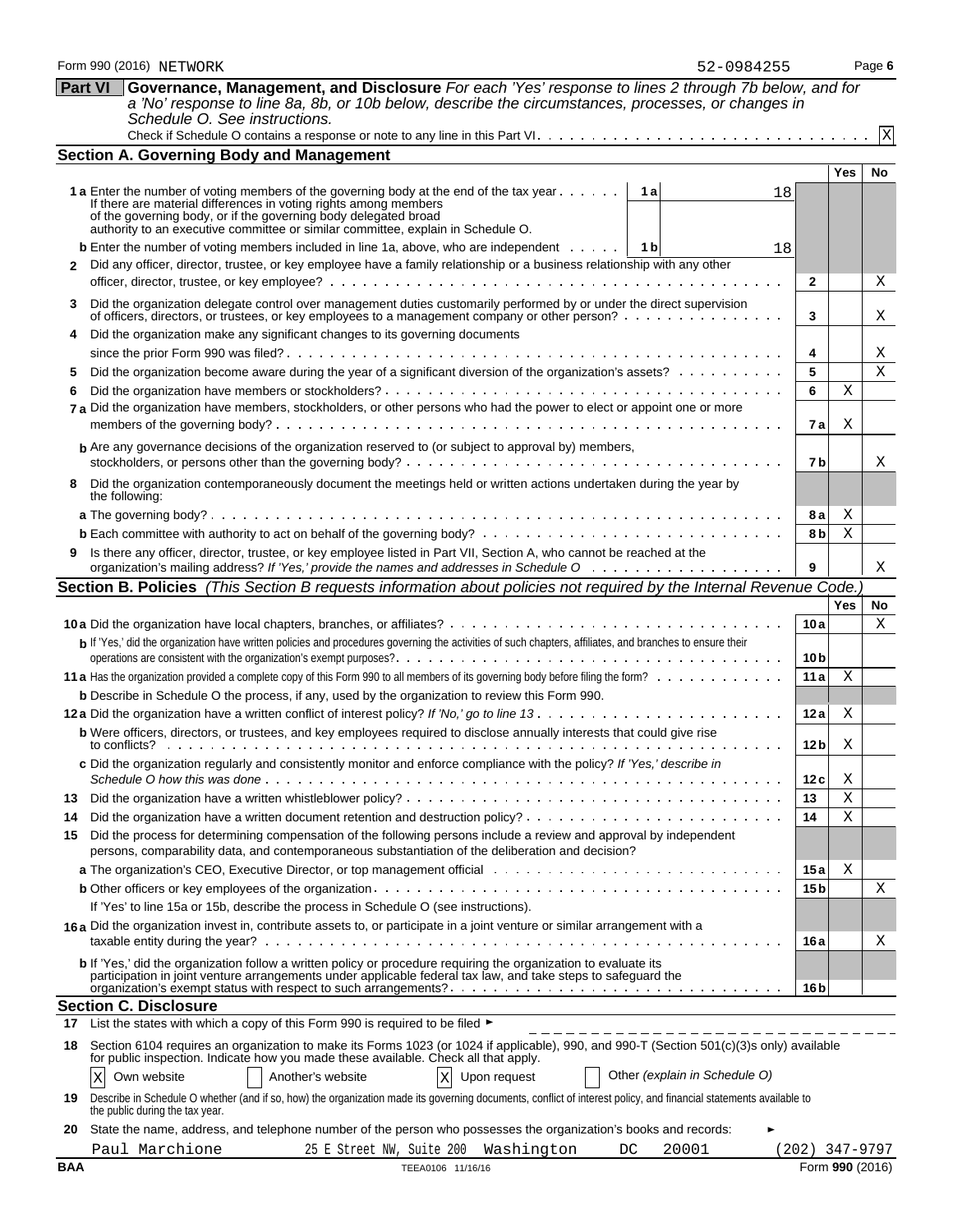| Form 990 (2016)<br>NETWORK                                                                                                                                                                                                                                                                                                                                                                            | 52-0984255 | Page 7 |
|-------------------------------------------------------------------------------------------------------------------------------------------------------------------------------------------------------------------------------------------------------------------------------------------------------------------------------------------------------------------------------------------------------|------------|--------|
| Part VII Compensation of Officers, Directors, Trustees, Key Employees, Highest Compensated Employees, and<br><b>Independent Contractors</b>                                                                                                                                                                                                                                                           |            |        |
|                                                                                                                                                                                                                                                                                                                                                                                                       |            |        |
| Section A. Officers, Directors, Trustees, Key Employees, and Highest Compensated Employees                                                                                                                                                                                                                                                                                                            |            |        |
| 1 a Complete this table for all persons required to be listed. Report compensation for the calendar year ending with or within the<br>organization's tax year.<br>• List all of the organization's current officers, directors, trustees (whether individuals or organizations), regardless of amount of<br>compensation. Enter -0- in columns $(D)$ , $(E)$ , and $(F)$ if no compensation was paid. |            |        |
| • List all of the organization's <b>current</b> key employees, if any. See instructions for definition of 'key employee.'                                                                                                                                                                                                                                                                             |            |        |
| • List the organization's five current highest compensated employees (other than an officer, director, trustee, or key employee)<br>who received reportable compensation (Box 5 of Form W-2 and/or Box 7 of Form 1099-MISC) of more than \$100,000 from the<br>organization and any related organizations.                                                                                            |            |        |

? List all of the organization's **former** officers, key employees, and highest compensated employees who received more than \$100,000 of reportable compensation from the organization and any related organizations.

? List all of the organization's **former directors or trustees** that received, in the capacity as a former director or trustee of the organization, more than \$10,000 of reportable compensation from the organization and any related organizations.

List persons in the following order: individual trustees or directors; institutional trustees; officers; key employees; highest compensated employees; and former such persons.

Check this box if neither the organization nor any related organization compensated any current officer, director, or trustee. X

|                                                          | (C)                                                                                         |                                                                                                                                               |                      |         |              |                                 |        |                                                            |                                                                 |                                                          |
|----------------------------------------------------------|---------------------------------------------------------------------------------------------|-----------------------------------------------------------------------------------------------------------------------------------------------|----------------------|---------|--------------|---------------------------------|--------|------------------------------------------------------------|-----------------------------------------------------------------|----------------------------------------------------------|
| (A)<br>Name and Title                                    |                                                                                             | Position (do not check more<br>(B)<br>than one box, unless person<br>Average<br>is both an officer and a<br>hours<br>director/trustee)<br>per |                      |         |              |                                 |        | (D)<br>Reportable<br>compensation from<br>the organization | (E)<br>Reportable<br>compensation from<br>related organizations | (F)<br>Estimated<br>amount of other<br>compensation      |
|                                                          | week<br>(list any<br>hours for<br>related<br>organiza-<br>tions<br>below<br>dotted<br>line) | ndividual trustee<br>director                                                                                                                 | nstitutional trustee | Officer | (ey employee | Highest compensated<br>employee | Former | (W-2/1099-MISC)                                            | (W-2/1099-MISC)                                                 | from the<br>organization<br>and related<br>organizations |
| (1) Patricia Mullahy Fugere<br>Chair                     | 1.00                                                                                        | Χ                                                                                                                                             |                      | Χ       |              |                                 |        | $\mathbf{0}$ .                                             | $\Omega$ .                                                      | $0$ .                                                    |
| (2) Tom Cordaro<br>Vice-Chair                            | 1.00                                                                                        | Χ                                                                                                                                             |                      | Χ       |              |                                 |        | 0.                                                         | 0.                                                              | $0$ .                                                    |
| (3) Alice Kitchen<br>Treasurer                           | 1.00                                                                                        | Χ                                                                                                                                             |                      | X       |              |                                 |        | 0.                                                         | $\mathbf{0}$ .                                                  | $0$ .                                                    |
| <u> (4) Anna Sandidge  -  -  -  -  -  -</u><br>Secretary | 1.00                                                                                        | X                                                                                                                                             |                      | X       |              |                                 |        | $\mathsf{O}$ .                                             | $\mathsf{O}$ .                                                  | $0$ .                                                    |
| (5) Regina Ann Brummel, CSJ<br>Board Member              | 1.00                                                                                        | Χ                                                                                                                                             |                      |         |              |                                 |        | 0                                                          | $\mathbf 0$ .                                                   | $0$ .                                                    |
| (6) Lorena G. Gonzalez<br>Board Member                   | 1.00                                                                                        | Χ                                                                                                                                             |                      |         |              |                                 |        | $\mathbf{0}$ .                                             | $\mathbf{0}$ .                                                  | $0$ .                                                    |
| (7) Diane Guerin, RSM ______<br>Board Member             | 1.00                                                                                        | Χ                                                                                                                                             |                      |         |              |                                 |        | $\mathsf{0}$ .                                             | $\mathsf{0}$ .                                                  | $0$ .                                                    |
| (8) Mary Beth Hamm, SSJ<br>Board Member                  | 1.00                                                                                        | Χ                                                                                                                                             |                      |         |              |                                 |        | $\mathbf{0}$ .                                             | 0.                                                              | $0$ .                                                    |
| (9) Donna Marie Korba, IHM<br>Board Member               | 1.00                                                                                        | X                                                                                                                                             |                      |         |              |                                 |        | $0$ .                                                      | $0$ .                                                           | $0$ .                                                    |
| (10) Rudy Lopez<br>Board Member                          | 1.00                                                                                        | Χ                                                                                                                                             |                      |         |              |                                 |        | 0.                                                         | 0.                                                              | $\mathbf 0$ .                                            |
| (11) Dean P. Manternach<br>Board Member                  | 1.00                                                                                        | X                                                                                                                                             |                      |         |              |                                 |        | $\Omega$ .                                                 | $\Omega$ .                                                      | $0$ .                                                    |
| (12) Besty McDougall<br>Board Member                     | 1.00                                                                                        | X                                                                                                                                             |                      |         |              |                                 |        | 0.                                                         | 0.                                                              | $0$ .                                                    |
| (13) Patricia Mejia<br>Board Member                      | 1.00                                                                                        | X                                                                                                                                             |                      |         |              |                                 |        | $0$ .                                                      | 0.                                                              | $0$ .                                                    |
| (14) Rev. Terrence J. Morgan<br>Board Member             | 1.00                                                                                        | Χ                                                                                                                                             |                      |         |              |                                 |        | $\Omega$                                                   | $\Omega$ .                                                      | 0.                                                       |
| <b>BAA</b>                                               | TEEA0107 11/16/16                                                                           |                                                                                                                                               |                      |         |              |                                 |        |                                                            |                                                                 | Form 990 (2016)                                          |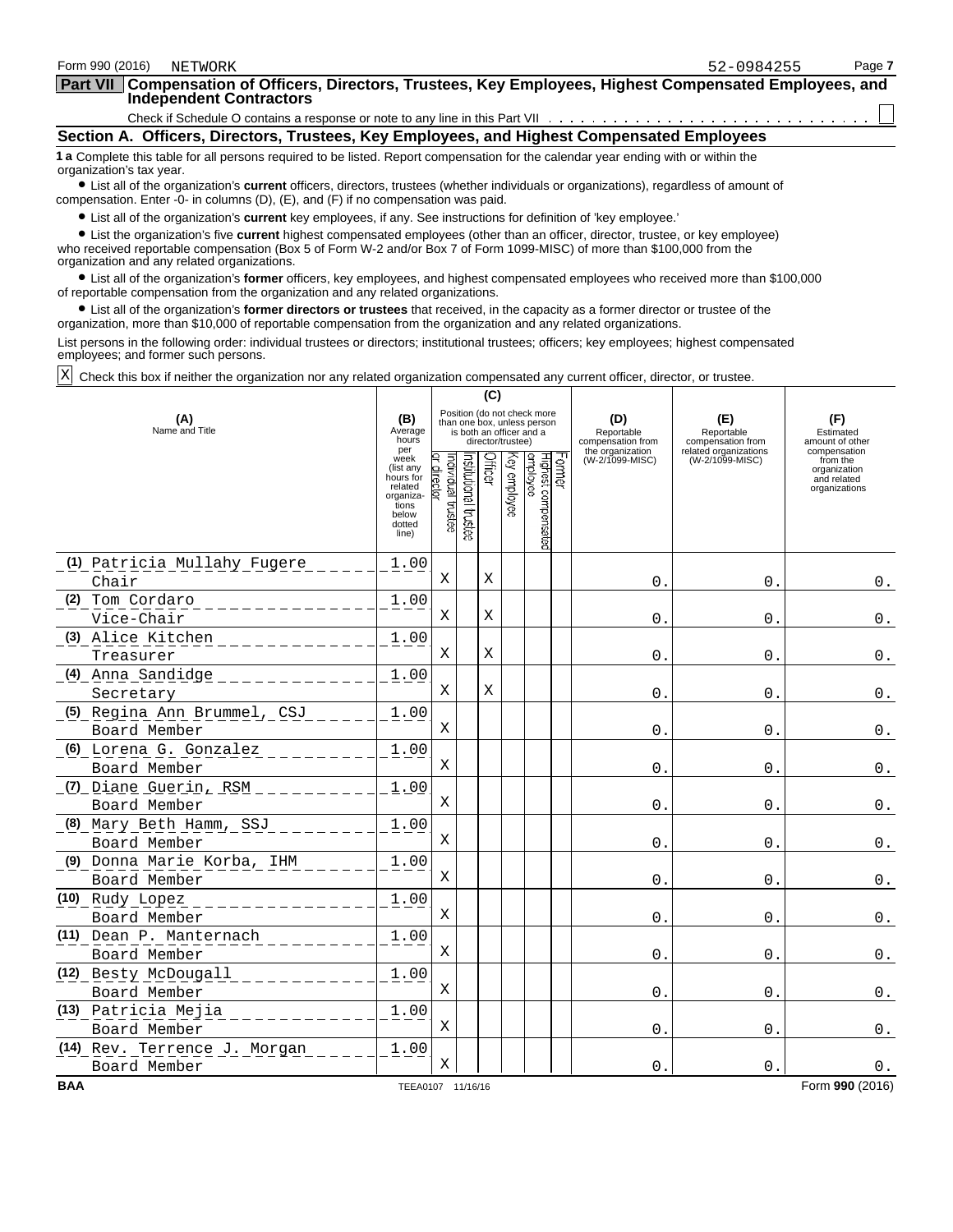52-0984255

| Part VII Section A. Officers, Directors, Trustees, Key Employees, and Highest Compensated Employees (continued)                                                                                                                                              |                                                                                         |                                  |                      |         |              |                                                                                                             |                                        |                                          |                                                                          |                    |
|--------------------------------------------------------------------------------------------------------------------------------------------------------------------------------------------------------------------------------------------------------------|-----------------------------------------------------------------------------------------|----------------------------------|----------------------|---------|--------------|-------------------------------------------------------------------------------------------------------------|----------------------------------------|------------------------------------------|--------------------------------------------------------------------------|--------------------|
|                                                                                                                                                                                                                                                              | (B)                                                                                     |                                  |                      | (C)     |              |                                                                                                             |                                        |                                          |                                                                          |                    |
| (A)<br>Name and title                                                                                                                                                                                                                                        | Average<br>hours<br>per<br>week                                                         |                                  |                      |         |              | Position<br>(do not check more than one<br>box, unless person is both an<br>officer and a director/trustee) | (D)<br>Reportable<br>compensation from | (E)<br>Reportable<br>compensation from   | (F)<br>Estimated<br>amount of other                                      |                    |
|                                                                                                                                                                                                                                                              | (list any<br>hours<br>for<br>related<br>organiza<br>- tions<br>below<br>dotted<br>line) | or director<br>ndividual trustee | nstitutional trustee | Officer | Key employee | Former<br>Highest compensated<br>employee                                                                   | the organization<br>(W-2/1099-MISC)    | related organizations<br>(W-2/1099-MISC) | compensation<br>from the<br>organization<br>and related<br>organizations |                    |
| <u>(15) Melba Rodriguez __________</u><br>Board Member                                                                                                                                                                                                       | $1.00 -$                                                                                | Χ                                |                      |         |              |                                                                                                             | 0.                                     | 0.                                       |                                                                          | $0$ .              |
| $(16)$ Ann $Scholz$ , $SSND$                                                                                                                                                                                                                                 | 1.00                                                                                    |                                  |                      |         |              |                                                                                                             |                                        |                                          |                                                                          |                    |
| Board Member<br>(17) Judith Sharpe                                                                                                                                                                                                                           | 1.00                                                                                    | Χ                                |                      |         |              |                                                                                                             | 0.                                     | 0.                                       |                                                                          | $\boldsymbol{0}$ . |
| Board Member                                                                                                                                                                                                                                                 |                                                                                         | Χ                                |                      |         |              |                                                                                                             | 0.                                     | 0.                                       |                                                                          | $\boldsymbol{0}$ . |
| (18) Jerry Zurek<br>Board Member                                                                                                                                                                                                                             | 1.00                                                                                    | Χ                                |                      |         |              |                                                                                                             | 0.                                     | 0.                                       |                                                                          | $\mathsf 0$ .      |
| (19) Simone Campbell                                                                                                                                                                                                                                         | 17.17                                                                                   |                                  |                      |         |              |                                                                                                             |                                        |                                          |                                                                          |                    |
| Executive Director<br>(20) Paul Marchione                                                                                                                                                                                                                    | 22.83<br>22.60                                                                          |                                  |                      | Χ       |              |                                                                                                             | 36,555.                                | 0.                                       |                                                                          | 1,014.             |
| Managing Director                                                                                                                                                                                                                                            | 17.40                                                                                   |                                  |                      | Χ       |              |                                                                                                             | 50,072.                                | 0.                                       |                                                                          | 4,022.             |
| (21)                                                                                                                                                                                                                                                         |                                                                                         |                                  |                      |         |              |                                                                                                             |                                        |                                          |                                                                          |                    |
| (22)<br>____________________                                                                                                                                                                                                                                 |                                                                                         |                                  |                      |         |              |                                                                                                             |                                        |                                          |                                                                          |                    |
| (23)                                                                                                                                                                                                                                                         |                                                                                         |                                  |                      |         |              |                                                                                                             |                                        |                                          |                                                                          |                    |
| (24)                                                                                                                                                                                                                                                         |                                                                                         |                                  |                      |         |              |                                                                                                             |                                        |                                          |                                                                          |                    |
| (25)                                                                                                                                                                                                                                                         |                                                                                         |                                  |                      |         |              |                                                                                                             |                                        |                                          |                                                                          |                    |
| 1 b Sub-total                                                                                                                                                                                                                                                |                                                                                         |                                  |                      |         |              |                                                                                                             | 86,627.                                | 0.                                       |                                                                          | 5,036.             |
| c Total from continuation sheets to Part VII, Section A<br>d Total (add lines 1b and 1c) $\cdots$ $\cdots$ $\cdots$ $\cdots$ $\cdots$ $\cdots$ $\cdots$ $\cdots$ $\cdots$                                                                                    |                                                                                         |                                  |                      |         |              |                                                                                                             | 86,627.                                | 0.                                       |                                                                          |                    |
| 2 Total number of individuals (including but not limited to those listed above) who received more than \$100,000 of reportable compensation                                                                                                                  |                                                                                         |                                  |                      |         |              |                                                                                                             |                                        |                                          |                                                                          | 5,036.             |
| from the organization $\blacktriangleright$                                                                                                                                                                                                                  |                                                                                         |                                  |                      |         |              |                                                                                                             |                                        |                                          |                                                                          |                    |
|                                                                                                                                                                                                                                                              |                                                                                         |                                  |                      |         |              |                                                                                                             |                                        |                                          | Yes                                                                      | No                 |
| Did the organization list any <b>former</b> officer, director, or trustee, key employee, or highest compensated employee<br>3                                                                                                                                |                                                                                         |                                  |                      |         |              |                                                                                                             |                                        |                                          | 3                                                                        | Χ                  |
| For any individual listed on line 1a, is the sum of reportable compensation and other compensation from<br>4<br>the organization and related organizations greater than \$150,000? If 'Yes,' complete Schedule J for                                         |                                                                                         |                                  |                      |         |              |                                                                                                             |                                        |                                          | 4                                                                        | Χ                  |
| Did any person listed on line 1a receive or accrue compensation from any unrelated organization or individual<br>5                                                                                                                                           |                                                                                         |                                  |                      |         |              |                                                                                                             |                                        |                                          | 5                                                                        | Χ                  |
| <b>Section B. Independent Contractors</b>                                                                                                                                                                                                                    |                                                                                         |                                  |                      |         |              |                                                                                                             |                                        |                                          |                                                                          |                    |
| Complete this table for your five highest compensated independent contractors that received more than \$100,000 of<br>1.<br>compensation from the organization. Report compensation for the calendar year ending with or within the organization's tax year. |                                                                                         |                                  |                      |         |              |                                                                                                             |                                        |                                          |                                                                          |                    |
| (A)<br>Name and business address                                                                                                                                                                                                                             |                                                                                         |                                  |                      |         |              |                                                                                                             | (B)<br>Description of services         |                                          | (C)<br>Compensation                                                      |                    |
|                                                                                                                                                                                                                                                              |                                                                                         |                                  |                      |         |              |                                                                                                             |                                        |                                          |                                                                          |                    |
|                                                                                                                                                                                                                                                              |                                                                                         |                                  |                      |         |              |                                                                                                             |                                        |                                          |                                                                          |                    |
|                                                                                                                                                                                                                                                              |                                                                                         |                                  |                      |         |              |                                                                                                             |                                        |                                          |                                                                          |                    |
|                                                                                                                                                                                                                                                              |                                                                                         |                                  |                      |         |              |                                                                                                             |                                        |                                          |                                                                          |                    |
| Total number of independent contractors (including but not limited to those listed above) who received more than<br>2<br>\$100,000 of compensation from the organization                                                                                     |                                                                                         |                                  |                      |         |              |                                                                                                             |                                        |                                          |                                                                          |                    |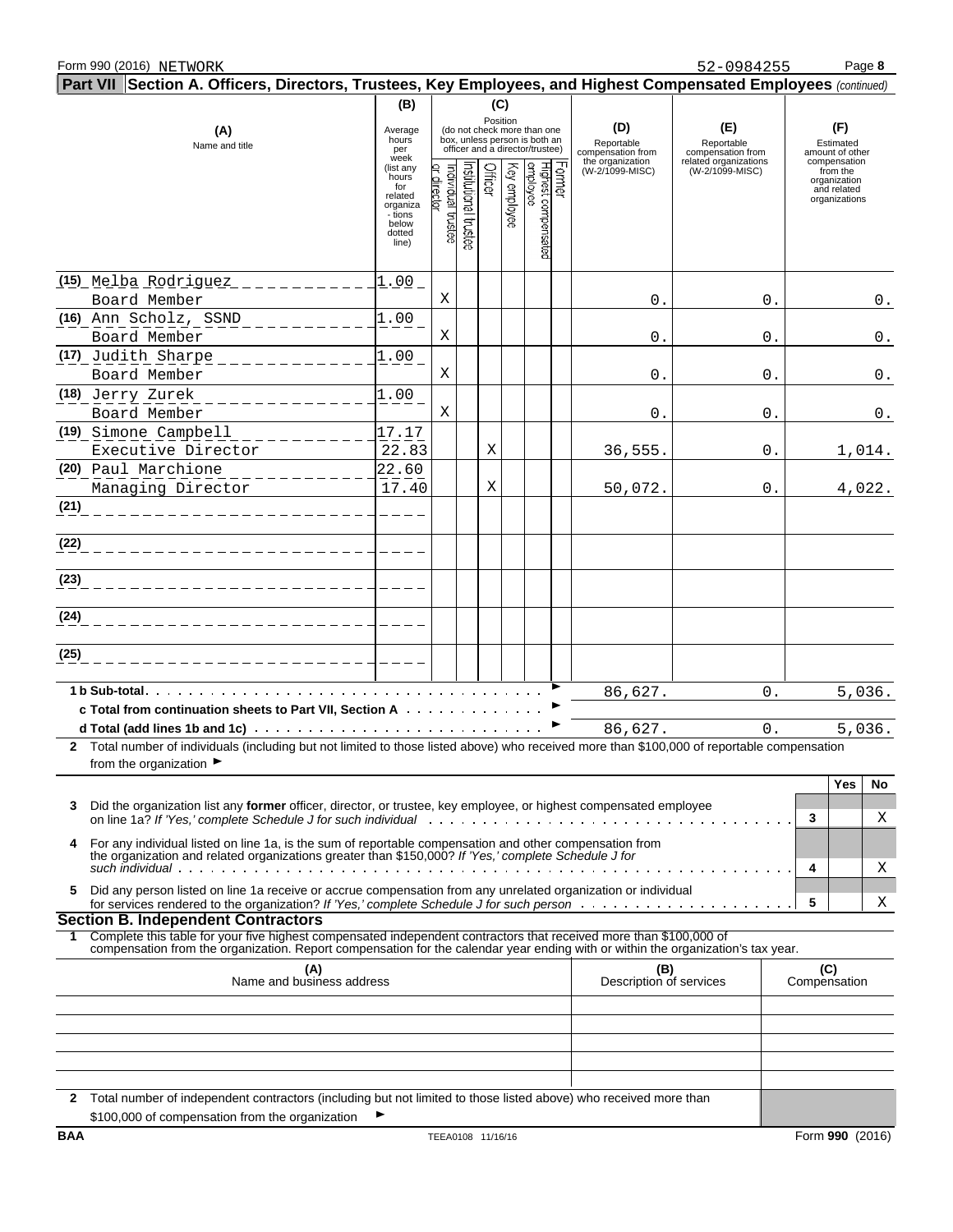Form 990 (2016) Page **9** NETWORK 52-0984255

**Part VIII Statement of Revenue**

#### Check if Schedule O contains a response or note to any line in this Part VIII **(A) (B) (C) (D)** Total revenue Related or Unrelated Revenue<br>exempt business excluded from exempt business excluded from tax<br>function revenue under sections function revenue under sections revenue 512-514 Contributions, Gifts, Grants<br>and Other Similar Amounts **1 a** Federated campaigns **1 a b** Membership dues **1 b c** Fundraising events  $\cdots$   $\cdots$  | 1**c d** Related organizations **1 d e** Government grants (contributions) **1 e f** All other contributions, gifts, grants, and similar amounts not included above **1 f** 1,007,890. g Noncash contributions included in lines 1a-1f: \$ **h Total.** Add lines 1a-1f (a) and a contract of a part of a part of a part of a part of a part of a part of a part of  $\triangleright$ 1,007,890. Program Service Revenue **Business Code 2 a b c d e f** All other program service revenue **g Total.** Add lines 2a-2f G **3** Investment income (including dividends, interest and other similar amounts) Government of the similar service of  $\blacktriangleright$ 20,896. 0. 0. 20,896. **4** Income from investment of tax-exempt bond proceeds . G **5** Royalties G (i) Real (ii) Personal **6 a** Gross rents **b** Less: rental expenses **c** Rental income or (loss) **d** Net rental income or (loss) . . . . . . . . . . . . . . . . ▶ **7 a** Gross amount from sales of  $\left| \begin{array}{c} (i) \text{ Securities} \\ (ii) \text{ Other} \end{array} \right|$ assets other than inventory **b** Less: cost or other basis and sales expenses **c** Gain or (loss) **d** Net gain or (loss) G **8 a** Gross income from fundraising events **Other Revenue** (not including . \$ of contributions reported on line 1c). See Part IV, line 18 **a b** Less: direct expenses **b c** Net income or (loss) from fundraising events Consumer **9 a** Gross income from gaming activities. See Part IV, line 19 **a b** Less: direct expenses **b c** Net income or (loss) from gaming activities Given Blues **10a** Gross sales of inventory, less returns and allowances **a b** Less: cost of goods sold **bb c** Net income or (loss) from sales of inventory Constant P Miscellaneous Revenue<br> **Business Code** <mark>11a</mark> <u>Other Income - - 900099 (1989. 899. 899. 1999. ISBN 0. 0. 2016)</u> **b c d** All other revenue **e Total.** Add lines 11a-11d . . . . . . . . . . . . . . . . . ▶ 899. **12 Total revenue.** See instructions **Gives** Gives Counter of P 1,029,685. 899. 0. 20,896.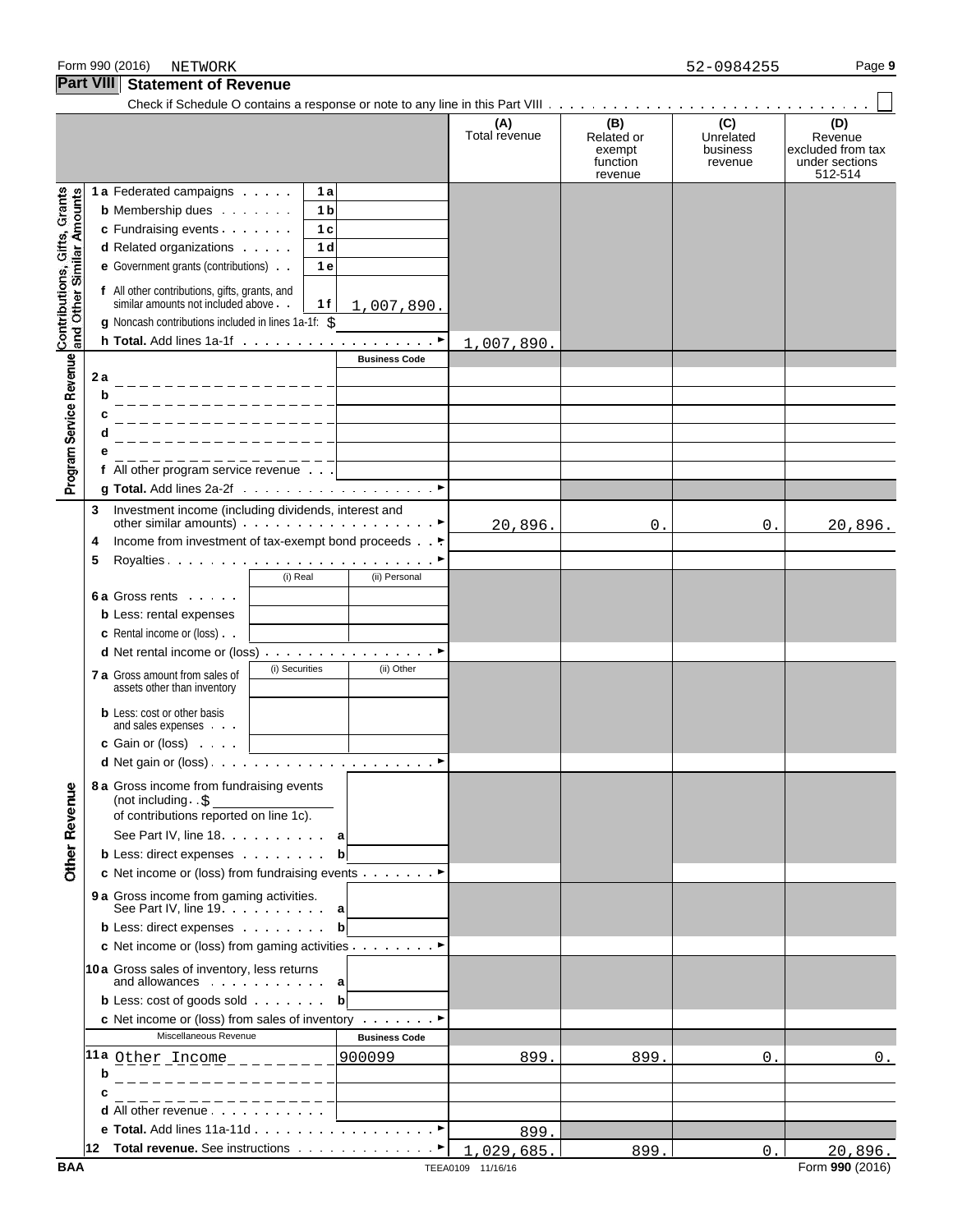#### **Part IX Statement of Functional Expenses** *Section 501(c)(3) and 501(c)(4) organizations must complete all columns. All other organizations must complete column (A).* Check if Schedule O contains a response or note to any line in this Part IX . . *Do not include amounts reported on lines*<br> **C** (D) (D) (D) Total expenses Program service Management and Fundraising<br>
expenses expenses expenses expenses expenses expenses **1** Grants and other assistance to domestic organizations and domestic governments. See Part IV, line 21 . . . . . . . . . . . . . **2** Grants and other assistance to domestic individuals. See Part IV, line 22 . . . . . . **3** Grants and other assistance to foreign organizations, foreign governments, and foreign individuals. See Part IV, lines 15 and 16 **4** Benefits paid to or for members **5** Compensation of current officers, directors, trustees, and key employees . . . . . . . . Compensation not included above, to **6** disqualified persons (as defined under section 4958(f)(1)) and persons described in section  $4958(c)(3)(B)$ . . . . . . . . . . . **7** Other salaries and wages Pension plan accruals and contributions **8** (include section 401(k) and 403(b)  $emplover$  contributions)  $\ldots$   $\ldots$ **9** Other employee benefits . . . . . . **10** Payroll taxes **11** Fees for services (non-employees): a Management . . . . . . . . . . . . . . . . . **b** Legal **c** Accounting **d** Lobbying **e** Professional fundraising services. See Part IV, line 17 **f** Investment management fees **g** Other. (If line 11g amount exceeds 10% of line 25, column (A) amount, list line 11g expenses on Schedule O.) **12** Advertising and promotion **13** Office expenses **14** Information technology **15** Royalties 16 Occupancy . . . . . . . . . . . . . . . . . . **17** Travel **18** Payments of travel or entertainment expenses for any federal, state, or local public officials : . . . . . . . . . . . . . . . . 19 Conferences, conventions, and meetings . . . **20** Interest **21** Payments to affiliates **22** Depreciation, depletion, and amortization **23** Insurance **24** Other expenses. Itemize expenses not covered above (List miscellaneous expenses in line 24e. If line 24e amount exceeds 10% of line 25, column (A) amount, list line 24e expenses on Schedule O.) **a** Event productions \_\_\_\_\_\_\_ 10,773. 10,456. 0. 317. **b** Staff development 3,787. 3,243. 538. 6. **c** <u>Licenses</u> 8,937. 207. 207. 207. 208. 3. 8,727. **d** Dues and memberships 2, 2,695. 2,695. 2,619. 2,619. 2,619. 2,619. 2,619. 2,619. 2,619. 2,619. 2,619. 2,62. 2,619. 2,62. 2,62. 2,62. 2,62. 2,62. 2,62. 2,62. 2,62. 2,62. 2,62. 2,62. 2,62. 2,62. 2,62. 2,62. 2,62. 2,62. 2, **e** All other expenses **25 Total functional expenses.** Add lines 1 through 24e **26 Joint costs.** Complete this line only if the organization reported in column (B) 86,627. 77,964. 2,599. 6,064. 427,181. 387,156. 13,409. 26,616. 33,033. 29,730. 991. 2,312. 59,001. 53,101. 1,770. 4,130. 44,708. 40,237. 1,341. 3,130. 19,636. 16,763. 930. 1,943. 54,341. 51,726. 1,260. 1,355. <u>984. (assessed to the set of the set of the set of the set of the set of the set of the set of the set of the </u> 173,165. 104,456. 20,448. 48,261.  $62,720.$   $62,290.$   $120.$   $310.$  $94,500.$  80,669. 4,477. 9,354.  $47,249.$   $44,229.$   $2,580.$   $440.$  $6,942.$   $4,232.$   $2,710.$  0.  $2,558.$  2,185.  $120.$  253. 14,244. 12,983. 408. 553. 1,153,081. 984,314. 54,630. 114,137.

joint costs from a combined educational campaign and fundraising solicitation. Check here  $\blacktriangleright$  if following SOP 98-2 (ASC 958-720) . . . .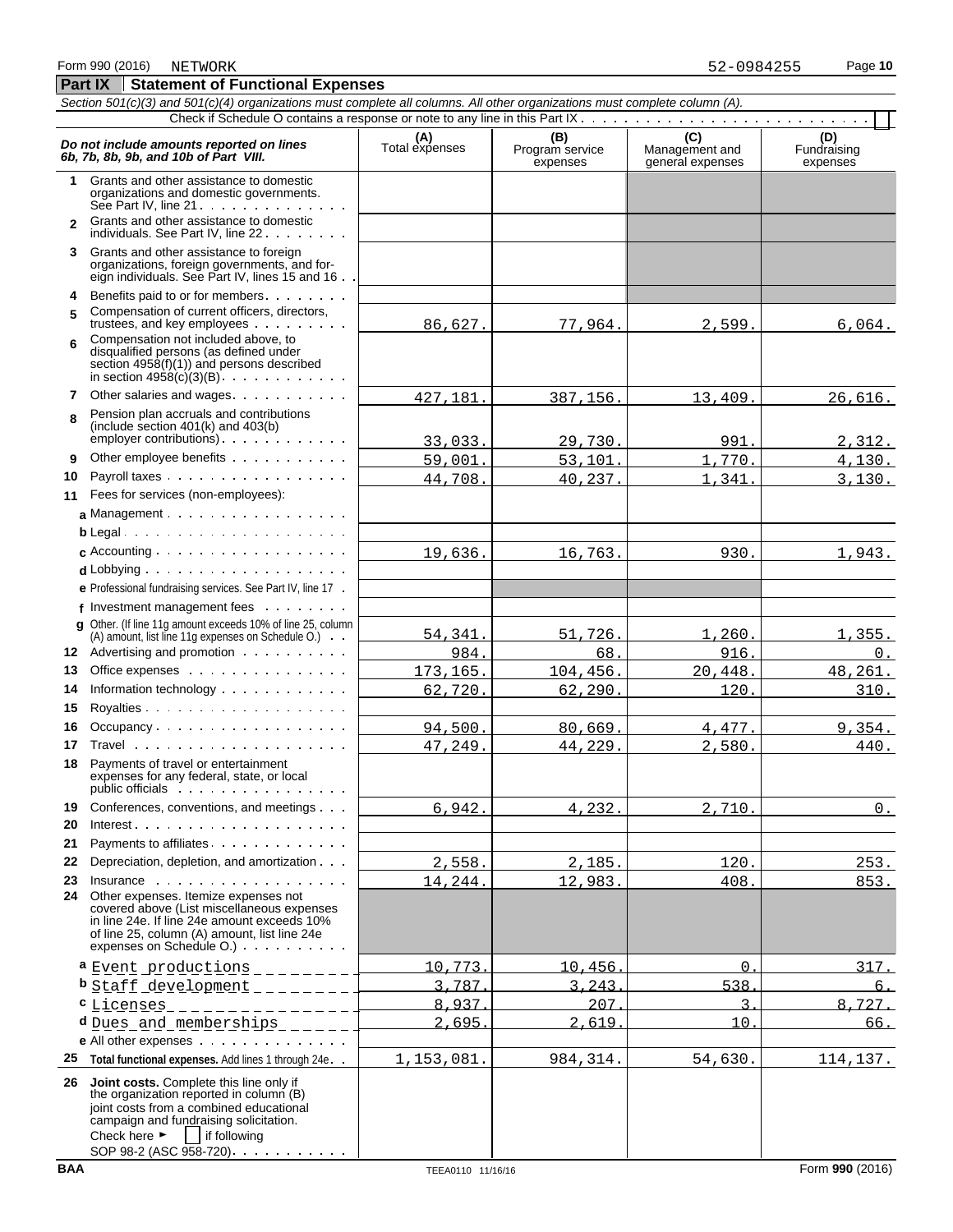#### Form 990 (2016) Page **11**

|                   | <b>Part X</b> | <b>Balance Sheet</b>                                                                                                                                                                                                                                                                                                                  |                          |                |                    |
|-------------------|---------------|---------------------------------------------------------------------------------------------------------------------------------------------------------------------------------------------------------------------------------------------------------------------------------------------------------------------------------------|--------------------------|----------------|--------------------|
|                   |               |                                                                                                                                                                                                                                                                                                                                       |                          |                |                    |
|                   |               |                                                                                                                                                                                                                                                                                                                                       | (A)<br>Beginning of year |                | (B)<br>End of year |
|                   | 1             | $Cash - non-interest-bearing \dots \dots \dots \dots \dots \dots \dots \dots \dots \dots \dots \dots$                                                                                                                                                                                                                                 | 97,515.                  | 1              | 151,134.           |
|                   | 2             |                                                                                                                                                                                                                                                                                                                                       |                          | $\mathbf{2}$   |                    |
|                   | 3             |                                                                                                                                                                                                                                                                                                                                       |                          | 3              |                    |
|                   | 4             |                                                                                                                                                                                                                                                                                                                                       | 50,462.                  | 4              | 1,281.             |
|                   | 5             | Loans and other receivables from current and former officers, directors,<br>trustees, key employees, and highest compensated employees. Complete<br>Part II of Schedule L                                                                                                                                                             |                          | 5              |                    |
|                   | 6             | Loans and other receivables from other disqualified persons (as defined under<br>section 4958(f)(1)), persons described in section 4958(c)(3)(B), and contributing employers and sponsoring organizations of section $501(c)(9)$ voluntary employees'<br>beneficiary organizations (see instructions). Complete Part II of Schedule L |                          | 6              |                    |
|                   | 7             |                                                                                                                                                                                                                                                                                                                                       |                          | $\overline{7}$ |                    |
| Assets            | 8             | Inventories for sale or use $\cdots$ , $\cdots$ , $\cdots$ , $\cdots$ , $\cdots$ , $\cdots$ , $\cdots$ , $\cdots$ , $\cdots$ , $\cdots$ , $\cdots$                                                                                                                                                                                    |                          | 8              |                    |
|                   | 9             |                                                                                                                                                                                                                                                                                                                                       | 28,879.                  | 9              | 35,669.            |
|                   |               | 10a Land, buildings, and equipment: cost or other basis.                                                                                                                                                                                                                                                                              |                          |                |                    |
|                   |               | 72,823.                                                                                                                                                                                                                                                                                                                               |                          |                |                    |
|                   |               | <b>b</b> Less: accumulated depreciation $\cdots$ $\cdots$ $\cdots$ $\cdots$   10 <b>b</b><br>66, 269.<br>$\mathcal{L}(\mathcal{L})$                                                                                                                                                                                                   | 1,263.                   | 10c            | 6,554.             |
|                   | 11            |                                                                                                                                                                                                                                                                                                                                       | 803,853.                 | 11             | 661,506.           |
|                   | 12            |                                                                                                                                                                                                                                                                                                                                       |                          | 12             |                    |
|                   | 13            | Investments – program-related. See Part IV, line $11 \ldots \ldots \ldots \ldots \ldots \ldots$                                                                                                                                                                                                                                       |                          | 13             |                    |
|                   | 14            |                                                                                                                                                                                                                                                                                                                                       |                          | 14             |                    |
|                   | 15            |                                                                                                                                                                                                                                                                                                                                       | 10,890.                  | 15             | 10,890.            |
|                   | 16            | Total assets. Add lines 1 through 15 (must equal line 34)                                                                                                                                                                                                                                                                             | 992,862.                 | 16             | 867,034.           |
|                   | 17            |                                                                                                                                                                                                                                                                                                                                       | 65,606                   | 17             | 49,790.            |
|                   | 18            |                                                                                                                                                                                                                                                                                                                                       |                          | 18             |                    |
|                   | 19            | Deferred revenue www.communicationshipsers are all the contract to the contract to the contract to the contract to the contract to the contract to the contract of the contract of the contract of the contract of the contrac                                                                                                        |                          | 19             |                    |
|                   | 20            |                                                                                                                                                                                                                                                                                                                                       |                          | 20             |                    |
|                   | 21            | Escrow or custodial account liability. Complete Part IV of Schedule D                                                                                                                                                                                                                                                                 |                          | 21             |                    |
| Liabilities       | 22            | Loans and other payables to current and former officers, directors, trustees,                                                                                                                                                                                                                                                         |                          | 22             |                    |
|                   | 23            | Secured mortgages and notes payable to unrelated third parties                                                                                                                                                                                                                                                                        |                          | 23             |                    |
|                   | 24            | Unsecured notes and loans payable to unrelated third parties                                                                                                                                                                                                                                                                          |                          | 24             |                    |
|                   | 25            | Other liabilities (including federal income tax, payables to related third parties,<br>and other liabilities not included on lines 17-24). Complete Part X of Schedule D                                                                                                                                                              |                          | 25             |                    |
|                   | 26            |                                                                                                                                                                                                                                                                                                                                       | 65,606.                  | 26             | 49,790.            |
|                   |               | Organizations that follow SFAS 117 (ASC 958), check here $\blacktriangleright \boxed{\text{X}}$ and complete<br>lines 27 through 29, and lines 33 and 34.                                                                                                                                                                             |                          |                |                    |
|                   | 27            |                                                                                                                                                                                                                                                                                                                                       | 927,256.                 | 27             | 817,244.           |
|                   | 28            |                                                                                                                                                                                                                                                                                                                                       |                          | 28             |                    |
|                   | 29            |                                                                                                                                                                                                                                                                                                                                       |                          | 29             |                    |
| or Fund Balances  |               | Organizations that do not follow SFAS 117 (ASC 958), check here ►<br>and complete lines 30 through 34.                                                                                                                                                                                                                                |                          |                |                    |
|                   | 30            |                                                                                                                                                                                                                                                                                                                                       |                          | 30             |                    |
|                   | 31            | Paid-in or capital surplus, or land, building, or equipment fund                                                                                                                                                                                                                                                                      |                          | 31             |                    |
|                   | 32            | Retained earnings, endowment, accumulated income, or other funds                                                                                                                                                                                                                                                                      |                          | 32             |                    |
| <b>Net Assets</b> | 33            |                                                                                                                                                                                                                                                                                                                                       | 927,256.                 | 33             | 817,244.           |
|                   | 34            |                                                                                                                                                                                                                                                                                                                                       | 992,862.                 | 34             | 867,034.           |
| <b>BAA</b>        |               |                                                                                                                                                                                                                                                                                                                                       |                          |                | Form 990 (2016)    |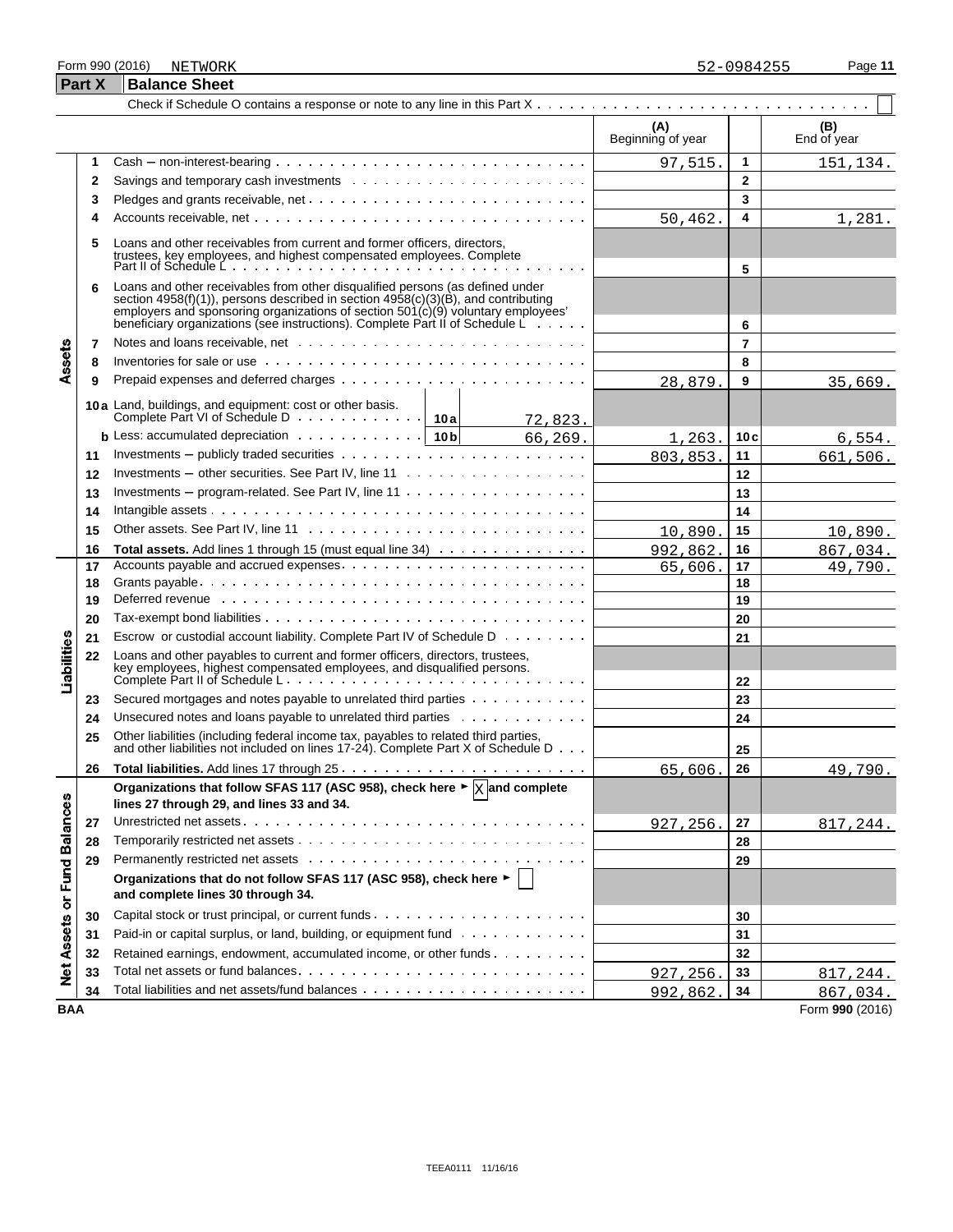|            | Form 990 (2016) | <b>NETWORK</b>                                                                                                                                                                                                                | 52-0984255     |                 |              | Page 12 |
|------------|-----------------|-------------------------------------------------------------------------------------------------------------------------------------------------------------------------------------------------------------------------------|----------------|-----------------|--------------|---------|
|            |                 | <b>Part XI Reconciliation of Net Assets</b>                                                                                                                                                                                   |                |                 |              |         |
|            |                 |                                                                                                                                                                                                                               |                |                 |              |         |
| 1          |                 |                                                                                                                                                                                                                               | $\mathbf{1}$   | 1,029,685.      |              |         |
| 2          |                 | Total expenses (must equal Part IX, column (A), line 25) $\ldots \ldots \ldots \ldots \ldots \ldots \ldots \ldots \ldots \ldots \ldots \ldots$                                                                                | $\mathbf{2}$   | 1,153,081.      |              |         |
| 3          |                 |                                                                                                                                                                                                                               | 3              |                 | $-123, 396.$ |         |
| 4          |                 | Net assets or fund balances at beginning of year (must equal Part X, line 33, column (A)).                                                                                                                                    | 4              |                 | 927,256.     |         |
| 5          |                 |                                                                                                                                                                                                                               | 5              |                 | 13,384.      |         |
| 6          |                 |                                                                                                                                                                                                                               | 6              |                 |              |         |
| 7          |                 |                                                                                                                                                                                                                               | $\overline{7}$ |                 |              |         |
| 8          |                 |                                                                                                                                                                                                                               | 8              |                 |              |         |
| 9          |                 |                                                                                                                                                                                                                               | 9              |                 |              |         |
| 10         |                 | Net assets or fund balances at end of year. Combine lines 3 through 9 (must equal Part X, line 33,                                                                                                                            |                |                 |              |         |
|            |                 |                                                                                                                                                                                                                               | 10             |                 | 817,244.     |         |
|            |                 | <b>Part XII Financial Statements and Reporting</b>                                                                                                                                                                            |                |                 |              |         |
|            |                 |                                                                                                                                                                                                                               |                |                 |              |         |
|            |                 |                                                                                                                                                                                                                               |                |                 | <b>Yes</b>   | No      |
| 1          |                 | Cash<br><b>X</b> Accrual<br>Other<br>Accounting method used to prepare the Form 990:                                                                                                                                          |                |                 |              |         |
|            | in Schedule O.  | If the organization changed its method of accounting from a prior year or checked 'Other,' explain                                                                                                                            |                |                 |              |         |
|            |                 | 2 a Were the organization's financial statements compiled or reviewed by an independent accountant?                                                                                                                           |                | 2a              |              | X       |
|            |                 |                                                                                                                                                                                                                               |                |                 |              |         |
|            |                 | If 'Yes,' check a box below to indicate whether the financial statements for the year were compiled or reviewed on a<br>separate basis, consolidated basis, or both:                                                          |                |                 |              |         |
|            |                 | Separate basis<br>Consolidated basis<br>Both consolidated and separate basis                                                                                                                                                  |                |                 |              |         |
|            |                 | <b>b</b> Were the organization's financial statements audited by an independent accountant? $\cdots$ , $\cdots$ , $\cdots$ , $\cdots$ , $\cdots$                                                                              |                | 2 <sub>b</sub>  | Χ            |         |
|            |                 | If 'Yes,' check a box below to indicate whether the financial statements for the year were audited on a separate                                                                                                              |                |                 |              |         |
|            |                 | basis, consolidated basis, or both:                                                                                                                                                                                           |                |                 |              |         |
|            | X               | <b>Consolidated basis</b><br>Both consolidated and separate basis<br>Separate basis                                                                                                                                           |                |                 |              |         |
|            |                 | c If 'Yes' to line 2a or 2b, does the organization have a committee that assumes responsibility for oversight of the audit,<br>review, or compilation of its financial statements and selection of an independent accountant? |                | 2 c             | Χ            |         |
|            | in Schedule O.  | If the organization changed either its oversight process or selection process during the tax year, explain                                                                                                                    |                |                 |              |         |
|            |                 | 3 a As a result of a federal award, was the organization required to undergo an audit or audits as set forth in the Single                                                                                                    |                | 3a              |              | X       |
|            |                 | b If 'Yes,' did the organization undergo the required audit or audits? If the organization did not undergo the required audit                                                                                                 |                |                 |              |         |
|            |                 | or audits, explain why in Schedule O and describe any steps taken to undergo such audits                                                                                                                                      |                | 3 <sub>b</sub>  |              |         |
| <b>BAA</b> |                 |                                                                                                                                                                                                                               |                | Form 990 (2016) |              |         |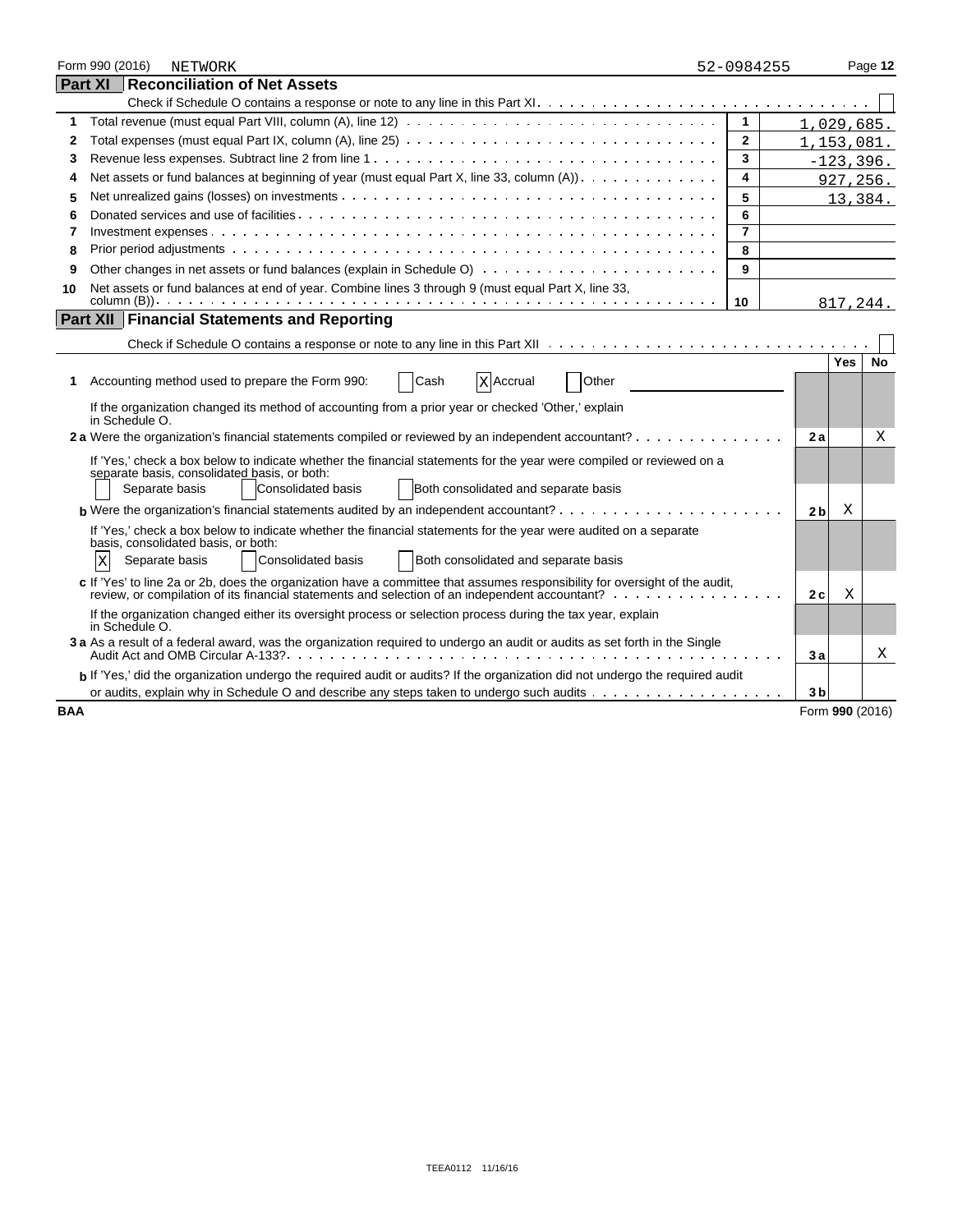## **(Form 990, 990-EZ, Schedule of Contributors or 990-PF)**

► Attach to Form 990, Form 990-EZ, or Form 990-PF.<br>► Attach to Form 990, Form 990-EZ, or Form 990-PF.

| Department of the Treasurv | <b>AUGUILO I VIIII 999, I VIIII 999 LL, VI I VIIII 990 I I I</b>                                          |
|----------------------------|-----------------------------------------------------------------------------------------------------------|
| Internal Revenue Service   | l Information about Schedule B (Form 990, 990-EZ, 990-PF) and its instructions is at www.irs.gov/form990. |
|                            |                                                                                                           |

| Name of the organiz |  |  |  |
|---------------------|--|--|--|
|                     |  |  |  |

| Name of the organization              |                                                                           | <b>Employer identification number</b> |
|---------------------------------------|---------------------------------------------------------------------------|---------------------------------------|
| NETWORK                               |                                                                           | 52-0984255                            |
| <b>Organization type</b> (check one): |                                                                           |                                       |
| Filers of:                            | Section:                                                                  |                                       |
| Form 990 or 990-EZ                    | $X$ 501(c)(<br>) (enter number) organization<br>4                         |                                       |
|                                       | 4947(a)(1) nonexempt charitable trust not treated as a private foundation |                                       |
|                                       | 527 political organization                                                |                                       |
| Form 990-PF                           | 501(c)(3) exempt private foundation                                       |                                       |
|                                       | 4947(a)(1) nonexempt charitable trust treated as a private foundation     |                                       |
|                                       | 501(c)(3) taxable private foundation                                      |                                       |

Check if your organization is covered by the **General Rule** or a **Special Rule.**

**Note.** Only a section 501(c)(7), (8), or (10) organization can check boxes for both the General Rule and a Special Rule. See instructions.

#### **General Rule**

For an organization filing Form 990, 990-EZ, or 990-PF that received, during the year, contributions totaling \$5,000 or more (in money or X For an organization filing Form 990, 990-EZ, or 990-PF that received, during the year, contributions totaling \$5,000 or more (ir<br>Property) from any one contributor. Complete Parts I and II. See instructions for determin

#### **Special Rules**

For an organization described in section 501(c)(3) filing Form 990 or 990-EZ that met the 33-1/3% support test of the regulations under sections 509(a)(1) and 170(b)(1)(A)(vi), that checked Schedule A (Form 990 or 990-EZ), Part II, line 13, 16a, or 16b, and that received from any one contributor, during the year, total contributions of the greater of (**1**) \$5,000 or (**2**) 2% of the amount on (i) Form 990, Part VIII, line 1h, or (ii) Form 990-EZ, line 1. Complete Parts I and II.

For an organization described in section 501(c)(7), (8), or (10) filing Form 990 or 990-EZ that received from any one contributor, during the year, total contributions of more than \$1,000 *exclusively* for religious, charitable, scientific, literary, or educational purposes, or for the prevention of cruelty to children or animals. Complete Parts I, II, and III.

For an organization described in section 501(c)(7), (8), or (10) filing Form 990 or 990-EZ that received from any one contributor, during the year, contributions *exclusively* for religious, charitable, etc., purposes, but no such contributions totaled more than \$1,000. If this box is checked, enter here the total contributions that were received during the year for an *exclusively* religious, charitable, etc., purpose. Don't complete any of the parts unless the **General Rule** applies to this organization because it received *nonexclusively* religious, charitable, etc., contributions totaling \$5,000 or more during the year  $\cdot \cdot \cdot \cdot$ 

**Caution.** An organization that isn't covered by the General Rule and/or the Special Rules doesn't file Schedule B (Form 990, 990-EZ, or 990-PF), but it **must** answer 'No' on Part IV, line 2, of its Form 990; or check the box on line H of its Form 990-EZ or on its Form 990-PF, Part I, line 2, to certify that it doesn't meet the filing requirements of Schedule B (Form 990, 990-EZ, or 990-PF).

**BAA For Paperwork Reduction Act Notice, see the Instructions for Form 990, 990-EZ, or 990-PF. Schedule B (Form 990, 990-EZ, or 990-PF) (2016)**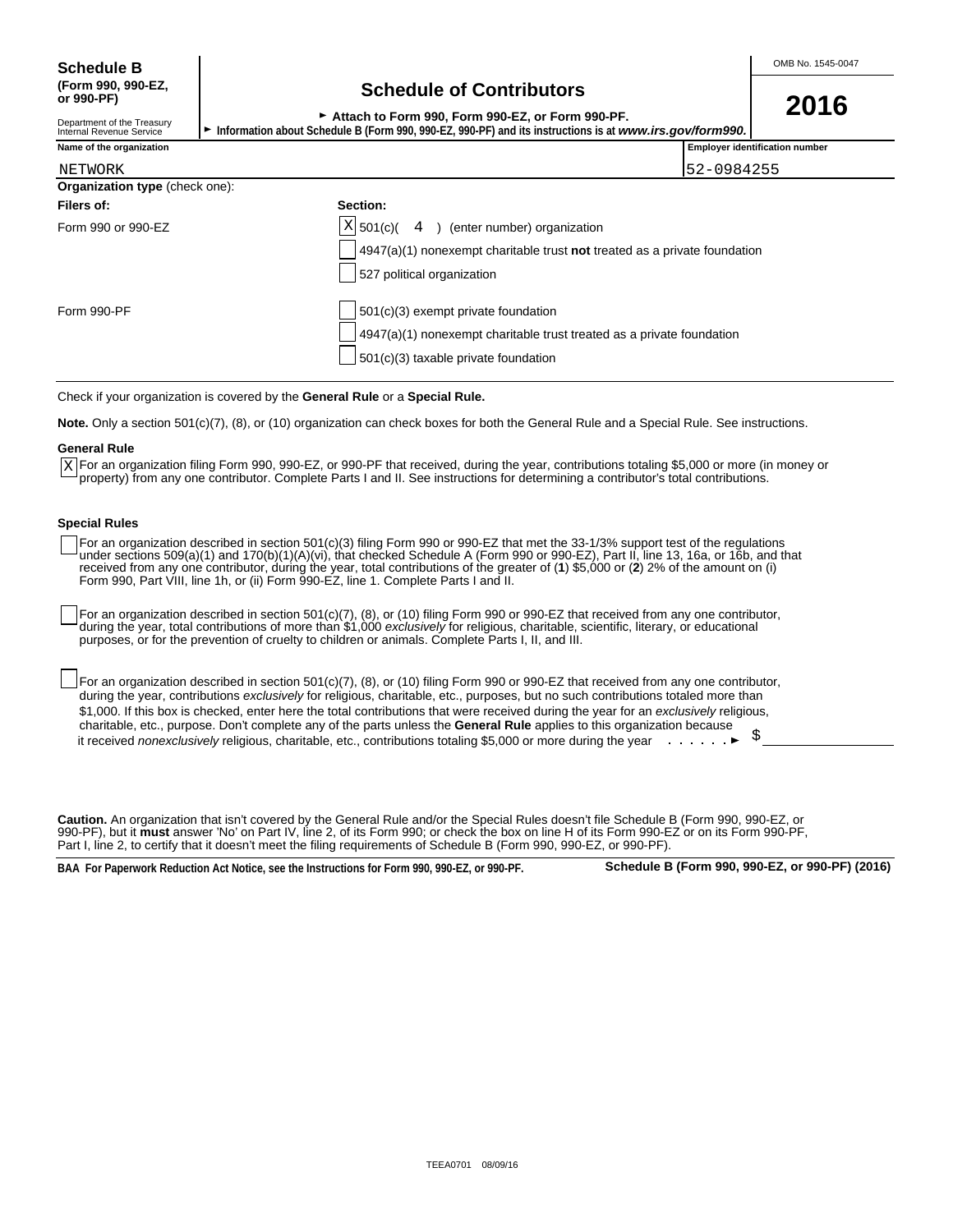| Schedule B (Form 990, 990-EZ, or 990-PF) (2016) | Page |  |  |  | 3 of Part I |
|-------------------------------------------------|------|--|--|--|-------------|
|-------------------------------------------------|------|--|--|--|-------------|

**Name of organization Employer identification numbers of**  $\overline{E}$  **is a set of**  $\overline{E}$  **in the set of**  $\overline{E}$  **is a set of**  $\overline{E}$  **is a set of**  $\overline{E}$  **is a set of**  $\overline{E}$  **is a set of**  $\overline{E}$  **is a set of**  $\overline{E}$  **is a** 

NETWORK 52-0984255

| <b>Part I</b>        | Contributors (see instructions). Use duplicate copies of Part I if additional space is needed. |                               |                                                                                                 |
|----------------------|------------------------------------------------------------------------------------------------|-------------------------------|-------------------------------------------------------------------------------------------------|
| (a)<br>Number        | (b)<br>Name, address, and ZIP + 4                                                              | (c)<br>Total<br>contributions | (d)<br>Type of contribution                                                                     |
| $1$ .                | _______________________                                                                        | \$<br><u>10,000.</u>          | $\mathbf X$<br>Person<br>Payroll<br>Noncash<br>(Complete Part II for<br>noncash contributions.) |
| (a)<br>Number        | (b)<br>Name, address, and ZIP + 4                                                              | (c)<br>Total<br>contributions | (d)<br>Type of contribution                                                                     |
| $2 - 1$              | ________________________                                                                       | \$<br><u>15,000.</u>          | $\mathbf X$<br>Person<br>Payroll<br>Noncash<br>(Complete Part II for<br>noncash contributions.) |
| (a)<br><b>Number</b> | (b)<br>Name, address, and ZIP + 4                                                              | (c)<br>Total<br>contributions | (d)<br>Type of contribution                                                                     |
| $\frac{3}{2}$ -      | ________________                                                                               | \$<br>6,000.                  | X<br>Person<br>Payroll<br>Noncash<br>(Complete Part II for<br>noncash contributions.)           |
| (a)<br>Number        | (b)<br>Name, address, and ZIP + 4                                                              | (c)<br>Total<br>contributions | (d)<br>Type of contribution                                                                     |
| $\frac{4}{1}$ -      | ________________________                                                                       | \$<br><u> 25,000.</u>         | X<br>Person<br>Payroll<br>Noncash<br>(Complete Part II for<br>noncash contributions.)           |
| (a)<br>Number        | (b)<br>Name, address, and ZIP + 4                                                              | (c)<br>Total<br>contributions | (d)<br>Type of contribution                                                                     |
| $\overline{5}$       |                                                                                                | <u> 20,000.</u>               | Person<br>х<br>Payroll<br>Noncash<br>(Complete Part II for<br>noncash contributions.)           |
| (a)<br>Number        | (b)<br>Name, address, and ZIP + 4                                                              | (c)<br>Total<br>contributions | (d)<br>Type of contribution                                                                     |
| $\underline{6}$      |                                                                                                | 5.050.                        | Person<br>Х<br>Payroll<br>Noncash<br>(Complete Part II for<br>noncash contributions.)           |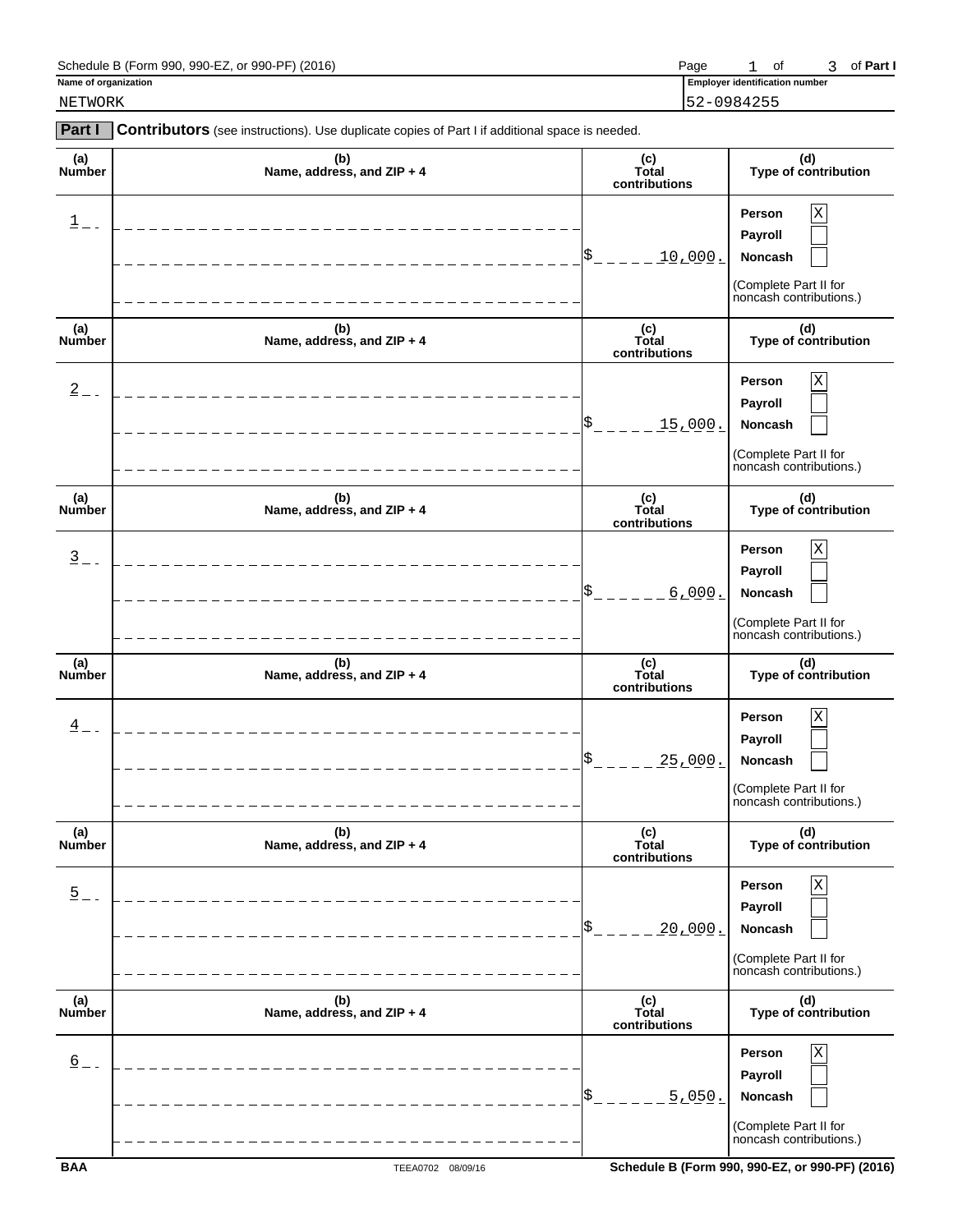| Schedule B (Form 990,<br>. or 990-PF)<br>990-EZ.<br>(2016) | Page | οt | Part .<br>ΟI |
|------------------------------------------------------------|------|----|--------------|
|------------------------------------------------------------|------|----|--------------|

NETWORK 52-0984255

| Part I               | Contributors (see instructions). Use duplicate copies of Part I if additional space is needed. |                               |                                                                                              |
|----------------------|------------------------------------------------------------------------------------------------|-------------------------------|----------------------------------------------------------------------------------------------|
| (a)<br>Number        | (b)<br>Name, address, and ZIP + 4                                                              | (c)<br>Total<br>contributions | (d)<br>Type of contribution                                                                  |
| $\overline{2}$ -     | -----------                                                                                    | \$<br>5.000.                  | X<br>Person<br>Payroll<br>Noncash<br>(Complete Part II for<br>noncash contributions.)        |
| (a)<br>Number        | (b)<br>Name, address, and ZIP + 4                                                              | (c)<br>Total<br>contributions | (d)<br>Type of contribution                                                                  |
| $\underline{8}$      |                                                                                                | \$<br>100,000.                | Χ<br>Person<br>Payroll<br>Noncash<br>(Complete Part II for<br>noncash contributions.)        |
| (a)<br><b>Number</b> | (b)<br>Name, address, and ZIP + 4                                                              | (c)<br>Total<br>contributions | (d)<br>Type of contribution                                                                  |
| $2 - 1$              |                                                                                                | \$<br><u> 20,000.</u>         | Χ<br>Person<br>Payroll<br>Noncash<br>(Complete Part II for<br>noncash contributions.)        |
| (a)<br>Number        | (b)<br>Name, address, and ZIP + 4                                                              | (c)<br>Total<br>contributions | (d)<br>Type of contribution                                                                  |
| $10$ .               | _______________                                                                                | \$<br>5.000.                  | Χ<br>Person<br>Payroll<br>Noncash<br>(Complete Part II for<br>noncash contributions.)        |
| (a)<br>Number        | (b)<br>Name, address, and ZIP + 4                                                              | (c)<br>Total<br>contributions | (d)<br>Type of contribution                                                                  |
| 11                   |                                                                                                | <u>10,000.</u>                | Person<br>х<br>Payroll<br><b>Noncash</b><br>(Complete Part II for<br>noncash contributions.) |
| (a)<br>Number        | (b)<br>Name, address, and ZIP + 4                                                              | (c)<br>Total<br>contributions | (d)<br>Type of contribution                                                                  |
| 12                   |                                                                                                | <u>75,000.</u>                | Person<br>Payroll<br>Noncash<br>(Complete Part II for<br>noncash contributions.)             |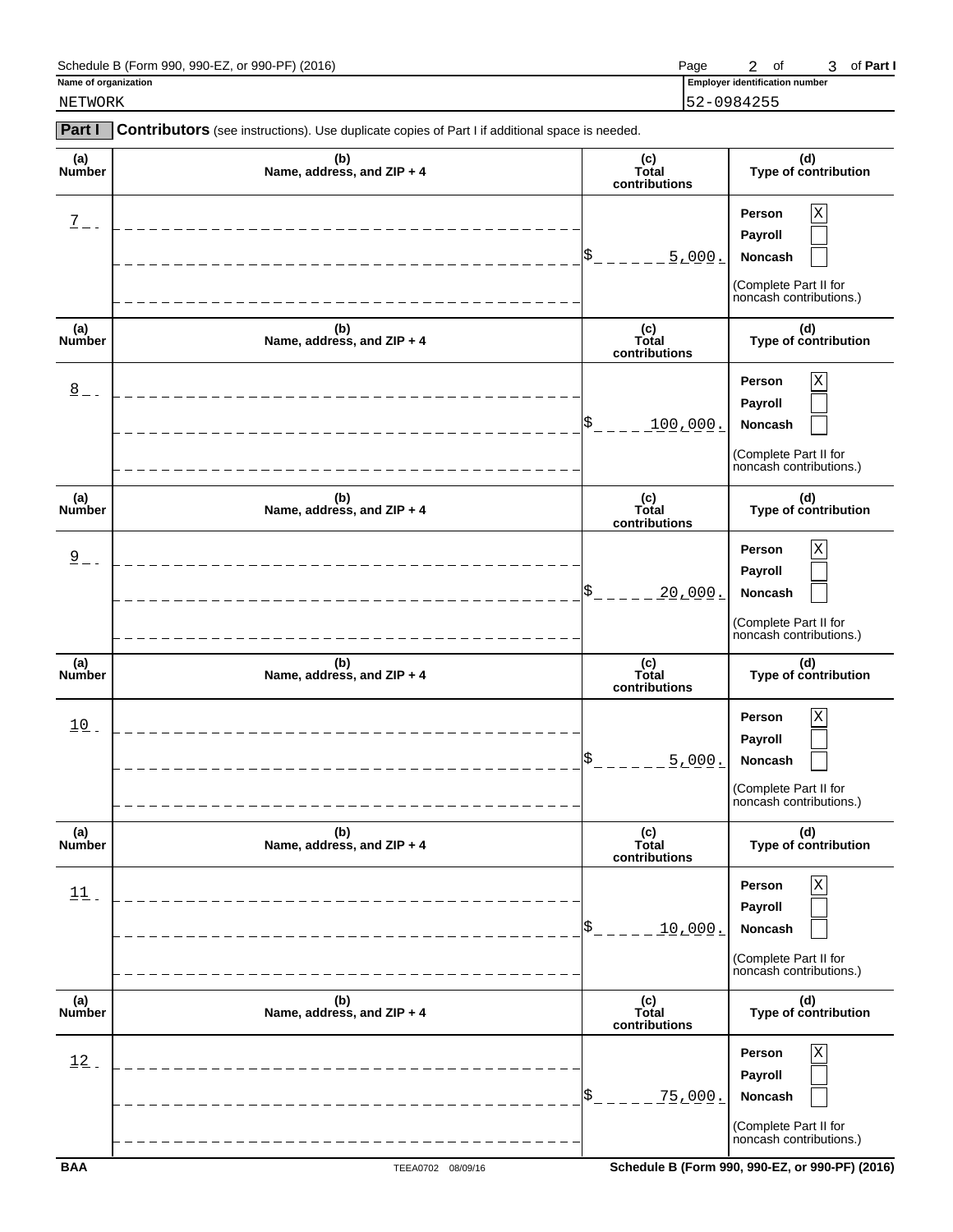| Schedule B (Form 990, 990-EZ, or 990-PF) (2016) | Page |  | 3 of Part I |
|-------------------------------------------------|------|--|-------------|
|-------------------------------------------------|------|--|-------------|

NETWORK 52-0984255

| <b>Part I</b>        | Contributors (see instructions). Use duplicate copies of Part I if additional space is needed. |                               |                                                                                         |
|----------------------|------------------------------------------------------------------------------------------------|-------------------------------|-----------------------------------------------------------------------------------------|
| (a)<br>Number        | (b)<br>Name, address, and ZIP + 4                                                              | (c)<br>Total<br>contributions | (d)<br>Type of contribution                                                             |
| $13$ .               |                                                                                                | \$<br><u> 25,000.</u>         | Χ<br>Person<br>Payroll<br>Noncash<br>(Complete Part II for<br>noncash contributions.)   |
| (a)<br>Number        | (b)<br>Name, address, and ZIP + 4                                                              | (c)<br>Total<br>contributions | (d)<br>Type of contribution                                                             |
| 14                   |                                                                                                | \$<br>5.000.                  | Χ<br>Person<br>Payroll<br>Noncash<br>(Complete Part II for<br>noncash contributions.)   |
| (a)<br><b>Number</b> | (b)<br>Name, address, and ZIP + 4                                                              | (c)<br>Total<br>contributions | (d)<br>Type of contribution                                                             |
| 15                   |                                                                                                | \$<br>8,000.                  | Person<br>Χ<br>Payroll<br>Noncash<br>(Complete Part II for<br>noncash contributions.)   |
| (a)<br>Number        | (b)<br>Name, address, and ZIP + 4                                                              | (c)<br>Total<br>contributions | (d)<br>Type of contribution                                                             |
| 16                   | __________________                                                                             | 17,500.                       | Person<br>Χ<br>Payroll<br>Noncash<br>(Complete Part II for<br>noncash contributions.)   |
| (a)<br>Number        | (b)<br>Name, address, and ZIP + 4                                                              | (c)<br>Total<br>contributions | (d)<br>Type of contribution                                                             |
| 17                   |                                                                                                | 5.000.                        | <b>Person</b><br>Payroll<br>Noncash<br>(Complete Part II for<br>noncash contributions.) |
| (a)<br>Number        | (b)<br>Name, address, and ZIP + 4                                                              | (c)<br>Total<br>contributions | (d)<br>Type of contribution                                                             |
| 18                   |                                                                                                | 5.000.                        | <b>Person</b><br>Payroll<br>Noncash                                                     |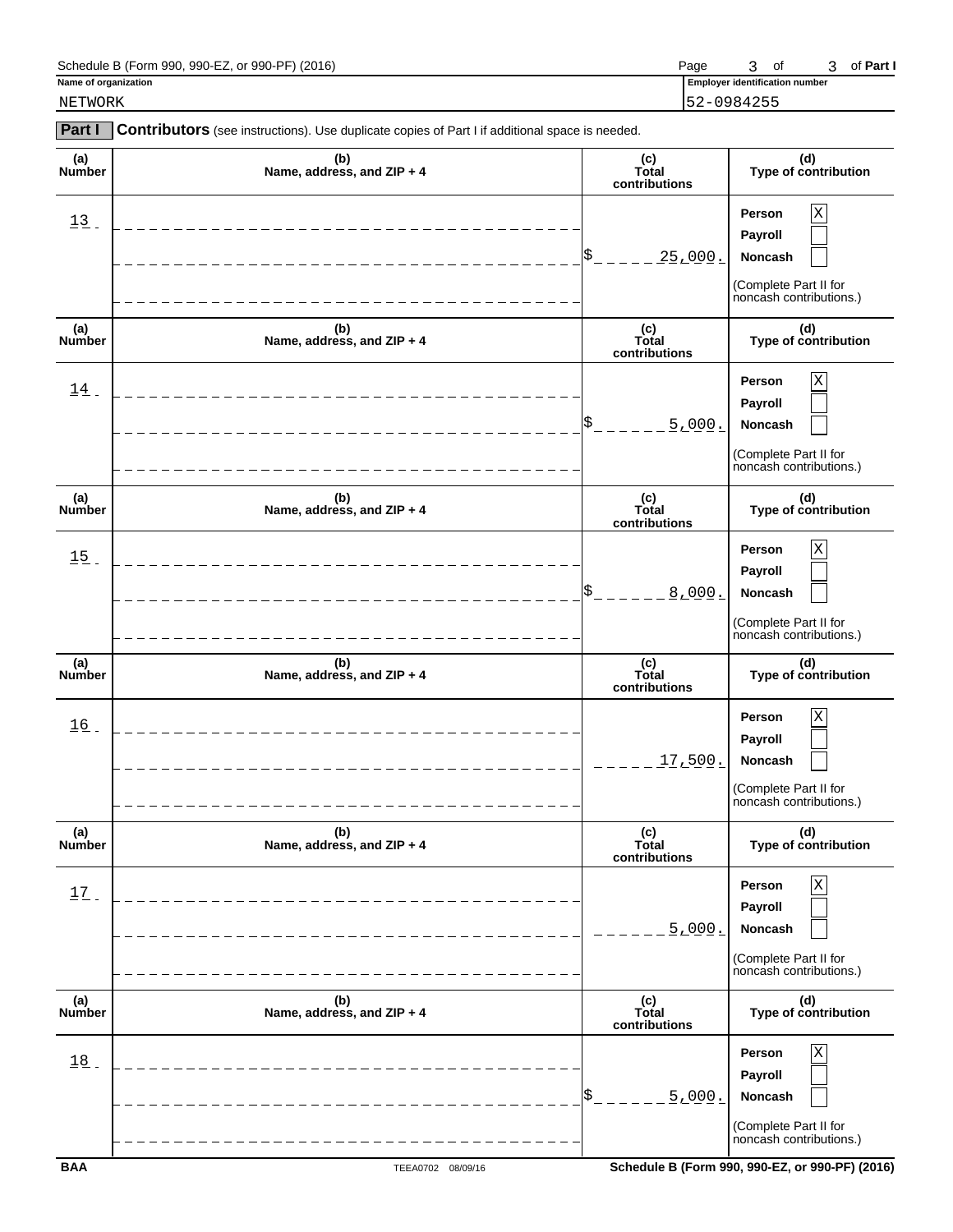# **Political Campaign and Lobbying Activities** MEDING. 1545-0047<br>(Form 990 or 990-EZ) For Organizations Exempt From Income Tax Under section 501(c) and section 527

**For Organizations Exempt From Income Tax Under section 501(c) and section 527 2016** 

► Complete if the organization is described below. ► Attach to Form 990 or Form 990-EZ. Department of the Treasury<br>Information about Schedule C (Form 990 or 990-EZ) and its instructions<br>Inspection is at www.irs.gov/form990. Internal Revenue Assets at *www.irs.gov/form990.* 

### **If the organization answered 'Yes,' on Form 990, Part IV, line 3, or Form 990-EZ, Part V, line 46 (Political Campaign Activities), then**

- ?Section 501(c)(3) organizations: Complete Parts I-A and B. Do not complete Part I-C.
- ?Section 501(c) (other than section 501(c)(3)) organizations: Complete Parts I-A and C below. Do not complete Part I-B.

?Section 527 organizations: Complete Part I-A only.

#### **If the organization answered 'Yes,' on Form 990, Part IV, line 4, or Form 990-EZ, Part VI, line 47 (Lobbying Activities), then**

?Section 501(c)(3) organizations that have filed Form 5768 (election under section 501(h)): Complete Part II-A. Do not complete Part II-B. ?Section 501(c)(3) organizations that have NOT filed Form 5768 (election under section 501(h)): Complete Part II-B. Do not complete

#### Part II-A. **If the organization answered 'Yes,' on Form 990, Part IV, line 5 (Proxy Tax) (see separate instructions) or Form 990-EZ, Part V, line 35c (Proxy Tax) (see separate instructions), then**

?Section 501(c)(4), (5), or (6) organizations: Complete Part III.

|              | Name of organization                                                     |                                         |                                                                                                                                                                                                                                                                                                                                                                                                                                                                                                                                                      | <b>Employer identification number</b> |                                                                            |                                                                                                                                                             |  |  |  |
|--------------|--------------------------------------------------------------------------|-----------------------------------------|------------------------------------------------------------------------------------------------------------------------------------------------------------------------------------------------------------------------------------------------------------------------------------------------------------------------------------------------------------------------------------------------------------------------------------------------------------------------------------------------------------------------------------------------------|---------------------------------------|----------------------------------------------------------------------------|-------------------------------------------------------------------------------------------------------------------------------------------------------------|--|--|--|
|              | NETWORK                                                                  |                                         |                                                                                                                                                                                                                                                                                                                                                                                                                                                                                                                                                      |                                       | 52-0984255                                                                 |                                                                                                                                                             |  |  |  |
|              |                                                                          |                                         | Part I-A Complete if the organization is exempt under section 501(c) or is a section 527 organization.                                                                                                                                                                                                                                                                                                                                                                                                                                               |                                       |                                                                            |                                                                                                                                                             |  |  |  |
| $\mathbf{1}$ |                                                                          |                                         | Provide a description of the organization's direct and indirect political campaign activities in Part IV.<br>(see instructions for definition of 'political campaign activities')                                                                                                                                                                                                                                                                                                                                                                    |                                       |                                                                            |                                                                                                                                                             |  |  |  |
| $\mathbf{2}$ |                                                                          |                                         |                                                                                                                                                                                                                                                                                                                                                                                                                                                                                                                                                      |                                       |                                                                            |                                                                                                                                                             |  |  |  |
| 3            |                                                                          |                                         |                                                                                                                                                                                                                                                                                                                                                                                                                                                                                                                                                      |                                       |                                                                            |                                                                                                                                                             |  |  |  |
|              | Part I-B Complete if the organization is exempt under section 501(c)(3). |                                         |                                                                                                                                                                                                                                                                                                                                                                                                                                                                                                                                                      |                                       |                                                                            |                                                                                                                                                             |  |  |  |
| 1            |                                                                          |                                         |                                                                                                                                                                                                                                                                                                                                                                                                                                                                                                                                                      |                                       |                                                                            |                                                                                                                                                             |  |  |  |
| 2            |                                                                          |                                         | Enter the amount of any excise tax incurred by organization managers under section 4955 $\dots \dots \dots \dots \dots$                                                                                                                                                                                                                                                                                                                                                                                                                              |                                       |                                                                            |                                                                                                                                                             |  |  |  |
| 3            |                                                                          |                                         |                                                                                                                                                                                                                                                                                                                                                                                                                                                                                                                                                      |                                       |                                                                            | Yes<br><b>No</b>                                                                                                                                            |  |  |  |
|              |                                                                          |                                         |                                                                                                                                                                                                                                                                                                                                                                                                                                                                                                                                                      |                                       |                                                                            | Yes<br><b>No</b>                                                                                                                                            |  |  |  |
|              |                                                                          | <b>b</b> If 'Yes,' describe in Part IV. |                                                                                                                                                                                                                                                                                                                                                                                                                                                                                                                                                      |                                       |                                                                            |                                                                                                                                                             |  |  |  |
|              |                                                                          |                                         | Part I-C Complete if the organization is exempt under section 501(c), except section 501(c)(3).                                                                                                                                                                                                                                                                                                                                                                                                                                                      |                                       |                                                                            |                                                                                                                                                             |  |  |  |
| 1.           |                                                                          |                                         | Enter the amount directly expended by the filing organization for section 527 exempt function activities $\cdots \cdots$                                                                                                                                                                                                                                                                                                                                                                                                                             |                                       |                                                                            |                                                                                                                                                             |  |  |  |
|              |                                                                          |                                         | Enter the amount of the filing organization's funds contributed to other organizations for section 527 exempt                                                                                                                                                                                                                                                                                                                                                                                                                                        |                                       | $\triangleright$ \$                                                        |                                                                                                                                                             |  |  |  |
| 3            |                                                                          |                                         | Total exempt function expenditures. Add lines 1 and 2. Enter here and on Form 1120-POL,                                                                                                                                                                                                                                                                                                                                                                                                                                                              |                                       |                                                                            |                                                                                                                                                             |  |  |  |
| 4            |                                                                          |                                         |                                                                                                                                                                                                                                                                                                                                                                                                                                                                                                                                                      |                                       |                                                                            | Yes<br><b>No</b>                                                                                                                                            |  |  |  |
| 5            |                                                                          |                                         | Enter the names, addresses and employer identification number (EIN) of all section 527 political organizations to which the filing<br>organization made payments. For each organization listed, enter the amount paid from the filing organization's funds. Also enter the<br>amount of political contributions received that were promptly and directly delivered to a separate political organization, such as a separate<br>segregated fund or a political action committee (PAC). If additional space is needed, provide information in Part IV. |                                       |                                                                            |                                                                                                                                                             |  |  |  |
|              |                                                                          | (a) Name                                | (b) Address                                                                                                                                                                                                                                                                                                                                                                                                                                                                                                                                          | $(c)$ EIN                             | (d) Amount paid from filing<br>organization's funds. If<br>none, enter-0-. | (e) Amount of political<br>contributions received and<br>promptly and directly<br>delivered to a separate<br>political organization. If<br>none. enter -0-. |  |  |  |
| (1)          |                                                                          |                                         |                                                                                                                                                                                                                                                                                                                                                                                                                                                                                                                                                      |                                       |                                                                            |                                                                                                                                                             |  |  |  |
| (2)          |                                                                          |                                         |                                                                                                                                                                                                                                                                                                                                                                                                                                                                                                                                                      |                                       |                                                                            |                                                                                                                                                             |  |  |  |
| (3)          |                                                                          |                                         |                                                                                                                                                                                                                                                                                                                                                                                                                                                                                                                                                      |                                       |                                                                            |                                                                                                                                                             |  |  |  |
| (4)          |                                                                          |                                         |                                                                                                                                                                                                                                                                                                                                                                                                                                                                                                                                                      |                                       |                                                                            |                                                                                                                                                             |  |  |  |
| (5)          |                                                                          |                                         | ____________________                                                                                                                                                                                                                                                                                                                                                                                                                                                                                                                                 |                                       |                                                                            |                                                                                                                                                             |  |  |  |
| (6)          |                                                                          |                                         |                                                                                                                                                                                                                                                                                                                                                                                                                                                                                                                                                      |                                       |                                                                            |                                                                                                                                                             |  |  |  |
|              |                                                                          |                                         |                                                                                                                                                                                                                                                                                                                                                                                                                                                                                                                                                      |                                       |                                                                            |                                                                                                                                                             |  |  |  |

**BAA For Paperwork Reduction Act Notice, see the Instructions for Form 990 or 990-EZ. Schedule C (Form 990 or 990-EZ) 2016**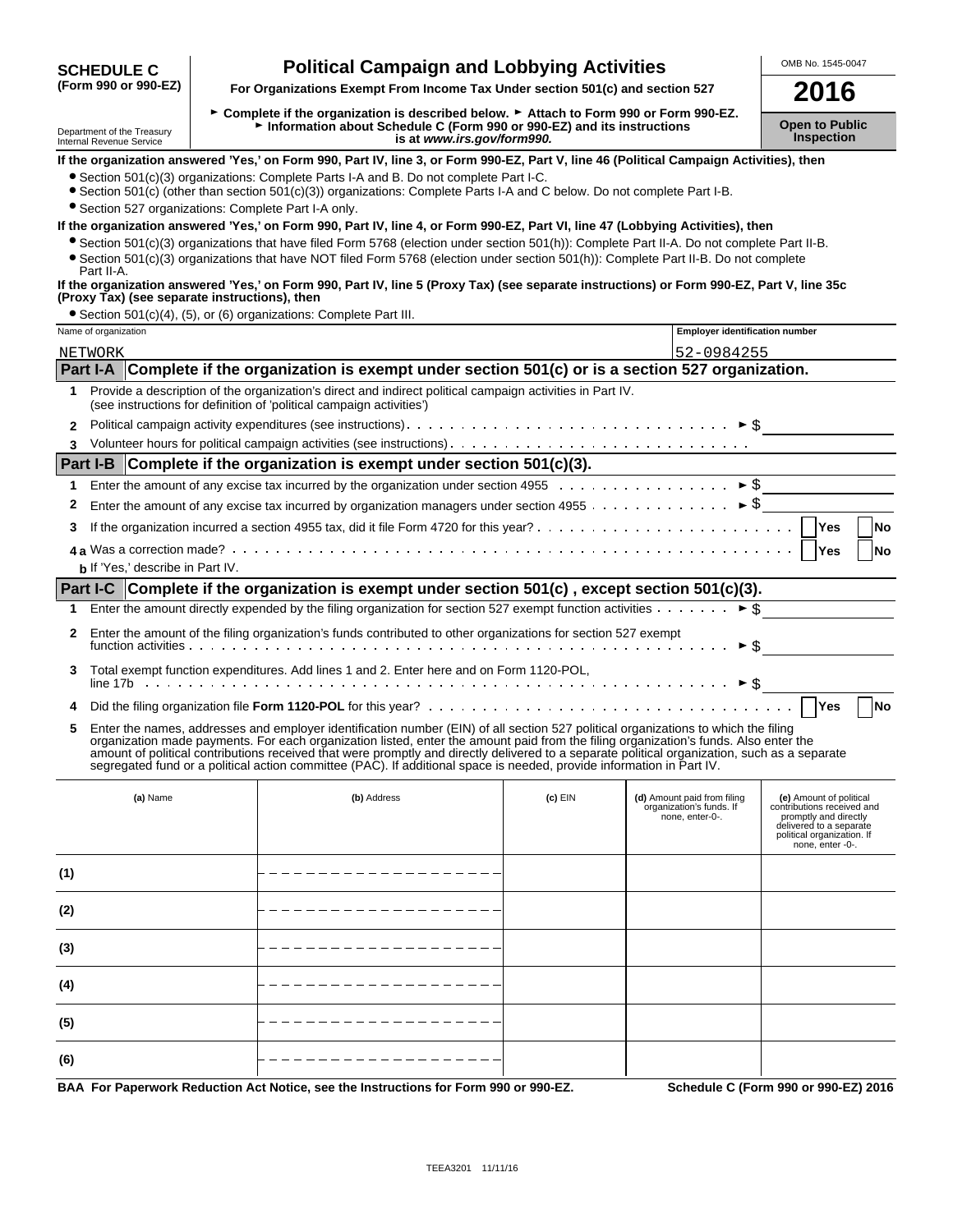| Schedule C (Form 990 or 990-EZ) 2016NETWORK                                         |                                        |                                                                                                                                                                                                                           |            | 52-0984255                          | Page 2                         |  |
|-------------------------------------------------------------------------------------|----------------------------------------|---------------------------------------------------------------------------------------------------------------------------------------------------------------------------------------------------------------------------|------------|-------------------------------------|--------------------------------|--|
| Part II-A<br>section 501(h)).                                                       |                                        | Complete if the organization is exempt under section 501(c)(3) and filed Form 5768 (election under                                                                                                                        |            |                                     |                                |  |
| A Check $\blacktriangleright$                                                       |                                        | if the filing organization belongs to an affiliated group (and list in Part IV each affiliated group member's name,                                                                                                       |            |                                     |                                |  |
|                                                                                     |                                        | address, EIN, expenses, and share of excess lobbying expenditures).                                                                                                                                                       |            |                                     |                                |  |
| Check $\blacktriangleright$<br>в                                                    |                                        | if the filing organization checked box A and 'limited control' provisions apply.                                                                                                                                          |            |                                     |                                |  |
|                                                                                     | <b>Limits on Lobbying Expenditures</b> | (The term 'expenditures' means amounts paid or incurred.)                                                                                                                                                                 |            | (a) Filing<br>organization's totals | (b) Affiliated<br>group totals |  |
| 1 a Total lobbying expenditures to influence public opinion (grass roots lobbying)  |                                        |                                                                                                                                                                                                                           |            |                                     |                                |  |
|                                                                                     |                                        | <b>b</b> Total lobbying expenditures to influence a legislative body (direct lobbying)                                                                                                                                    |            |                                     |                                |  |
|                                                                                     |                                        |                                                                                                                                                                                                                           |            |                                     |                                |  |
|                                                                                     |                                        |                                                                                                                                                                                                                           |            |                                     |                                |  |
|                                                                                     |                                        |                                                                                                                                                                                                                           |            |                                     |                                |  |
|                                                                                     |                                        | f Lobbying nontaxable amount. Enter the amount from the following table in                                                                                                                                                |            |                                     |                                |  |
| If the amount on line 1e, column (a) or (b) is:                                     |                                        | The lobbying nontaxable amount is:                                                                                                                                                                                        |            |                                     |                                |  |
| Not over \$500,000                                                                  |                                        | 20% of the amount on line 1e.                                                                                                                                                                                             |            |                                     |                                |  |
| Over \$500,000 but not over \$1,000,000                                             |                                        | \$100,000 plus 15% of the excess over \$500,000.                                                                                                                                                                          |            |                                     |                                |  |
| Over \$1,000,000 but not over \$1,500,000                                           |                                        | \$175,000 plus 10% of the excess over \$1,000,000.                                                                                                                                                                        |            |                                     |                                |  |
| Over \$1,500,000 but not over \$17,000,000                                          |                                        | \$225,000 plus 5% of the excess over \$1,500,000.                                                                                                                                                                         |            |                                     |                                |  |
| Over \$17,000,000                                                                   |                                        | \$1,000,000.                                                                                                                                                                                                              |            |                                     |                                |  |
|                                                                                     |                                        | <b>g</b> Grassroots nontaxable amount (enter 25% of line 1f) $\ldots \ldots \ldots \ldots \ldots \ldots \ldots \ldots$                                                                                                    |            |                                     |                                |  |
|                                                                                     |                                        |                                                                                                                                                                                                                           |            |                                     |                                |  |
|                                                                                     |                                        |                                                                                                                                                                                                                           |            |                                     |                                |  |
|                                                                                     |                                        | j If there is an amount other than zero on either line 1h or line 1i, did the organization file Form 4720 reporting                                                                                                       |            |                                     | Yes<br>No                      |  |
|                                                                                     |                                        | 4-Year Averaging Period Under section 501(h)<br>(Some organizations that made a section 501(h) election do not have to complete all of the five<br>columns below. See the separate instructions for lines 2a through 2f.) |            |                                     |                                |  |
|                                                                                     |                                        | Lobbying Expenditures During 4-Year Averaging Period                                                                                                                                                                      |            |                                     |                                |  |
| Calendar year (or fiscal<br>year beginning in)                                      | (a) $2013$                             | (b) $2014$                                                                                                                                                                                                                | $(c)$ 2015 | (d) $2016$                          | (e) Total                      |  |
| <b>2 a</b> Lobbying nontaxable<br>amount                                            |                                        |                                                                                                                                                                                                                           |            |                                     |                                |  |
| <b>b</b> Lobbying ceiling<br>amount (150% of line<br>$2a$ , column $(e)$ ) $\ldots$ |                                        |                                                                                                                                                                                                                           |            |                                     |                                |  |
| c Total lobbying<br>expenditures                                                    |                                        |                                                                                                                                                                                                                           |            |                                     |                                |  |
| <b>d</b> Grassroots nontaxable<br>amount                                            |                                        |                                                                                                                                                                                                                           |            |                                     |                                |  |
| e Grassroots ceiling<br>amount (150% of line<br>2d, column $(e)$ ) $\ldots$ .       |                                        |                                                                                                                                                                                                                           |            |                                     |                                |  |

**f** Grassroots lobbying expenditures

**BAA Schedule C (Form 990 or 990-EZ) 2016**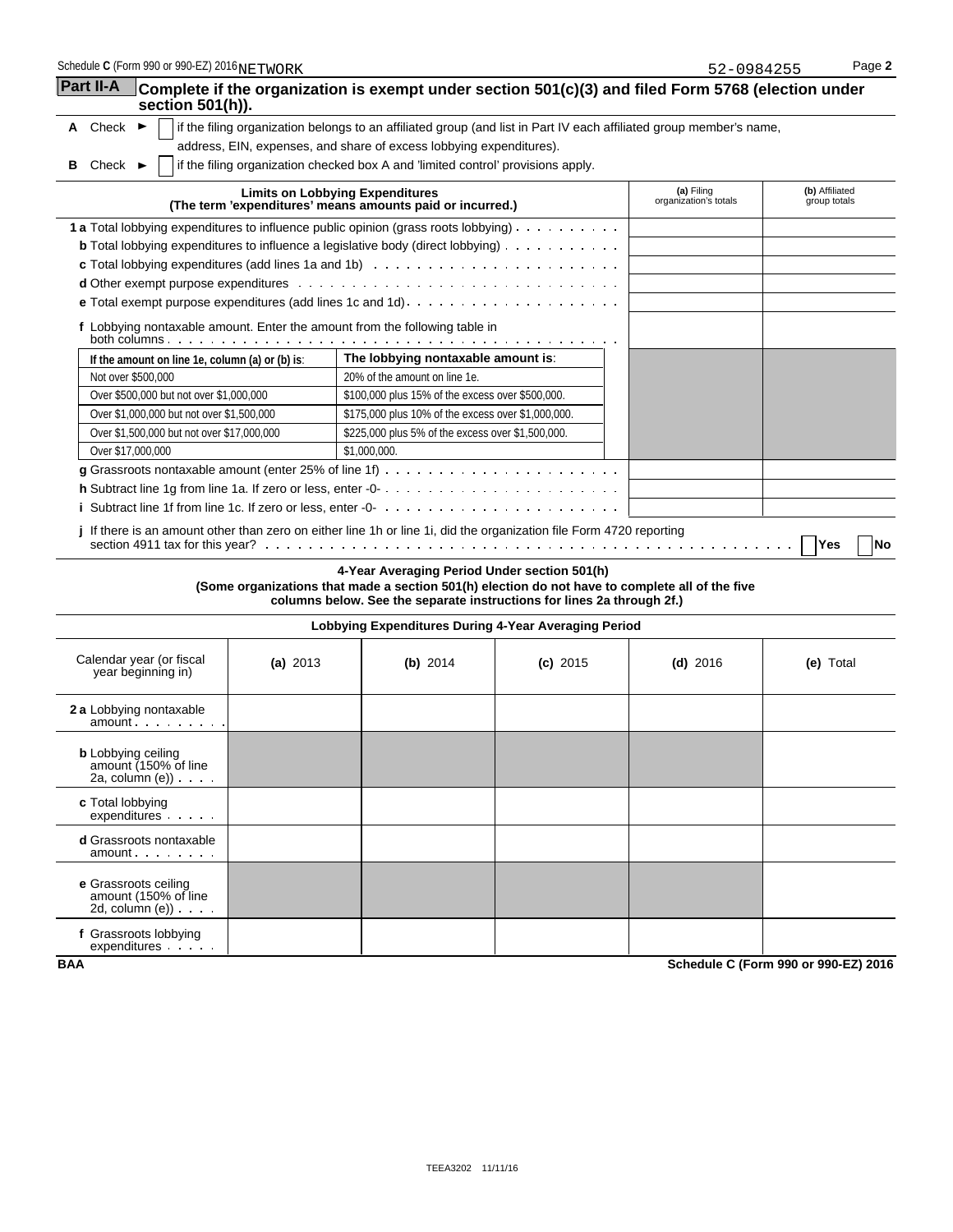| Schedule C (Form 990 or 990-EZ) 2016NETWORK                                                                                                                                                                                                                    |     | 52-0984255   | Page 3                       |
|----------------------------------------------------------------------------------------------------------------------------------------------------------------------------------------------------------------------------------------------------------------|-----|--------------|------------------------------|
| Complete if the organization is exempt under section $501(c)(3)$ and has NOT filed Form 5768<br>Part II-B<br>(election under section 501(h)).                                                                                                                  |     |              |                              |
|                                                                                                                                                                                                                                                                | (a) |              | (b)                          |
| For each 'Yes' response on lines 1a through 1i below, provide in Part IV a detailed description<br>of the lobbying activity.                                                                                                                                   | Yes | No.          | <b>Amount</b>                |
| During the year, did the filing organization attempt to influence foreign, national, state or local<br>1<br>legislation, including any attempt to influence public opinion on a legislative matter or referendum,<br>through the use of:                       |     |              |                              |
|                                                                                                                                                                                                                                                                |     |              |                              |
| <b>b</b> Paid staff or management (include compensation in expenses reported on lines 1c through 1i)?                                                                                                                                                          |     |              |                              |
|                                                                                                                                                                                                                                                                |     |              |                              |
|                                                                                                                                                                                                                                                                |     |              |                              |
|                                                                                                                                                                                                                                                                |     |              |                              |
|                                                                                                                                                                                                                                                                |     |              |                              |
| g Direct contact with legislators, their staffs, government officials, or a legislative body?                                                                                                                                                                  |     |              |                              |
| h Rallies, demonstrations, seminars, conventions, speeches, lectures, or any similar means?                                                                                                                                                                    |     |              |                              |
|                                                                                                                                                                                                                                                                |     |              |                              |
|                                                                                                                                                                                                                                                                |     |              |                              |
| 2 a Did the activities in line 1 cause the organization to be not described in section $501(c)(3)? \ldots \ldots$                                                                                                                                              |     |              |                              |
|                                                                                                                                                                                                                                                                |     |              |                              |
| c If 'Yes,' enter the amount of any tax incurred by organization managers under section 4912.                                                                                                                                                                  |     |              |                              |
| d If the filing organization incurred a section 4912 tax, did it file Form 4720 for this year?                                                                                                                                                                 |     |              |                              |
| <b>Part III-A</b><br>Complete if the organization is exempt under section $501(c)(4)$ , section $501(c)(5)$ , or<br>section 501(c)(6).                                                                                                                         |     |              |                              |
|                                                                                                                                                                                                                                                                |     |              | Yes<br>No                    |
| 1                                                                                                                                                                                                                                                              |     |              | $\overline{\mathbf{1}}$<br>Χ |
| 2                                                                                                                                                                                                                                                              |     |              | $\overline{2}$<br>Χ          |
| Did the organization agree to carry over lobbying and political campaign activity expenditures from the prior year?<br>3                                                                                                                                       |     |              | 3<br>X                       |
| <b>Part III-B</b><br>Complete if the organization is exempt under section $501(c)(4)$ , section $501(c)(5)$ , or section $501(c)$<br>(6) and if either (a) BOTH Part III-A, lines 1 and 2, are answered 'No,' OR (b) Part III-A, line 3, is<br>answered 'Yes.' |     |              |                              |
| 1                                                                                                                                                                                                                                                              |     | $\mathbf{1}$ |                              |
| Section 162(e) nondeductible lobbying and political expenditures (do not include amounts of political<br>$\mathbf{2}$<br>expenses for which the section 527(f) tax was paid).                                                                                  |     |              |                              |
|                                                                                                                                                                                                                                                                |     | 2 a          |                              |
|                                                                                                                                                                                                                                                                |     | 2 b          |                              |
|                                                                                                                                                                                                                                                                |     | 2c           |                              |
| Aggregate amount reported in section 6033(e)(1)(A) notices of nondeductible section 162(e) dues $\ldots \ldots \ldots$<br>3                                                                                                                                    |     | 3            |                              |
| If notices were sent and the amount on line 2c exceeds the amount on line 3, what portion of the excess<br>4<br>does the organization agree to carryover to the reasonable estimate of nondeductible lobbying and political                                    |     | 4            |                              |
|                                                                                                                                                                                                                                                                |     | 5            |                              |
| <b>Part IV</b><br><b>Supplemental Information</b>                                                                                                                                                                                                              |     |              |                              |

Provide the descriptions required for Part I-A, line 1; Part I-B, line 4; Part I-C, line 5; Part II-A (affiliated group list); Part II-A, lines 1 and 2 (see instructions); and Part II-B, line 1. Also, complete this part for any additional information.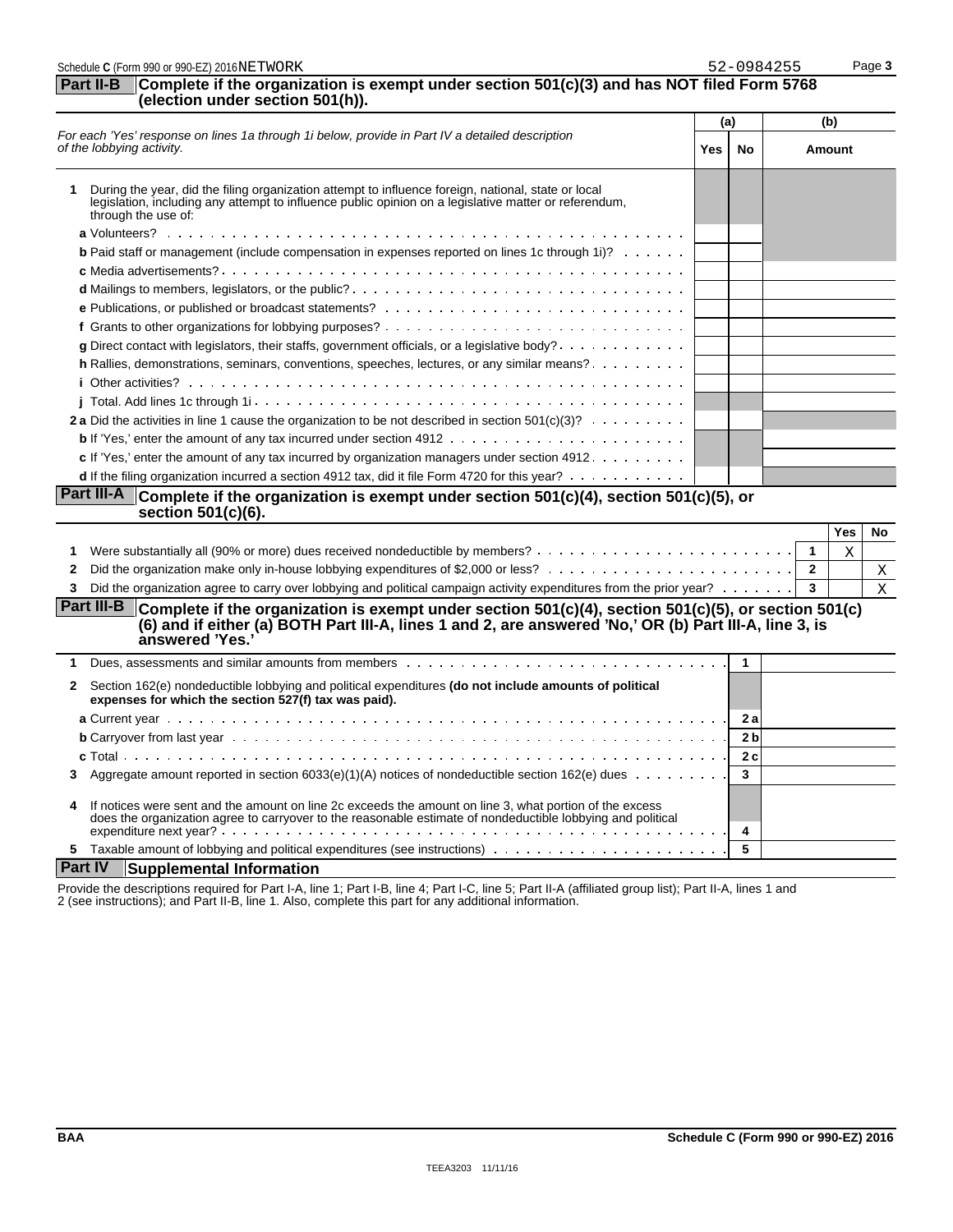| <b>SCHEDULE D</b>                                      | <b>Supplemental Financial Statements</b>          |                                                                                                                                                                | OMB No. 1545-0047                          |            |                                       |
|--------------------------------------------------------|---------------------------------------------------|----------------------------------------------------------------------------------------------------------------------------------------------------------------|--------------------------------------------|------------|---------------------------------------|
| (Form 990)                                             |                                                   | ► Complete if the organization answered 'Yes' on Form 990,<br>Part IV, line 6, 7, 8, 9, 10, 11a, 11b, 11c, 11d, 11e, 11f, 12a, or 12b.                         |                                            | 2016       |                                       |
| Department of the Treasury<br>Internal Revenue Service |                                                   | Attach to Form 990.<br>Information about Schedule D (Form 990) and its instructions is at www.irs.gov/form990.                                                 | <b>Open to Public</b><br><b>Inspection</b> |            |                                       |
| Name of the organization                               |                                                   |                                                                                                                                                                |                                            |            | <b>Employer identification number</b> |
|                                                        |                                                   |                                                                                                                                                                |                                            |            |                                       |
| NETWORK                                                |                                                   |                                                                                                                                                                |                                            | 52-0984255 |                                       |
| lPart l                                                |                                                   | Organizations Maintaining Donor Advised Funds or Other Similar Funds or Accounts.<br>Complete if the organization answered 'Yes' on Form 990, Part IV, line 6. |                                            |            |                                       |
|                                                        |                                                   | (a) Donor advised funds                                                                                                                                        |                                            |            | (b) Funds and other accounts          |
|                                                        | Total number at end of year $\ldots$              |                                                                                                                                                                |                                            |            |                                       |
|                                                        | Aggregate value of contributions to (during year) |                                                                                                                                                                |                                            |            |                                       |
| 3                                                      | Aggregate value of grants from (during year)      |                                                                                                                                                                |                                            |            |                                       |
|                                                        |                                                   |                                                                                                                                                                |                                            |            |                                       |

|  | <b>Employer identificatio</b> |  |
|--|-------------------------------|--|

|          | NEIWORK                                                                                                                                                                                                                                                                                                                                                                                         | 52-0984255                                         |
|----------|-------------------------------------------------------------------------------------------------------------------------------------------------------------------------------------------------------------------------------------------------------------------------------------------------------------------------------------------------------------------------------------------------|----------------------------------------------------|
| Part I   | Organizations Maintaining Donor Advised Funds or Other Similar Funds or Accounts.<br>Complete if the organization answered 'Yes' on Form 990, Part IV, line 6.                                                                                                                                                                                                                                  |                                                    |
|          | (a) Donor advised funds                                                                                                                                                                                                                                                                                                                                                                         | (b) Funds and other accounts                       |
| 1        | Total number at end of year                                                                                                                                                                                                                                                                                                                                                                     |                                                    |
| 2        | Aggregate value of contributions to (during year)                                                                                                                                                                                                                                                                                                                                               |                                                    |
| 3        | Aggregate value of grants from (during year)                                                                                                                                                                                                                                                                                                                                                    |                                                    |
| 4        | Aggregate value at end of year                                                                                                                                                                                                                                                                                                                                                                  |                                                    |
|          |                                                                                                                                                                                                                                                                                                                                                                                                 |                                                    |
| 5        | Did the organization inform all donors and donor advisors in writing that the assets held in donor advised funds                                                                                                                                                                                                                                                                                | <b>Yes</b><br>No                                   |
| 6        | Did the organization inform all grantees, donors, and donor advisors in writing that grant funds can be used only for charitable purposes and not for the benefit of the donor or donor advisor, or for any other purpose conf                                                                                                                                                                  | Yes<br>No                                          |
| Part II  | <b>Conservation Easements.</b>                                                                                                                                                                                                                                                                                                                                                                  |                                                    |
|          | Complete if the organization answered 'Yes' on Form 990, Part IV, line 7.                                                                                                                                                                                                                                                                                                                       |                                                    |
| 1        | Purpose(s) of conservation easements held by the organization (check all that apply).                                                                                                                                                                                                                                                                                                           |                                                    |
|          | Preservation of land for public use (e.g., recreation or education)                                                                                                                                                                                                                                                                                                                             | Preservation of a historically important land area |
|          | Protection of natural habitat                                                                                                                                                                                                                                                                                                                                                                   | Preservation of a certified historic structure     |
|          | Preservation of open space                                                                                                                                                                                                                                                                                                                                                                      |                                                    |
| 2        | Complete lines 2a through 2d if the organization held a qualified conservation contribution in the form of a conservation easement on the<br>last day of the tax year.                                                                                                                                                                                                                          |                                                    |
|          |                                                                                                                                                                                                                                                                                                                                                                                                 | Held at the End of the Tax Year                    |
|          |                                                                                                                                                                                                                                                                                                                                                                                                 | 2 a                                                |
|          |                                                                                                                                                                                                                                                                                                                                                                                                 | 2 <sub>b</sub>                                     |
|          | <b>c</b> Number of conservation easements on a certified historic structure included in (a) $\ldots \ldots \ldots$                                                                                                                                                                                                                                                                              | 2c                                                 |
|          |                                                                                                                                                                                                                                                                                                                                                                                                 |                                                    |
|          | d Number of conservation easements included in (c) acquired after 8/17/06, and not on a historic                                                                                                                                                                                                                                                                                                | 2d                                                 |
| 3        | Number of conservation easements modified, transferred, released, extinguished, or terminated by the organization during the<br>tax year $\blacktriangleright$                                                                                                                                                                                                                                  |                                                    |
|          | Number of states where property subject to conservation easement is located ▶                                                                                                                                                                                                                                                                                                                   |                                                    |
| 5        | Does the organization have a written policy regarding the periodic monitoring, inspection, handling of violations,                                                                                                                                                                                                                                                                              | Yes<br>No                                          |
| 6        | Staff and volunteer hours devoted to monitoring, inspecting, handling of violations, and enforcing conservation easements during the year                                                                                                                                                                                                                                                       |                                                    |
| 7        | Amount of expenses incurred in monitoring, inspecting, handling of violations, and enforcing conservation easements during the year<br>\$                                                                                                                                                                                                                                                       |                                                    |
|          | Does each conservation easement reported on line 2(d) above satisfy the requirements of section 170(h)(4)(B)(i)                                                                                                                                                                                                                                                                                 | Yes<br>No                                          |
|          | In Part XIII, describe how the organization reports conservation easements in its revenue and expense statement, and balance sheet, and                                                                                                                                                                                                                                                         |                                                    |
|          | include, if applicable, the text of the footnote to the organization's financial statements that describes the organization's accounting for<br>conservation easements.                                                                                                                                                                                                                         |                                                    |
| Part III | Organizations Maintaining Collections of Art, Historical Treasures, or Other Similar Assets.<br>Complete if the organization answered 'Yes' on Form 990, Part IV, line 8.                                                                                                                                                                                                                       |                                                    |
|          | 1 a If the organization elected, as permitted under SFAS 116 (ASC 958), not to report in its revenue statement and balance sheet works of<br>art, historical treasures, or other similar assets held for public exhibition, education, or research in furtherance of public service, provide,<br>in Part XIII, the text of the footnote to its financial statements that describes these items. |                                                    |
|          | b If the organization elected, as permitted under SFAS 116 (ASC 958), to report in its revenue statement and balance sheet works of art,<br>historical treasures, or other similar assets held for public exhibition, education, or research in furtherance of public service, provide the<br>following amounts relating to these items:                                                        |                                                    |
|          |                                                                                                                                                                                                                                                                                                                                                                                                 |                                                    |
|          |                                                                                                                                                                                                                                                                                                                                                                                                 | ► \$                                               |
| 2        | If the organization received or held works of art, historical treasures, or other similar assets for financial gain, provide the following<br>amounts required to be reported under SFAS 116 (ASC 958) relating to these items:                                                                                                                                                                 |                                                    |
|          |                                                                                                                                                                                                                                                                                                                                                                                                 |                                                    |
|          |                                                                                                                                                                                                                                                                                                                                                                                                 |                                                    |
|          |                                                                                                                                                                                                                                                                                                                                                                                                 |                                                    |

**BAA For Paperwork Reduction Act Notice, see the Instructions for Form 990.** TEEA3301 08/15/16 Schedule D (Form 990) 2016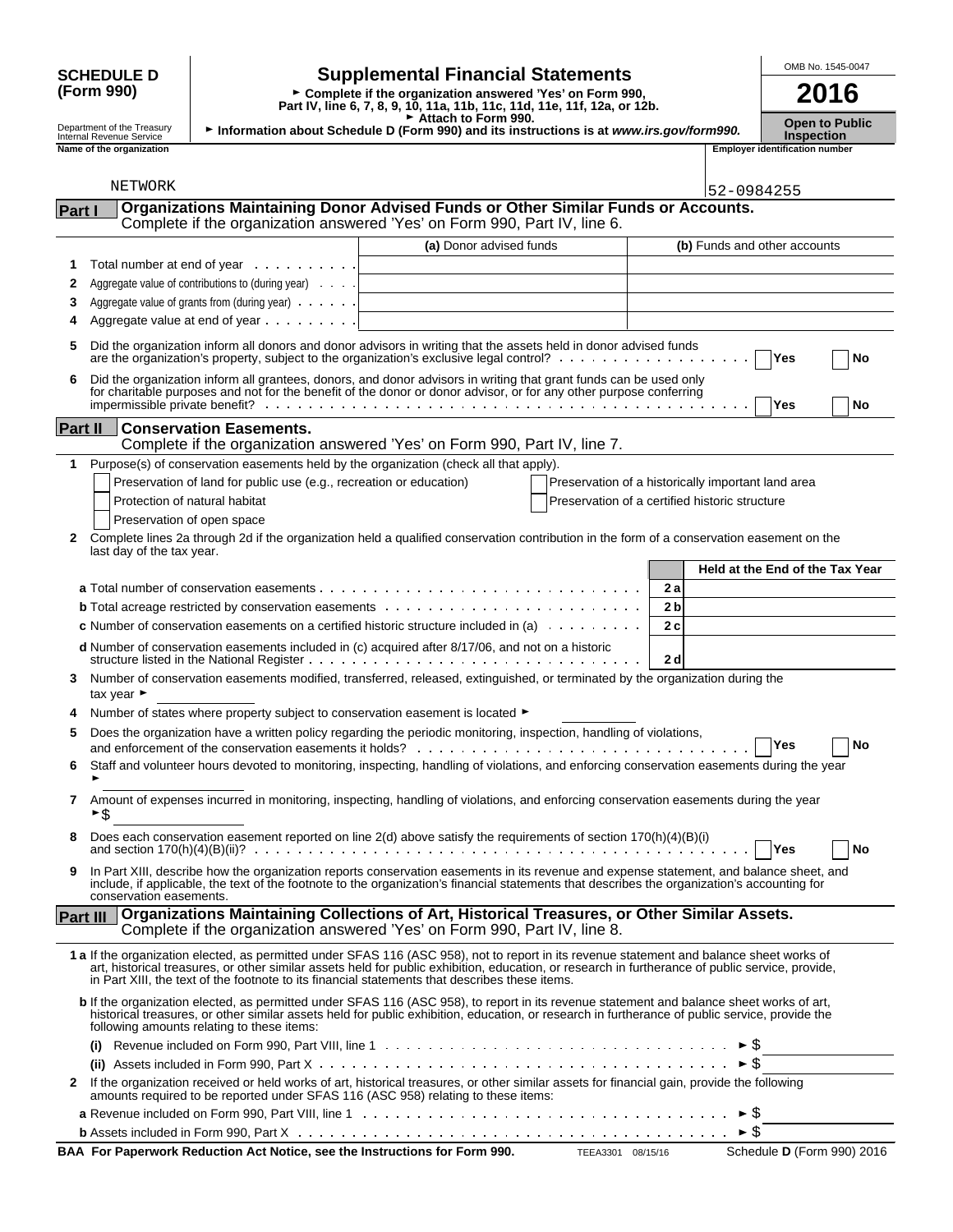| Schedule D (Form 990) 2016<br>NETWORK                                                                                                                                                                                                 |                  |                                         |           |                                    | 52-0984255                      |                            | Page 2 |
|---------------------------------------------------------------------------------------------------------------------------------------------------------------------------------------------------------------------------------------|------------------|-----------------------------------------|-----------|------------------------------------|---------------------------------|----------------------------|--------|
| Organizations Maintaining Collections of Art, Historical Treasures, or Other Similar Assets (continued)<br><b>Part III</b>                                                                                                            |                  |                                         |           |                                    |                                 |                            |        |
| Using the organization's acquisition, accession, and other records, check any of the following that are a significant use of its collection<br>3<br>items (check all that apply):                                                     |                  |                                         |           |                                    |                                 |                            |        |
| Public exhibition<br>a                                                                                                                                                                                                                |                  | d                                       |           | Loan or exchange programs          |                                 |                            |        |
| Scholarly research<br>b                                                                                                                                                                                                               |                  | Other<br>е                              |           |                                    |                                 |                            |        |
| Preservation for future generations<br>c                                                                                                                                                                                              |                  |                                         |           |                                    |                                 |                            |        |
| Provide a description of the organization's collections and explain how they further the organization's exempt purpose in<br>4<br>Part XIII.                                                                                          |                  |                                         |           |                                    |                                 |                            |        |
| During the year, did the organization solicit or receive donations of art, historical treasures, or other similar assets<br>5.                                                                                                        |                  |                                         |           |                                    |                                 | ∣ Yes                      | No     |
| Escrow and Custodial Arrangements. Complete if the organization answered 'Yes' on Form 990, Part IV,<br><b>Part IV</b><br>line 9, or reported an amount on Form 990, Part X, line 21.                                                 |                  |                                         |           |                                    |                                 |                            |        |
| 1 a Is the organization an agent, trustee, custodian or other intermediary for contributions or other assets not included                                                                                                             |                  |                                         |           |                                    |                                 | Yes                        | No     |
| b If 'Yes,' explain the arrangement in Part XIII and complete the following table:                                                                                                                                                    |                  |                                         |           |                                    |                                 |                            |        |
|                                                                                                                                                                                                                                       |                  |                                         |           |                                    |                                 | Amount                     |        |
|                                                                                                                                                                                                                                       |                  |                                         |           |                                    | 1 с                             |                            |        |
|                                                                                                                                                                                                                                       |                  |                                         |           |                                    | 1 d                             |                            |        |
|                                                                                                                                                                                                                                       |                  |                                         |           |                                    | 1е                              |                            |        |
|                                                                                                                                                                                                                                       |                  |                                         |           |                                    | 1f                              |                            |        |
| 2a Did the organization include an amount on Form 990, Part X, line 21, for escrow or custodial account liability?   Yes                                                                                                              |                  |                                         |           |                                    |                                 |                            | No     |
|                                                                                                                                                                                                                                       |                  |                                         |           |                                    |                                 |                            |        |
| <b>Part V</b><br>Endowment Funds. Complete if the organization answered 'Yes' on Form 990, Part IV, line 10.                                                                                                                          |                  |                                         |           |                                    |                                 |                            |        |
|                                                                                                                                                                                                                                       | (a) Current year | (b) Prior year                          |           | (c) Two years back                 | (d) Three years back            | (e) Four years back        |        |
| <b>1 a</b> Beginning of year balance                                                                                                                                                                                                  | 474,846.         | 504,833.                                |           | 282,995.                           |                                 |                            |        |
| <b>b</b> Contributions                                                                                                                                                                                                                |                  | 0.                                      | 15,000.   | 211,306.                           |                                 |                            |        |
|                                                                                                                                                                                                                                       |                  |                                         |           |                                    |                                 |                            |        |
| <b>c</b> Net investment earnings, gains,<br>and losses                                                                                                                                                                                | 21,947.          |                                         | $-3,777.$ | 13,166.                            |                                 |                            |        |
| <b>d</b> Grants or scholarships                                                                                                                                                                                                       |                  | 0.                                      | 0.        |                                    |                                 |                            |        |
| e Other expenditures for facilities                                                                                                                                                                                                   |                  |                                         |           |                                    |                                 |                            |        |
| and programs $\cdots$                                                                                                                                                                                                                 |                  | 0.                                      | 37,000.   |                                    |                                 |                            |        |
| f Administrative expenses                                                                                                                                                                                                             | 4,256.           |                                         | 4,210.    | 2,634.                             |                                 |                            |        |
| $\boldsymbol{g}$ End of year balance $\ldots$ .                                                                                                                                                                                       | 492,537.         | 474,846.                                |           | 504,833.                           |                                 |                            |        |
| 2 Provide the estimated percentage of the current year end balance (line 1g, column (a)) held as:<br>a Board designated or quasi-endowment $\blacktriangleright$                                                                      |                  |                                         |           |                                    |                                 |                            |        |
| <b>b</b> Permanent endowment ►                                                                                                                                                                                                        | ి                | $100.00$ $%$                            |           |                                    |                                 |                            |        |
| c Temporarily restricted endowment ▶                                                                                                                                                                                                  |                  |                                         |           |                                    |                                 |                            |        |
| The percentages on lines 2a, 2b, and 2c should equal 100%.                                                                                                                                                                            |                  |                                         |           |                                    |                                 |                            |        |
|                                                                                                                                                                                                                                       |                  |                                         |           |                                    |                                 |                            |        |
| 3 a Are there endowment funds not in the possession of the organization that are held and administered for the<br>organization by:                                                                                                    |                  |                                         |           |                                    |                                 | Yes                        | No     |
| unrelated organizations extension of the contract of the contract of the contract of the contract of the contract of the contract of the contract of the contract of the contract of the contract of the contract of the contr<br>(i) |                  |                                         |           |                                    |                                 | 3a(i)                      | Χ      |
|                                                                                                                                                                                                                                       |                  |                                         |           |                                    |                                 | 3a(ii)                     | Χ      |
|                                                                                                                                                                                                                                       |                  |                                         |           |                                    |                                 | 3b                         |        |
| Describe in Part XIII the intended uses of the organization's endowment funds.<br>4                                                                                                                                                   |                  |                                         |           |                                    |                                 |                            |        |
| Part VI   Land, Buildings, and Equipment.                                                                                                                                                                                             |                  |                                         |           |                                    |                                 |                            |        |
| Complete if the organization answered 'Yes' on Form 990, Part IV, line 11a. See Form 990, Part X, line 10.                                                                                                                            |                  |                                         |           |                                    |                                 |                            |        |
| Description of property                                                                                                                                                                                                               |                  | (a) Cost or other basis<br>(investment) |           | (b) Cost or other<br>basis (other) | (c) Accumulated<br>depreciation | (d) Book value             |        |
|                                                                                                                                                                                                                                       |                  |                                         |           |                                    |                                 |                            |        |
| $\mathbf b$ Buildings $\cdots$ $\cdots$ $\cdots$ $\cdots$ $\cdots$ $\cdots$                                                                                                                                                           |                  |                                         |           |                                    |                                 |                            |        |
| c Leasehold improvements                                                                                                                                                                                                              |                  |                                         |           | 43,915.                            | 43,915.                         |                            | 0.     |
| $d$ Equipment $\cdots$ $\cdots$ $\cdots$ $\cdots$ $\cdots$                                                                                                                                                                            |                  |                                         |           | 28,908.                            | 22,354.                         |                            | 6,554. |
| $e$ Other $\cdots$ $\cdots$ $\cdots$ $\cdots$ $\cdots$ $\cdots$ $\cdots$                                                                                                                                                              |                  |                                         |           |                                    |                                 |                            |        |
| Total. Add lines 1a through 1e. (Column (d) must equal Form 990, Part X, column (B), line 10c.)                                                                                                                                       |                  |                                         |           |                                    |                                 |                            | 6,554. |
| BAA                                                                                                                                                                                                                                   |                  |                                         |           |                                    |                                 | Schedule D (Form 990) 2016 |        |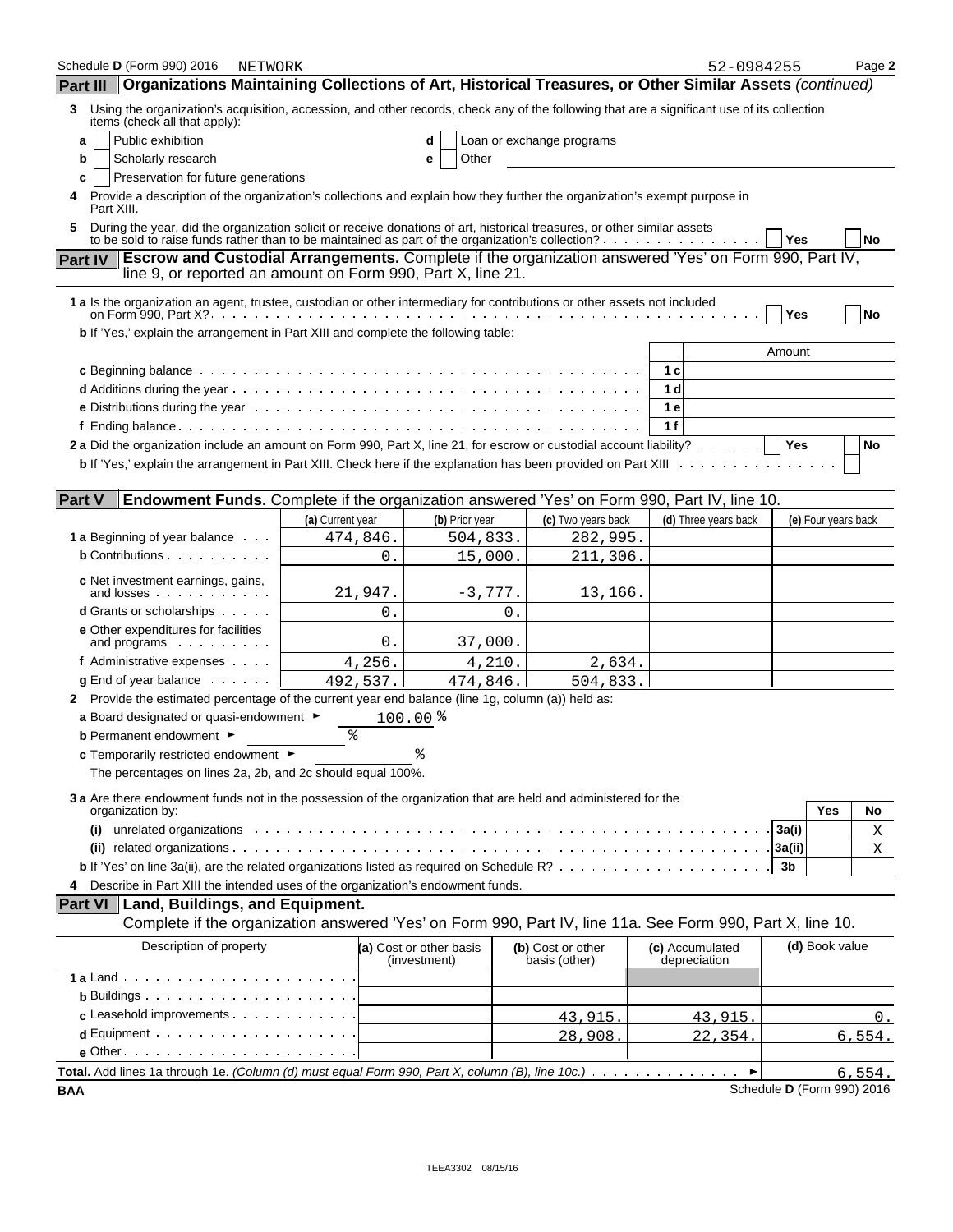|                         | <b>Part VII Investments - Other Securities.</b>                                                                                               |                 |                                                           |                |
|-------------------------|-----------------------------------------------------------------------------------------------------------------------------------------------|-----------------|-----------------------------------------------------------|----------------|
|                         | Complete if the organization answered 'Yes' on Form 990, Part IV, line 11b. See Form 990, Part X, line 12.                                    | (b) Book value  |                                                           |                |
|                         | (a) Description of security or category (including name of security)                                                                          |                 | (c) Method of valuation: Cost or end-of-year market value |                |
|                         |                                                                                                                                               |                 |                                                           |                |
| (3) Other               | (2) Closely-held equity interests                                                                                                             |                 |                                                           |                |
|                         |                                                                                                                                               |                 |                                                           |                |
| (A)<br>(B)              |                                                                                                                                               |                 |                                                           |                |
| (C)                     |                                                                                                                                               |                 |                                                           |                |
| (D)                     |                                                                                                                                               |                 |                                                           |                |
| (E)                     |                                                                                                                                               |                 |                                                           |                |
| (F)                     |                                                                                                                                               |                 |                                                           |                |
| (G)                     |                                                                                                                                               |                 |                                                           |                |
| (H)                     |                                                                                                                                               |                 |                                                           |                |
| (1)                     |                                                                                                                                               |                 |                                                           |                |
|                         | Total. (Column (b) must equal Form 990, Part X, column (B) line 12.) $\rightarrow$                                                            |                 |                                                           |                |
|                         | Part VIII Investments - Program Related.                                                                                                      |                 |                                                           |                |
|                         | Complete if the organization answered 'Yes' on Form 990, Part IV, line 11c. See Form 990, Part X, line 13.                                    |                 |                                                           |                |
|                         | (a) Description of investment                                                                                                                 | (b) Book value  | (c) Method of valuation: Cost or end-of-year market value |                |
| (1)                     |                                                                                                                                               |                 |                                                           |                |
| (2)                     |                                                                                                                                               |                 |                                                           |                |
| (3)                     |                                                                                                                                               |                 |                                                           |                |
| (4)                     |                                                                                                                                               |                 |                                                           |                |
| (5)                     |                                                                                                                                               |                 |                                                           |                |
| (6)                     |                                                                                                                                               |                 |                                                           |                |
| (7)                     |                                                                                                                                               |                 |                                                           |                |
| (8)<br>(9)              |                                                                                                                                               |                 |                                                           |                |
| (10)                    |                                                                                                                                               |                 |                                                           |                |
|                         | Total. (Column (b) must equal Form 990, Part X, column (B) line $13.$ ). $\blacktriangleright$                                                |                 |                                                           |                |
| <b>Part IX</b>          | <b>Other Assets.</b>                                                                                                                          |                 |                                                           |                |
|                         | Complete if the organization answered 'Yes' on Form 990, Part IV, line 11d. See Form 990, Part X, line 15.                                    |                 |                                                           |                |
|                         |                                                                                                                                               | (a) Description |                                                           | (b) Book value |
| (1)<br>(2)              |                                                                                                                                               |                 |                                                           |                |
| (3)                     |                                                                                                                                               |                 |                                                           |                |
| (4)                     |                                                                                                                                               |                 |                                                           |                |
| (5)                     |                                                                                                                                               |                 |                                                           |                |
| (6)                     |                                                                                                                                               |                 |                                                           |                |
| (7)                     |                                                                                                                                               |                 |                                                           |                |
| (8)                     |                                                                                                                                               |                 |                                                           |                |
| (9)                     |                                                                                                                                               |                 |                                                           |                |
| (10)                    |                                                                                                                                               |                 |                                                           |                |
|                         | Total. (Column (b) must equal Form 990, Part X, column (B) line $15.$ $\ldots \ldots \ldots \ldots \ldots \ldots \ldots \ldots \ldots \ldots$ |                 |                                                           |                |
| Part X                  | <b>Other Liabilities.</b><br>Complete if the organization answered 'Yes' on Form 990, Part IV, line 11e or 11f. See Form 990, Part X, line 25 |                 |                                                           |                |
|                         | (a) Description of liability                                                                                                                  | (b) Book value  |                                                           |                |
|                         | (1) Federal income taxes                                                                                                                      |                 |                                                           |                |
| (2)                     |                                                                                                                                               |                 |                                                           |                |
| (3)                     |                                                                                                                                               |                 |                                                           |                |
| (4)                     |                                                                                                                                               |                 |                                                           |                |
| $\overline{(5)}$<br>(6) |                                                                                                                                               |                 |                                                           |                |
| (7)                     |                                                                                                                                               |                 |                                                           |                |
| (8)                     |                                                                                                                                               |                 |                                                           |                |
| (9)                     |                                                                                                                                               |                 |                                                           |                |
| (10)                    |                                                                                                                                               |                 |                                                           |                |
| (11)                    |                                                                                                                                               |                 |                                                           |                |

**Total.** *(Column (b) must equal Form 990, Part X, column (B) line 25.)*

**2.** Liability for uncertain tax positions. In Part XIII, provide the text of the footnote to the organization's financial statements that reports the organization's liability for uncertain

tax positions under FIN 48 (ASC 740). Check here if the text of the footnote has been provided in Part XIII

 $\mathbf{I}$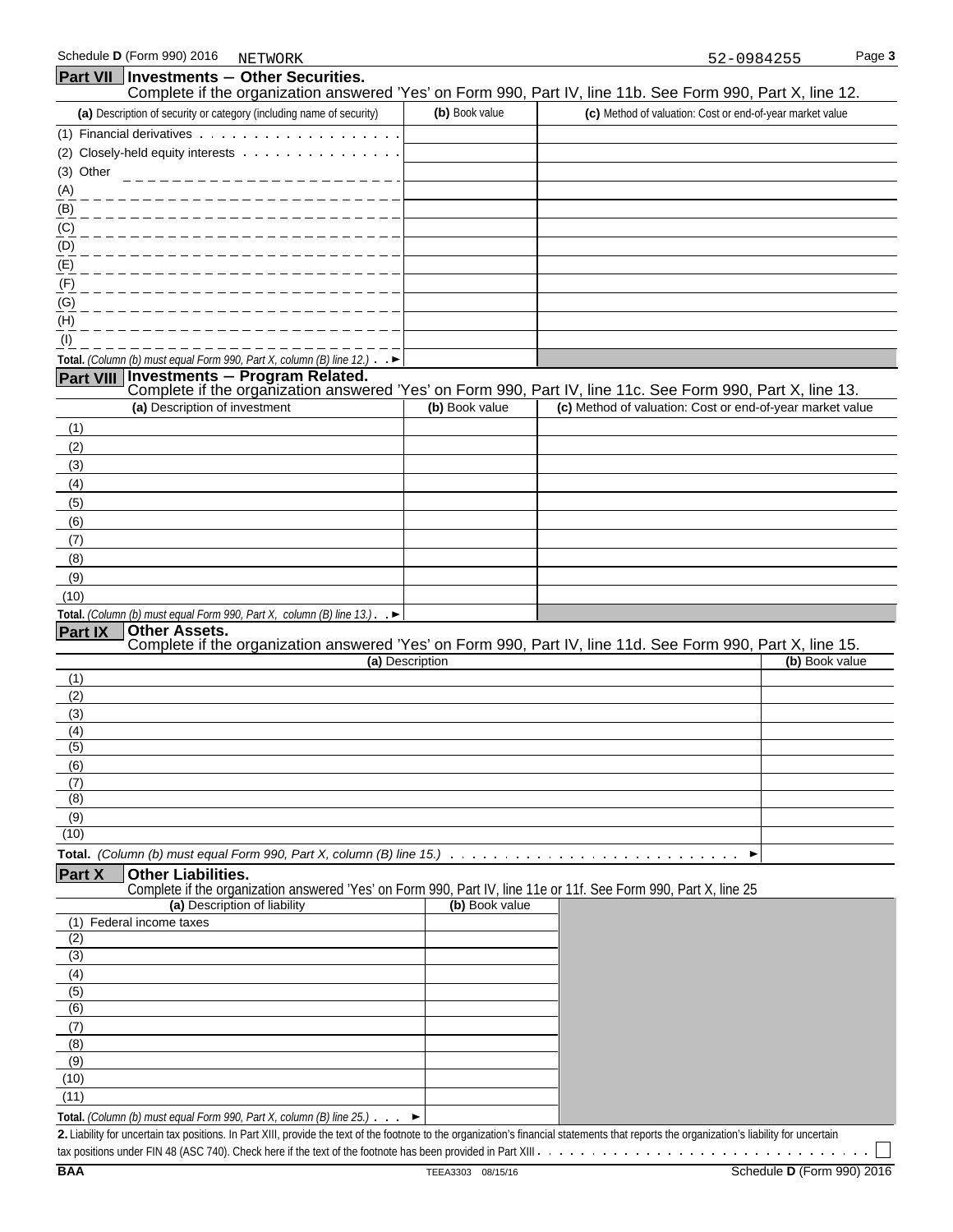| Schedule D (Form 990) 2016<br>NETWORK                                                                                                    | 52-0984255   | Page 4     |
|------------------------------------------------------------------------------------------------------------------------------------------|--------------|------------|
| Part XI   Reconciliation of Revenue per Audited Financial Statements With Revenue per Return.                                            |              |            |
| Complete if the organization answered 'Yes' on Form 990, Part IV, line 12a.                                                              |              |            |
| 1                                                                                                                                        | $\mathbf{1}$ | 1,043,069. |
| Amounts included on line 1 but not on Form 990, Part VIII, line 12:<br>2                                                                 |              |            |
| 2a<br>13,384.                                                                                                                            |              |            |
| 2 <sub>b</sub>                                                                                                                           |              |            |
| 2c                                                                                                                                       |              |            |
| <b>d</b> Other (Describe in Part XIII.) $\ldots$ $\ldots$ $\ldots$ $\ldots$ $\ldots$ $\ldots$ $\ldots$ $\ldots$ $\ldots$ $\ldots$<br>2 d |              |            |
|                                                                                                                                          | <b>2e</b>    | 13,384.    |
| 3                                                                                                                                        | $\mathbf{3}$ | 1,029,685. |
| Amounts included on Form 990, Part VIII, line 12, but not on line 1:<br>4                                                                |              |            |
| <b>a</b> Investment expenses not included on Form 990, Part VIII, line $7b$                                                              |              |            |
| <b>b</b> Other (Describe in Part XIII.) $\ldots \ldots \ldots \ldots \ldots \ldots \ldots \ldots \ldots \ldots \ldots \ldots$            |              |            |
|                                                                                                                                          | 4 c          |            |
| 5.                                                                                                                                       | 5            | 1,029,685. |
| Part XII Reconciliation of Expenses per Audited Financial Statements With Expenses per Return.                                           |              |            |
| Complete if the organization answered 'Yes' on Form 990, Part IV, line 12a.                                                              |              |            |
| 1                                                                                                                                        | $\mathbf{1}$ | 1,153,081. |
| Amounts included on line 1 but not on Form 990, Part IX, line 25:<br>$\mathbf{2}$                                                        |              |            |
| 2a                                                                                                                                       |              |            |
| 2 <sub>b</sub>                                                                                                                           |              |            |
| 2c                                                                                                                                       |              |            |
| 2d                                                                                                                                       |              |            |
|                                                                                                                                          | <b>2e</b>    |            |
| 3                                                                                                                                        | 3            | 1,153,081. |
| Amounts included on Form 990, Part IX, line 25, but not on line 1:                                                                       |              |            |
| <b>a</b> Investment expenses not included on Form 990, Part VIII, line 7b. $\dots \dots \dots$                                           |              |            |
| <b>b</b> Other (Describe in Part XIII.) $\ldots \ldots \ldots \ldots \ldots \ldots \ldots \ldots \ldots \ldots \ldots$<br>4 <sub>b</sub> |              |            |
|                                                                                                                                          | 4 c          |            |
|                                                                                                                                          | 5            | 1,153,081. |
| <b>Part XIII Supplemental Information.</b>                                                                                               |              |            |

Provide the descriptions required for Part II, lines 3, 5, and 9; Part III, lines 1a and 4; Part IV, lines 1b and 2b; Part V,

line 4; Part X, line 2; Part XI, lines 2d and 4b; and Part XII, lines 2d and 4b. Also complete this part to provide any additional information.

Pt V, Line 4 The goal of the NETWORK Endowment Fund shall be to provide financial security for the support of current NETWORK activities and to ensure the development of future NETWORK programs.

**BAA** Schedule **D** (Form 990) 2016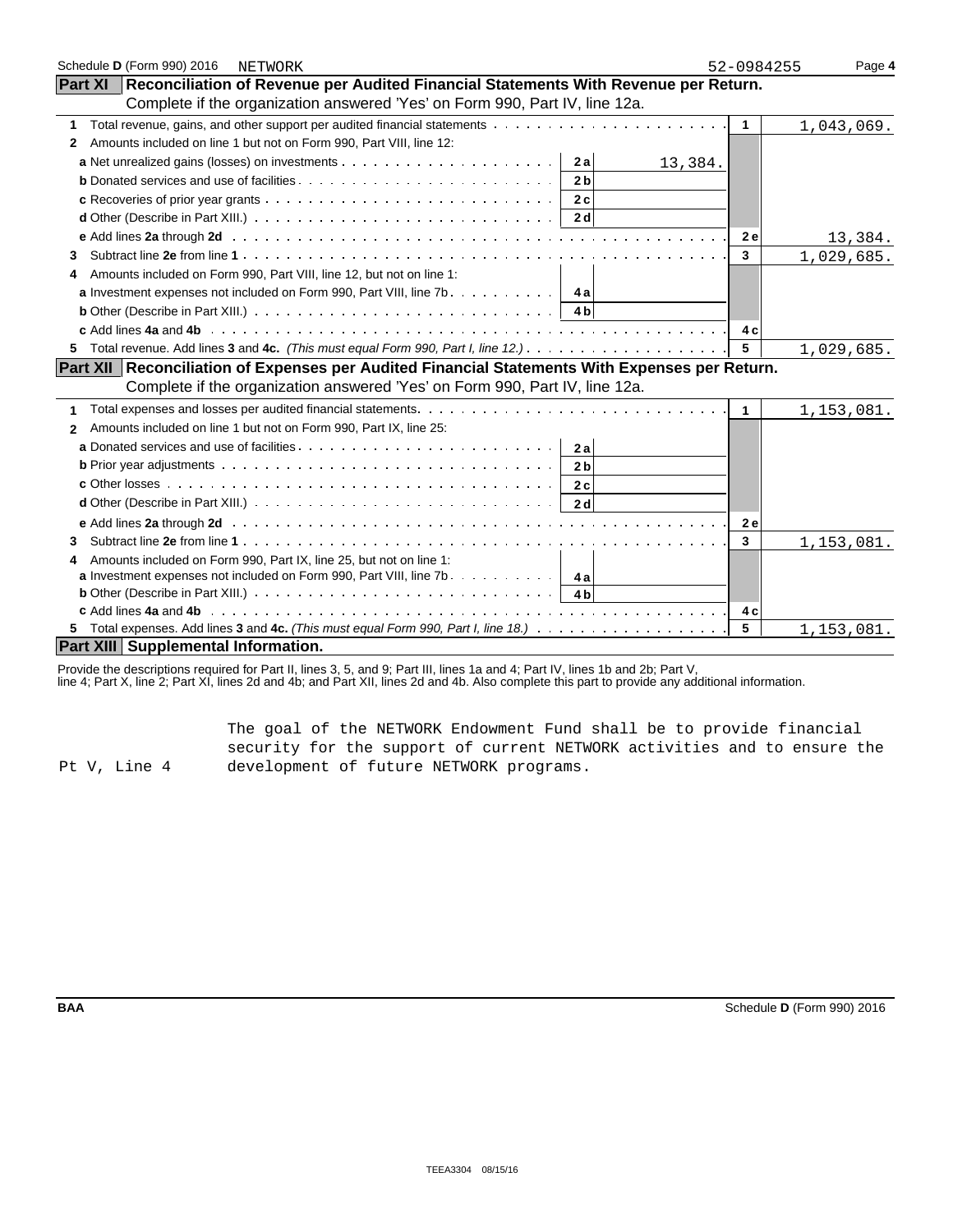| <b>SCHEDULE O</b>                                      | Supplemental Information to Form 990 or 990-EZ                                                                                                         | OMB No. 1545-0047                          |  |
|--------------------------------------------------------|--------------------------------------------------------------------------------------------------------------------------------------------------------|--------------------------------------------|--|
| (Form 990 or 990-EZ)                                   | Complete to provide information for responses to specific questions on<br>Form 990 or 990-EZ or to provide any additional information.                 | 2016                                       |  |
| Department of the Treasury<br>Internal Revenue Service | $\triangleright$ Attach to Form 990 or 990-EZ.<br>Information about Schedule O (Form 990 or 990-EZ) and its instructions is<br>at www.irs.gov/form990. | <b>Open to Public</b><br><b>Inspection</b> |  |
| Name of the organization                               | <b>Employer identification number</b>                                                                                                                  |                                            |  |
| NETWORK                                                | 52-0984255                                                                                                                                             |                                            |  |
| Pt VI, Line 6                                          | Members nominate the board members.                                                                                                                    |                                            |  |
| Pt VI, Line 7a                                         | Members nominate the board members.                                                                                                                    |                                            |  |
| Pt VI, Line 8a                                         | The board keeps regular minutes of its meetings.                                                                                                       |                                            |  |
| Pt VI, Line 11b                                        | All board members receive a copy of the 990 to review before filing.                                                                                   |                                            |  |
|                                                        | Board and staff complete and sign a conflict of interest form annually                                                                                 |                                            |  |
|                                                        | and the board reviews any potential conflicts of interest on a regular                                                                                 |                                            |  |
| Pt VI, Line 12c                                        | basis.                                                                                                                                                 |                                            |  |
|                                                        | The board reviews the Executive Director's performance and salary                                                                                      |                                            |  |
| Pt VI, Line 15a                                        | bi-annually.                                                                                                                                           |                                            |  |
|                                                        | Governing documents, conflict of interest policy, and financial                                                                                        |                                            |  |
|                                                        | statements were not made available to the public, except by request                                                                                    |                                            |  |
| Pt VI, Line 19                                         | under certain circumstances.                                                                                                                           |                                            |  |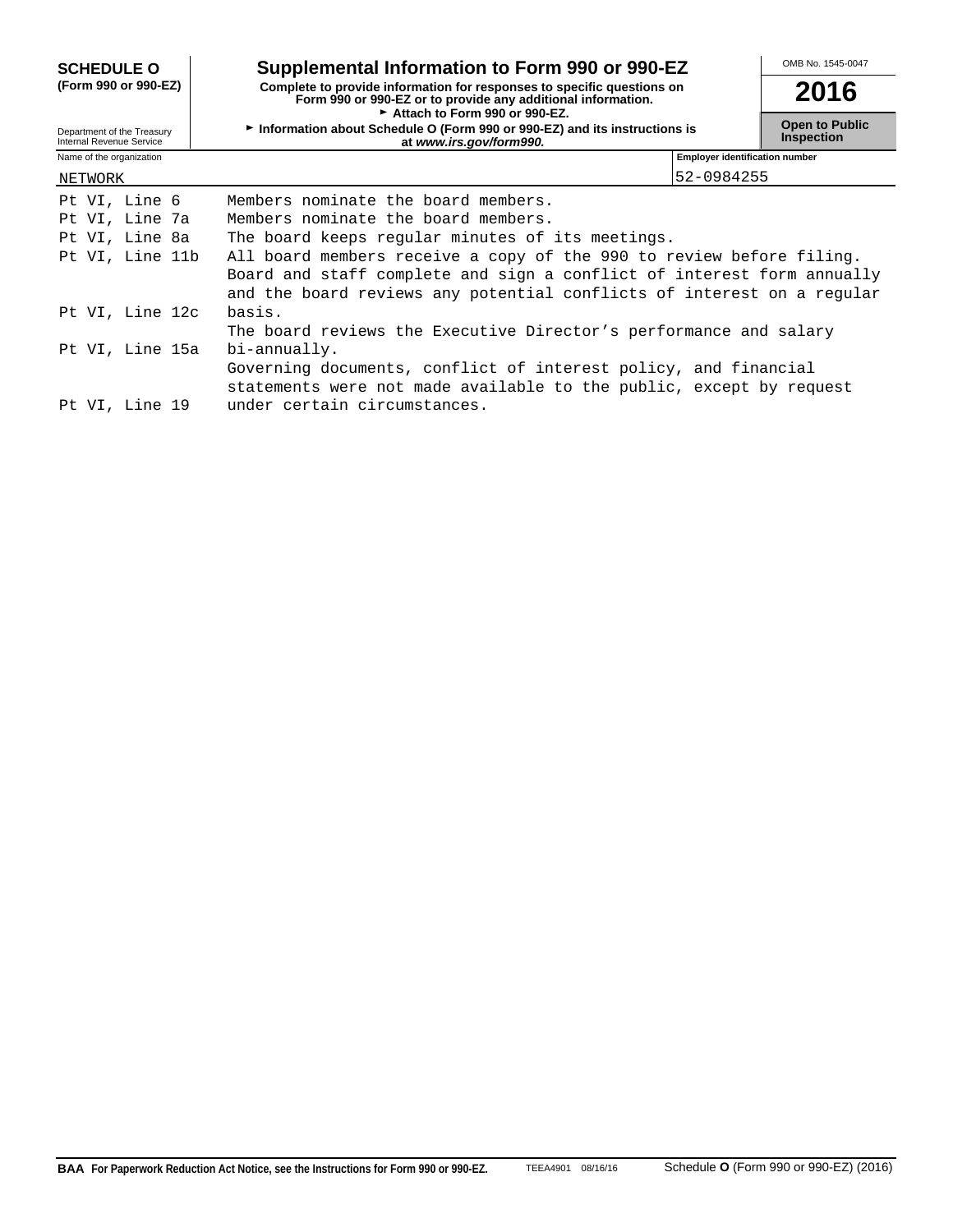# **SCHEDULE R Related Organizations and Unrelated Partnerships**<br>(Form 990) **Related Organizations and Unrelated Partnerships**

**•** Complete if the organization answered 'Yes' on Form 990, Part IV, line 33, 34, 35b, 36, or 37. **2016 ► Attach to Form 990.** 

Department of the Treasury **Information about Schedule R (Form 990) and its instructions is at** *www.irs.gov/form990.* **Open to Public inspection<br>Internal Revenue Service <b>Inspection** Department of the Treasury<br>Internal Revenue Service **Inspection**<br>Internal Revenue Service **Inspection** 

OMB No. 1545-0047

Name of the organization **Employer identification number** 

## **Part I Identification of Disregarded Entities.** Complete if the organization answered 'Yes' on Form 990, Part IV, line 33. NETWORK 52-0984255

| (a)<br>Name, address, and EIN (if applicable) of disregarded entity | (b)<br>Primary activity | (c)<br>Legal domicile (state<br>or foreign country) | (d)<br>Total income | (e)<br>End-of-year assets | $\overline{f}$<br>Direct controlling<br>entity |
|---------------------------------------------------------------------|-------------------------|-----------------------------------------------------|---------------------|---------------------------|------------------------------------------------|
| (1)                                                                 |                         |                                                     |                     |                           |                                                |
| (2)                                                                 |                         |                                                     |                     |                           |                                                |
| (3)                                                                 |                         |                                                     |                     |                           |                                                |
|                                                                     |                         |                                                     |                     |                           |                                                |

### **Part II Identification of Related Tax-Exempt Organizations.** Complete if the organization answered 'Yes' on Form 990, Part IV, line 34 because it had one or more related tax-exempt organizations during the tax year.

| (a)<br>Name, address, and EIN of related organization                                 | (b)<br>Primary activity | (c)<br>Legal domicile (state<br>or foreign country) | (d)<br>Exempt Code<br>section | $\vert$ Public charity status<br>(if section $501(c)(3)$ ) | (f)<br>Direct controlling<br>entity | $(g)$<br>Sec 512(b)(13)<br>controlled entity? |    |
|---------------------------------------------------------------------------------------|-------------------------|-----------------------------------------------------|-------------------------------|------------------------------------------------------------|-------------------------------------|-----------------------------------------------|----|
|                                                                                       |                         |                                                     |                               |                                                            |                                     | Yes                                           | No |
| (1) Network Education Program<br>25 E Street NW<br>Washington, DC 20001<br>52-1307764 | Political Education     | <b>DC</b>                                           | 501 c (3)                     | 10                                                         | <b>NA</b>                           | Χ                                             |    |
| (2)                                                                                   |                         |                                                     |                               |                                                            |                                     |                                               |    |
| (3)                                                                                   |                         |                                                     |                               |                                                            |                                     |                                               |    |
| (4)                                                                                   |                         |                                                     |                               |                                                            |                                     |                                               |    |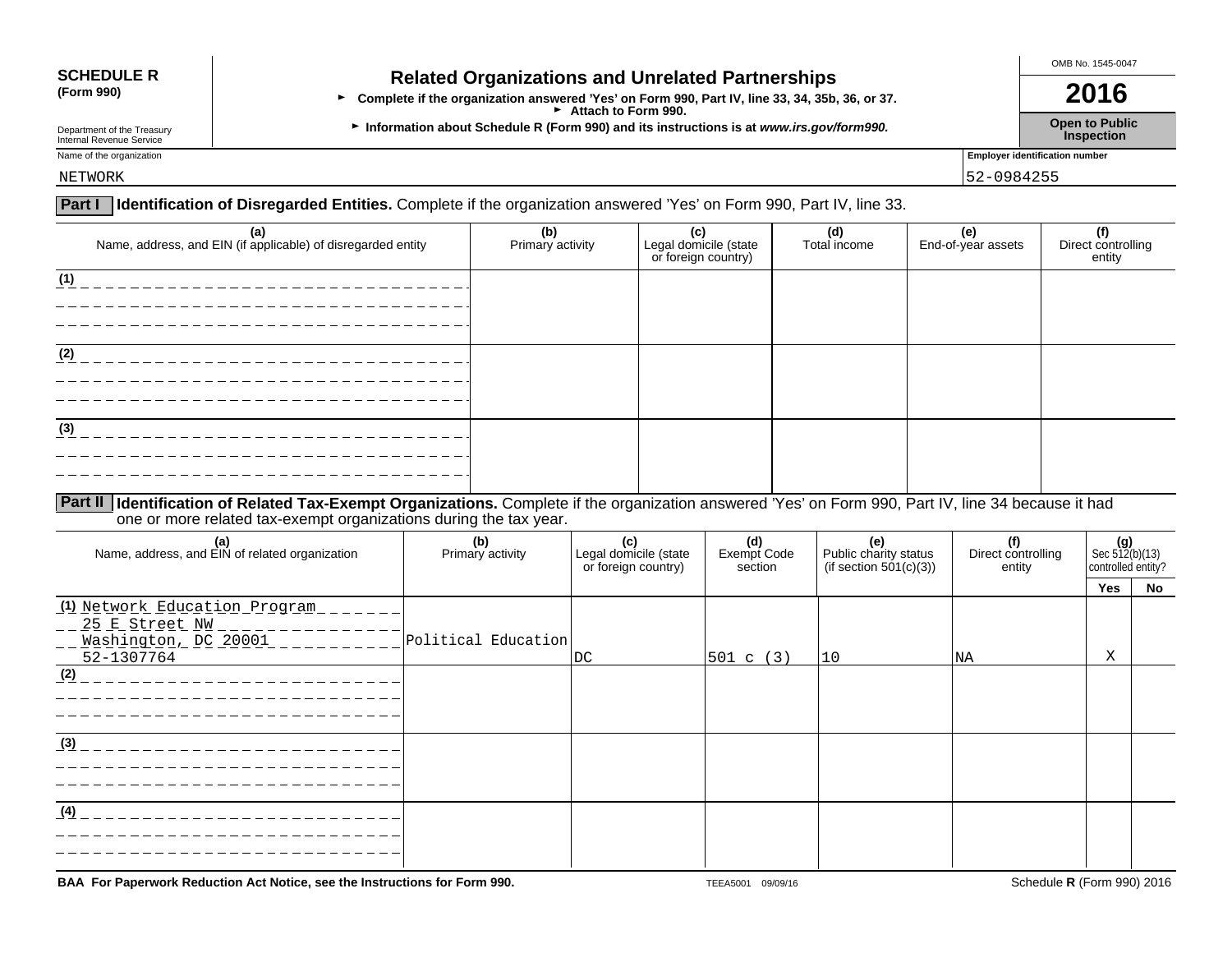#### Schedule **R** (Form 990) 2016 NETWORK Page 2

| Identification of Related Organizations Taxable as a Partnership Complete if the organization answered 'Yes' on Form 990, Part IV, line 34<br>Part III<br>because it had one or more related organizations treated as a partnership during the tax year. |                         |                                                  |                                        |                                                                                          |                                 |                                          |                              |              |                                                                   |                                           |    |                                |
|----------------------------------------------------------------------------------------------------------------------------------------------------------------------------------------------------------------------------------------------------------|-------------------------|--------------------------------------------------|----------------------------------------|------------------------------------------------------------------------------------------|---------------------------------|------------------------------------------|------------------------------|--------------|-------------------------------------------------------------------|-------------------------------------------|----|--------------------------------|
| (a)<br>Name, address, and EIN of<br>related organization                                                                                                                                                                                                 | (b)<br>Primary activity | (c)<br>Legal<br>domicile<br>(state or<br>foreign | (d)<br>Direct<br>controlling<br>entity | (e)<br>Predominant income<br>(related, unrelated,<br>excluded from tax<br>under sections | (f)<br>Share of total<br>income | (g)<br>Share of<br>end-of-year<br>assets | (h)<br>Dispropor-<br>tionate | allocations? | (i)<br>Code V-UBI<br>amount in box<br>20 of Schedule<br>K-1 (Form | (j)<br>General or<br>managing<br>partner? |    | (k)<br>Percentage<br>ownership |
|                                                                                                                                                                                                                                                          |                         | country)                                         |                                        | 512-514)                                                                                 |                                 |                                          | Yes                          | No           | 1065)                                                             | Yes                                       | No |                                |
| (1)                                                                                                                                                                                                                                                      |                         |                                                  |                                        |                                                                                          |                                 |                                          |                              |              |                                                                   |                                           |    |                                |
| (2)                                                                                                                                                                                                                                                      |                         |                                                  |                                        |                                                                                          |                                 |                                          |                              |              |                                                                   |                                           |    |                                |
| (3)                                                                                                                                                                                                                                                      |                         |                                                  |                                        |                                                                                          |                                 |                                          |                              |              |                                                                   |                                           |    |                                |

Part IV Identification of Related Organizations Taxable as a Corporation or Trust Complete if the organization answered 'Yes' on Form 990, Part IV,<br>line 34 because it had one or more related organizations treated as a corp

| (a)<br>Name, address, and EIN of related organization | (b)<br>Primary activity | (c)<br>Legal domicile<br>(state or foreign)<br>country) | (d)<br>Direct<br>controlling<br>entity | (e)<br>Type of entity<br>(C corp, S corp,<br>or trust) | (f)<br>Share of<br>total income | (g)<br>Share of end-of-<br>year assets | (h)<br>Percentage<br>ownership | $\left\{\n \begin{array}{l}\n \text{(i)} \\  \text{Sec } 512 \text{(b)} (13) \\  \text{controlled entity?}\n \end{array}\n\right.$ |    |
|-------------------------------------------------------|-------------------------|---------------------------------------------------------|----------------------------------------|--------------------------------------------------------|---------------------------------|----------------------------------------|--------------------------------|------------------------------------------------------------------------------------------------------------------------------------|----|
|                                                       |                         |                                                         |                                        |                                                        |                                 |                                        |                                | Yes                                                                                                                                | No |
| (1)                                                   |                         |                                                         |                                        |                                                        |                                 |                                        |                                |                                                                                                                                    |    |
|                                                       |                         |                                                         |                                        |                                                        |                                 |                                        |                                |                                                                                                                                    |    |
|                                                       |                         |                                                         |                                        |                                                        |                                 |                                        |                                |                                                                                                                                    |    |
|                                                       |                         |                                                         |                                        |                                                        |                                 |                                        |                                |                                                                                                                                    |    |
| (2)                                                   |                         |                                                         |                                        |                                                        |                                 |                                        |                                |                                                                                                                                    |    |
|                                                       |                         |                                                         |                                        |                                                        |                                 |                                        |                                |                                                                                                                                    |    |
|                                                       |                         |                                                         |                                        |                                                        |                                 |                                        |                                |                                                                                                                                    |    |
|                                                       |                         |                                                         |                                        |                                                        |                                 |                                        |                                |                                                                                                                                    |    |
| (3)                                                   |                         |                                                         |                                        |                                                        |                                 |                                        |                                |                                                                                                                                    |    |
|                                                       |                         |                                                         |                                        |                                                        |                                 |                                        |                                |                                                                                                                                    |    |
|                                                       |                         |                                                         |                                        |                                                        |                                 |                                        |                                |                                                                                                                                    |    |
|                                                       |                         |                                                         |                                        |                                                        |                                 |                                        |                                |                                                                                                                                    |    |
| <b>BAA</b>                                            |                         |                                                         | TEEA5002 09/09/16                      |                                                        |                                 |                                        | Schedule R (Form 990) 2016     |                                                                                                                                    |    |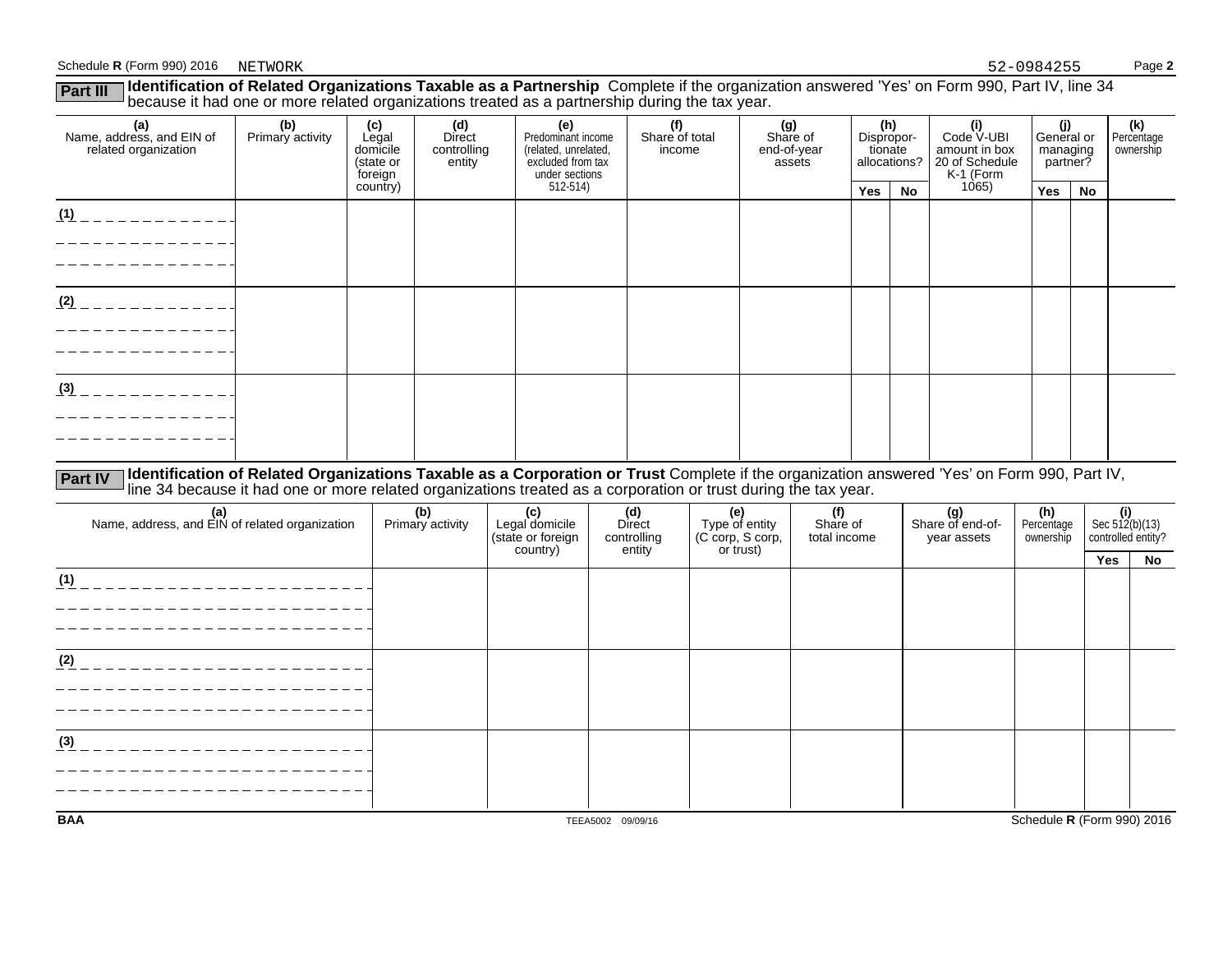| Part V Transactions With Related Organizations. Complete if the organization answered 'Yes' on Form 990, Part IV, line 34, 35b, or 36. |
|----------------------------------------------------------------------------------------------------------------------------------------|
|----------------------------------------------------------------------------------------------------------------------------------------|

| <b>Note.</b> Complete line 1 if any entity is listed in Parts II, III, or IV of this schedule.                                                                                                                                 |                | Yes No |              |
|--------------------------------------------------------------------------------------------------------------------------------------------------------------------------------------------------------------------------------|----------------|--------|--------------|
| During the tax year, did the organization engage in any of the following transactions with one or more related organizations listed in Parts II-IV?                                                                            |                |        |              |
|                                                                                                                                                                                                                                | 1 a            |        | X            |
|                                                                                                                                                                                                                                | 1 <sub>b</sub> |        | X            |
|                                                                                                                                                                                                                                | 1 <sub>c</sub> |        | X            |
| d Loans or loan guarantees to or for related organization(s) with the content of the content of the content of the content of the content of the content of the content of the content of the content of the content of the co | 1 <sub>d</sub> |        | X            |
|                                                                                                                                                                                                                                | 1e             |        | $\mathbf{X}$ |
|                                                                                                                                                                                                                                |                |        |              |
|                                                                                                                                                                                                                                | 1f             |        | X            |
|                                                                                                                                                                                                                                | 1 g            |        | Χ            |
|                                                                                                                                                                                                                                | 1 <sub>h</sub> |        | X            |
|                                                                                                                                                                                                                                | 1 i            |        | X            |
|                                                                                                                                                                                                                                | 11             |        | $\mathbf{X}$ |
|                                                                                                                                                                                                                                |                |        |              |
|                                                                                                                                                                                                                                | 1 <sub>k</sub> |        | Χ            |
|                                                                                                                                                                                                                                | 11             |        | X            |
|                                                                                                                                                                                                                                | 1 <sub>m</sub> |        | X            |
|                                                                                                                                                                                                                                | 1n             |        | X            |
|                                                                                                                                                                                                                                | 1 <sub>o</sub> |        | $\mathbf{X}$ |
|                                                                                                                                                                                                                                |                |        |              |
|                                                                                                                                                                                                                                | 1 p            |        | $\mathbf{X}$ |
| q Reimbursement paid by related organization(s) for expenses entermination on the content of the content of the content of the content of the content of the content of the content of the content of the content of the conte | 1q             | X      |              |
|                                                                                                                                                                                                                                |                |        |              |
|                                                                                                                                                                                                                                | 1r             |        | X            |
|                                                                                                                                                                                                                                | 1 <sub>s</sub> |        | $\mathbf{X}$ |
| 2 If the answer to any of the above is 'Yes,' see the instructions for information on who must complete this line, including covered relationships and transaction thresholds.                                                 |                |        |              |

| (a)<br>Name of related organization |                   | (b)<br>Transaction<br>type (a-s) | (c)<br>Amount involved | (d)<br>Method of determining<br>amount involved |
|-------------------------------------|-------------------|----------------------------------|------------------------|-------------------------------------------------|
| (1) NETWORK Education Program       |                   |                                  |                        | 407,701. Actual cost                            |
| (2)                                 |                   |                                  |                        |                                                 |
| (3)                                 |                   |                                  |                        |                                                 |
| (4)                                 |                   |                                  |                        |                                                 |
| (5)                                 |                   |                                  |                        |                                                 |
| (6)<br><b>BAA</b>                   | TEEA5003 09/09/16 |                                  |                        | Schedule R (Form 990) 2016                      |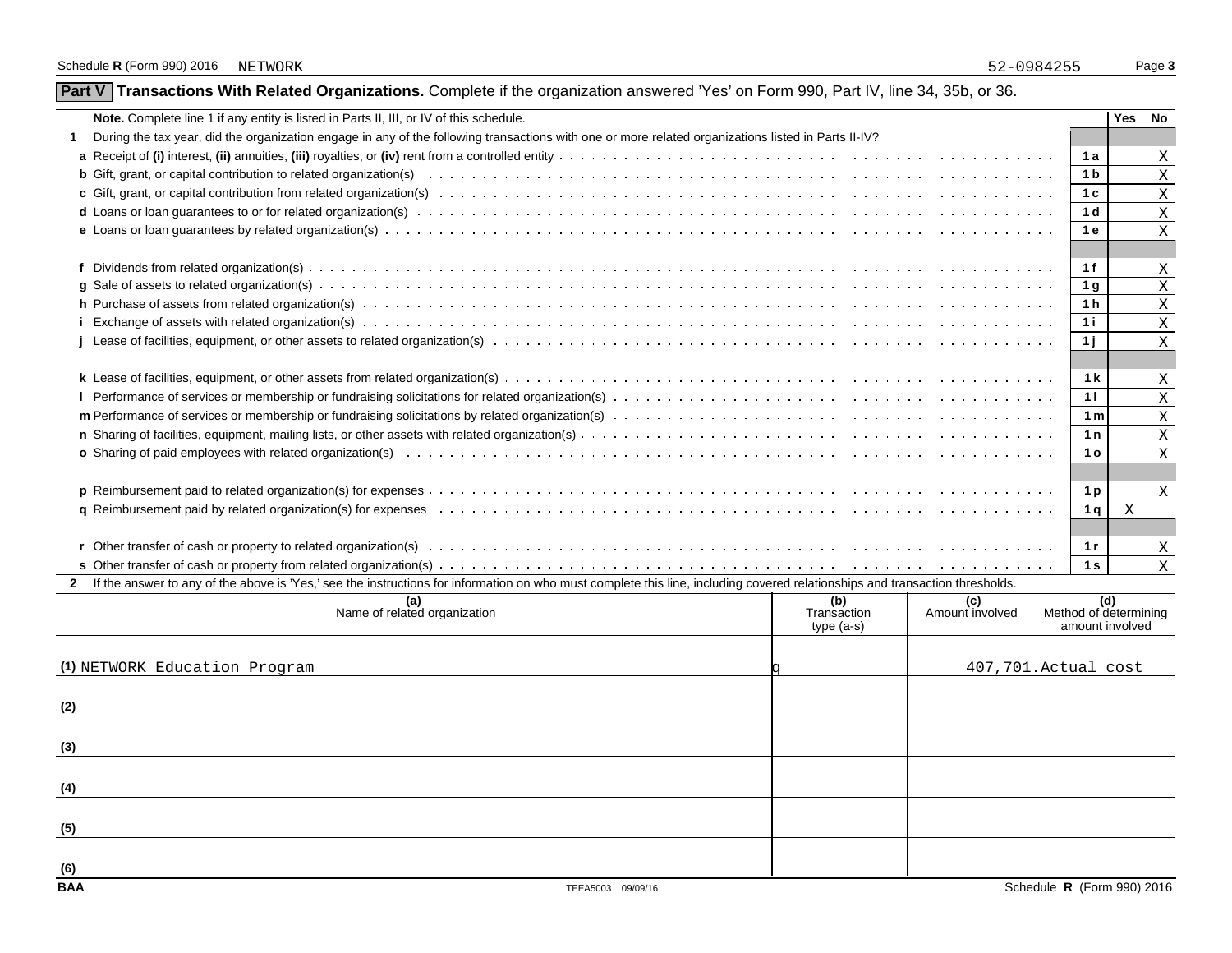### **Part VI** Unrelated Organizations Taxable as a Partnership. Complete if the organization answered 'Yes' on Form 990, Part IV, line 37.

Provide the following information for each entity taxed as a partnership through which the organization conducted more than five percent of its activities (measured by total assets or gross revenue) that was not a related organization. See instructions regarding exclusion for certain investment partnerships.

| (a)<br>Name, address, and EIN of entity                                                   | (b)<br>Primary activity | (c)<br>Legal domicile<br>(state or foreign<br>country) | (d)<br>Predominant<br>income<br>(related, unre-<br>lated, excluded | (e)<br>Are all partners<br>section<br>$501(c)(3)$<br>organizations? |    | (f)<br>Share of<br>total income | (g)<br>Share of<br>end-of-year<br>assets | (h)<br>Dispropor-<br>tionate<br>allocations? |    | (i)<br>Code V-UBI<br>amount in box<br>20 of Schedule<br>K-1<br>(Form 1065) | (j)<br>General or<br>managing<br>partner? |    | (k)<br>Percentage<br>ownership |
|-------------------------------------------------------------------------------------------|-------------------------|--------------------------------------------------------|--------------------------------------------------------------------|---------------------------------------------------------------------|----|---------------------------------|------------------------------------------|----------------------------------------------|----|----------------------------------------------------------------------------|-------------------------------------------|----|--------------------------------|
|                                                                                           |                         |                                                        | from tax under<br>sections 512-514)                                | Yes                                                                 | No |                                 |                                          | Yes                                          | No |                                                                            | Yes                                       | No |                                |
| (1)<br>_______________                                                                    |                         |                                                        |                                                                    |                                                                     |    |                                 |                                          |                                              |    |                                                                            |                                           |    |                                |
| $\overline{ (2)$ _ _ _ _ _ _ _ _ _ _ _ _ _ _ _ _                                          |                         |                                                        |                                                                    |                                                                     |    |                                 |                                          |                                              |    |                                                                            |                                           |    |                                |
| $\frac{(3)}{2}$ _ _ _ _ _ _ _ _ _ _ _ _ _ _ _ _ _<br>_______________<br>_________________ |                         |                                                        |                                                                    |                                                                     |    |                                 |                                          |                                              |    |                                                                            |                                           |    |                                |
| $\overline{\frac{(4)}{4}}$ _ _ _ _ _ _ _ _ _ _ _ _ _ _ _ _ _<br>__________________        |                         |                                                        |                                                                    |                                                                     |    |                                 |                                          |                                              |    |                                                                            |                                           |    |                                |
| $(5)$ _ _ _ _ _ _ _ _ _ _ _ _ _ _ _ _                                                     |                         |                                                        |                                                                    |                                                                     |    |                                 |                                          |                                              |    |                                                                            |                                           |    |                                |
| (6)<br>. _ _ _ _ _ _ _ _ _ _ _ _ _ _<br>_________________                                 |                         |                                                        |                                                                    |                                                                     |    |                                 |                                          |                                              |    |                                                                            |                                           |    |                                |
| $(7)$ _ _ _ _ _ _ _ _ _ _ _ _ _ _ _ _<br>_________________<br>__________________          |                         |                                                        |                                                                    |                                                                     |    |                                 |                                          |                                              |    |                                                                            |                                           |    |                                |
| (8)<br>______________                                                                     |                         |                                                        |                                                                    |                                                                     |    |                                 |                                          |                                              |    |                                                                            |                                           |    |                                |
| <b>BAA</b>                                                                                |                         |                                                        |                                                                    | TEEA5004 09/09/16                                                   |    |                                 |                                          |                                              |    |                                                                            |                                           |    | Schedule R (Form 990) 2016     |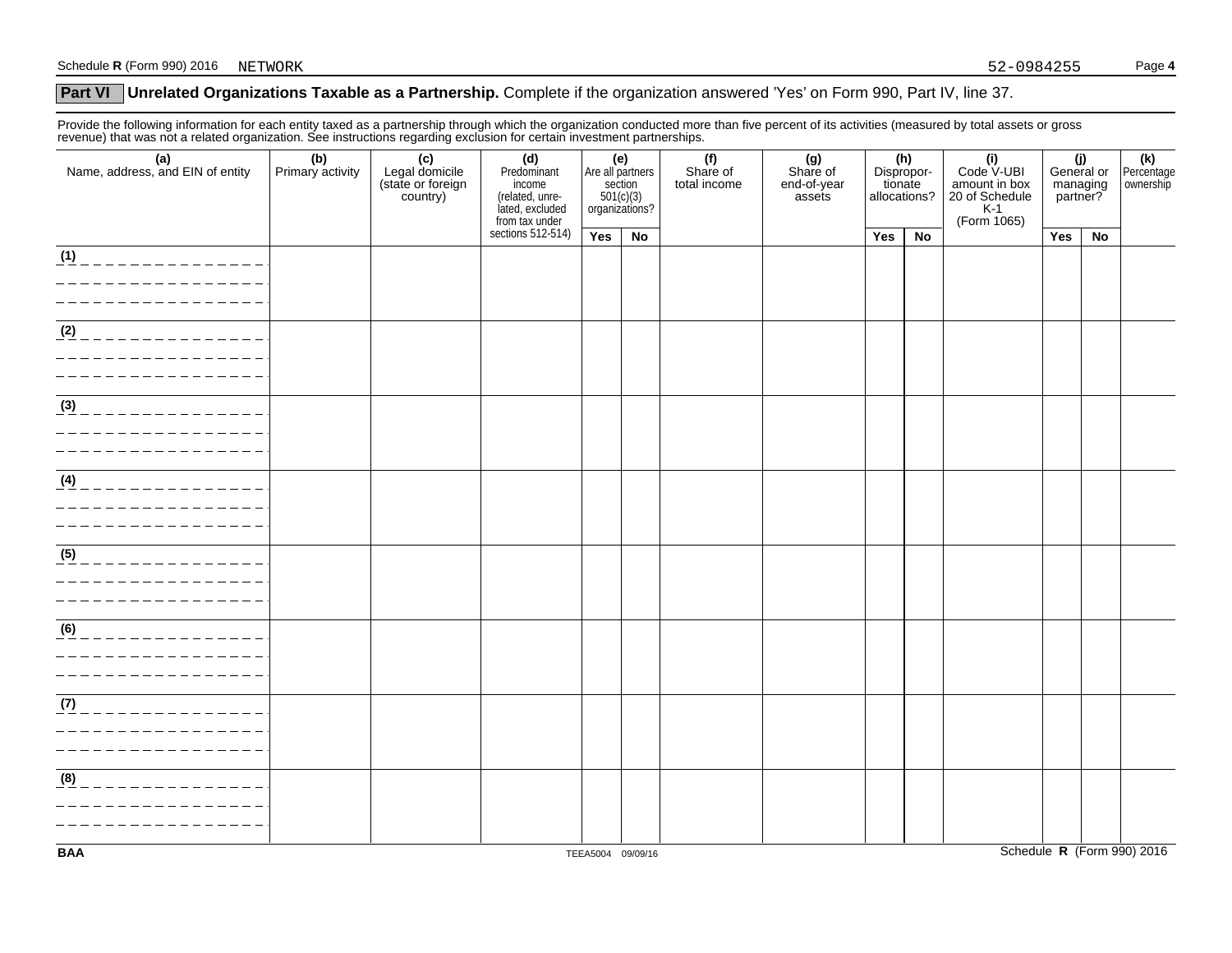## **Part VII Supplemental Information.**

Provide additional information for responses to questions on Schedule R. See instructions.